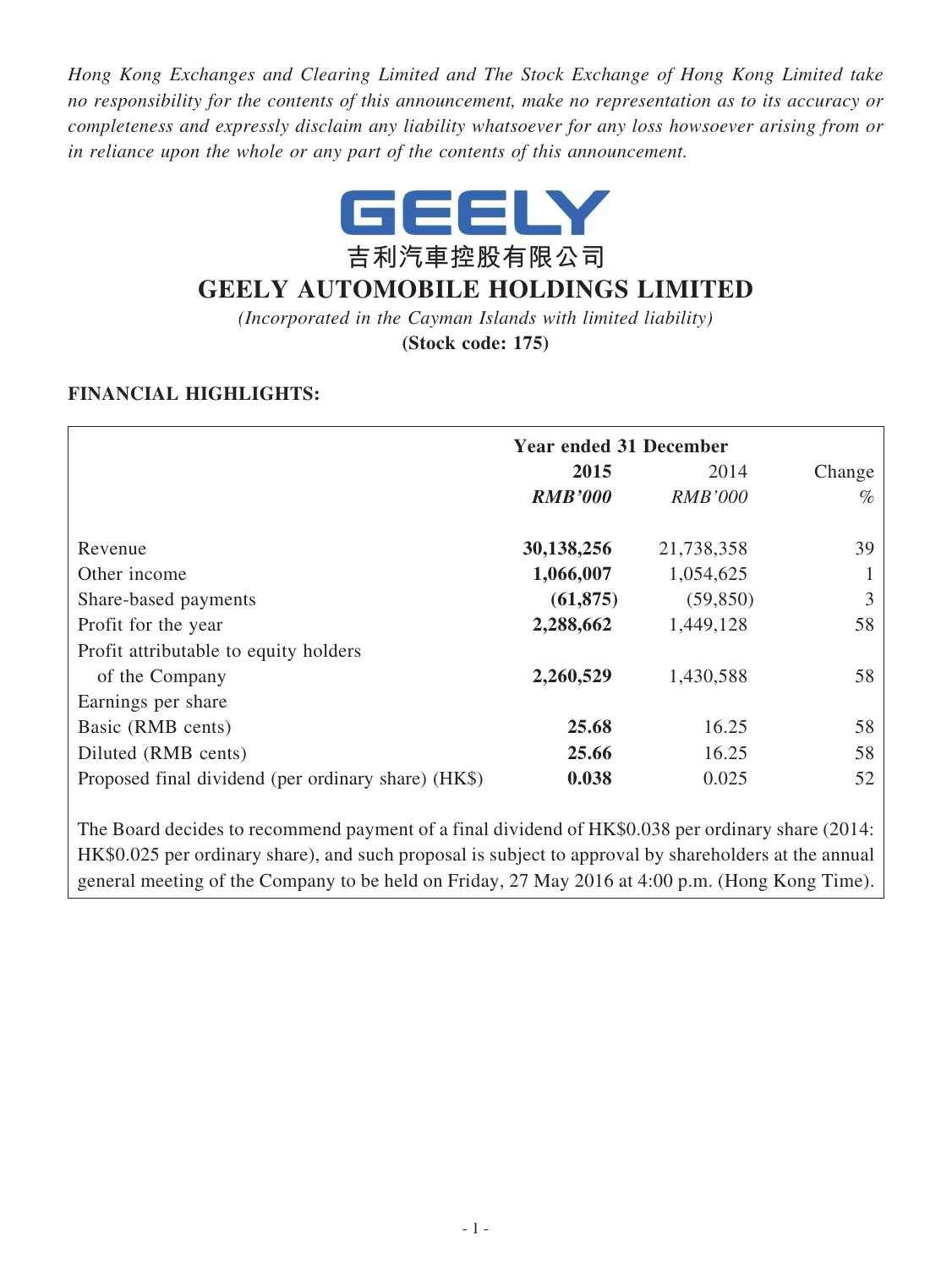# **CONSOLIDATED INCOME STATEMENT**

|                                                |                            | 2015           | 2014           |
|------------------------------------------------|----------------------------|----------------|----------------|
|                                                | <b>Note</b>                | <b>RMB'000</b> | <b>RMB'000</b> |
| <b>Revenue</b>                                 | $\sqrt{2}$                 | 30,138,256     | 21,738,358     |
| Cost of sales                                  |                            | (24, 667, 603) | (17, 775, 723) |
| <b>Gross profit</b>                            |                            | 5,470,653      | 3,962,635      |
| Other income                                   | 6                          | 1,066,007      | 1,054,625      |
| Distribution and selling expenses              |                            | (1,567,935)    | (1,250,468)    |
| Administrative expenses, excluding share-based |                            |                |                |
| payments                                       |                            | (2,175,600)    | (1,772,422)    |
| Share-based payments                           |                            | (61, 875)      | (59, 850)      |
| Finance costs, net                             | 8(a)                       | (6, 440)       | (23,704)       |
| Share of profits of associates                 |                            | 41,503         | 9,353          |
| Share of profits of joint ventures             | 18                         | 108,492        | 23,136         |
| <b>Profit before taxation</b>                  | $\boldsymbol{\mathcal{S}}$ | 2,874,805      | 1,943,305      |
| Taxation                                       | 7                          | (586, 143)     | (494, 177)     |
| Profit for the year                            |                            | 2,288,662      | 1,449,128      |
| <b>Attributable to:</b>                        |                            |                |                |
| Equity holders of the Company                  |                            | 2,260,529      | 1,430,588      |
| Non-controlling interests                      |                            | 28,133         | 18,540         |
|                                                |                            | 2,288,662      | 1,449,128      |
| <b>Earnings per share</b>                      |                            |                |                |
| <b>Basic</b>                                   | 10                         | RMB25.68 cents | RMB16.25 cents |
| Diluted                                        | 10                         | RMB25.66 cents | RMB16.25 cents |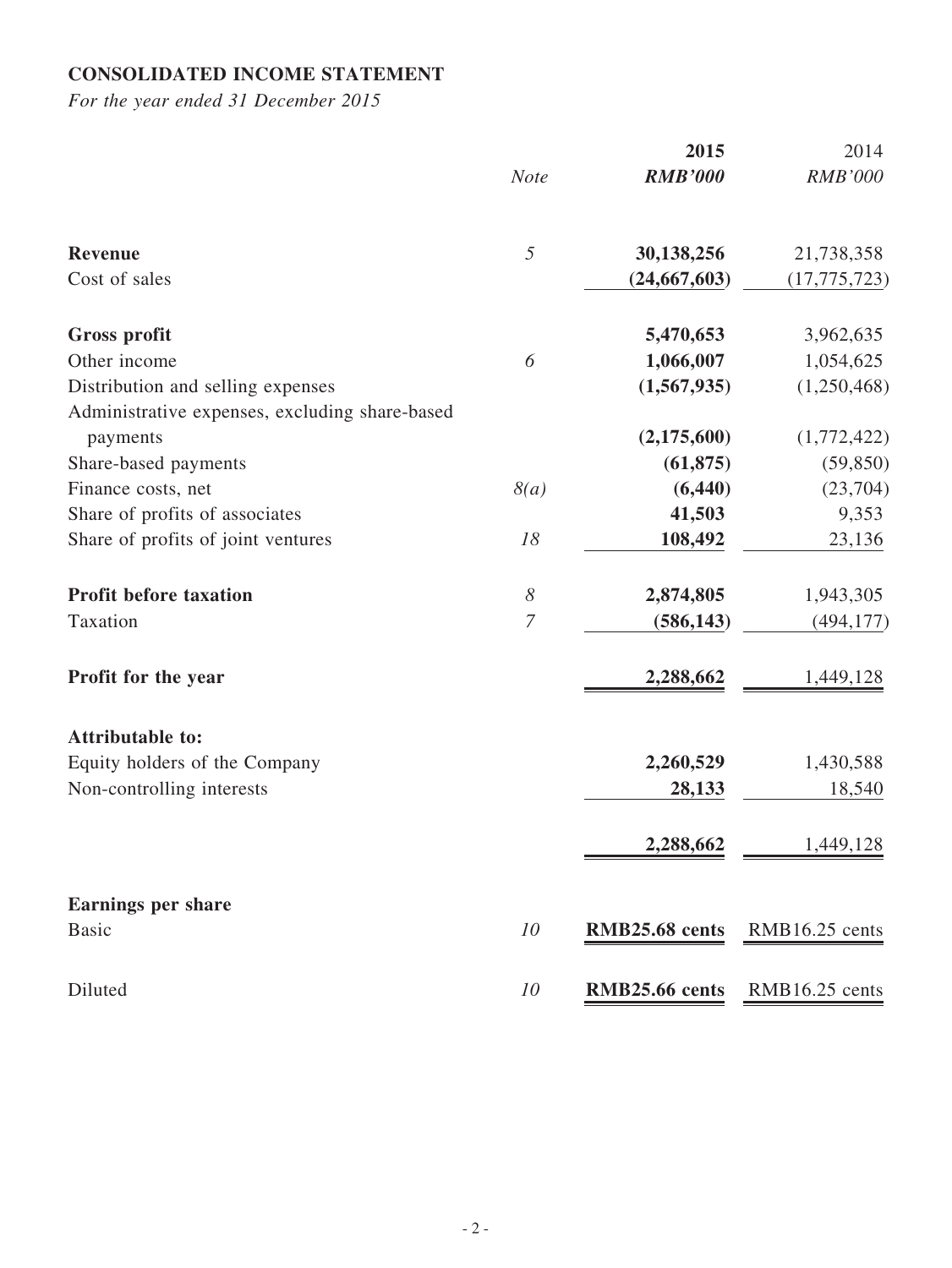# **CONSOLIDATED STATEMENT OF COMPREHENSIVE INCOME**

|                                                                | 2015           | 2014           |
|----------------------------------------------------------------|----------------|----------------|
|                                                                | <b>RMB'000</b> | <b>RMB'000</b> |
| Profit for the year                                            | 2,288,662      | 1,449,128      |
| Other comprehensive income (after tax of nil) for the year:    |                |                |
| Items that may be reclassified subsequently to profit or loss: |                |                |
| Exchange differences on translation of foreign operations      |                |                |
| recognised                                                     | 90,804         | (12,075)       |
| Share of other comprehensive loss of an associate              |                | (18,901)       |
|                                                                | 90,804         | (30, 976)      |
| Total comprehensive income for the year                        | 2,379,466      | 1,418,152      |
| <b>Attributable to:</b>                                        |                |                |
| Equity holders of the Company                                  | 2,350,333      | 1,399,868      |
| Non-controlling interests                                      | 29,133         | 18,284         |
|                                                                | 2,379,466      | 1,418,152      |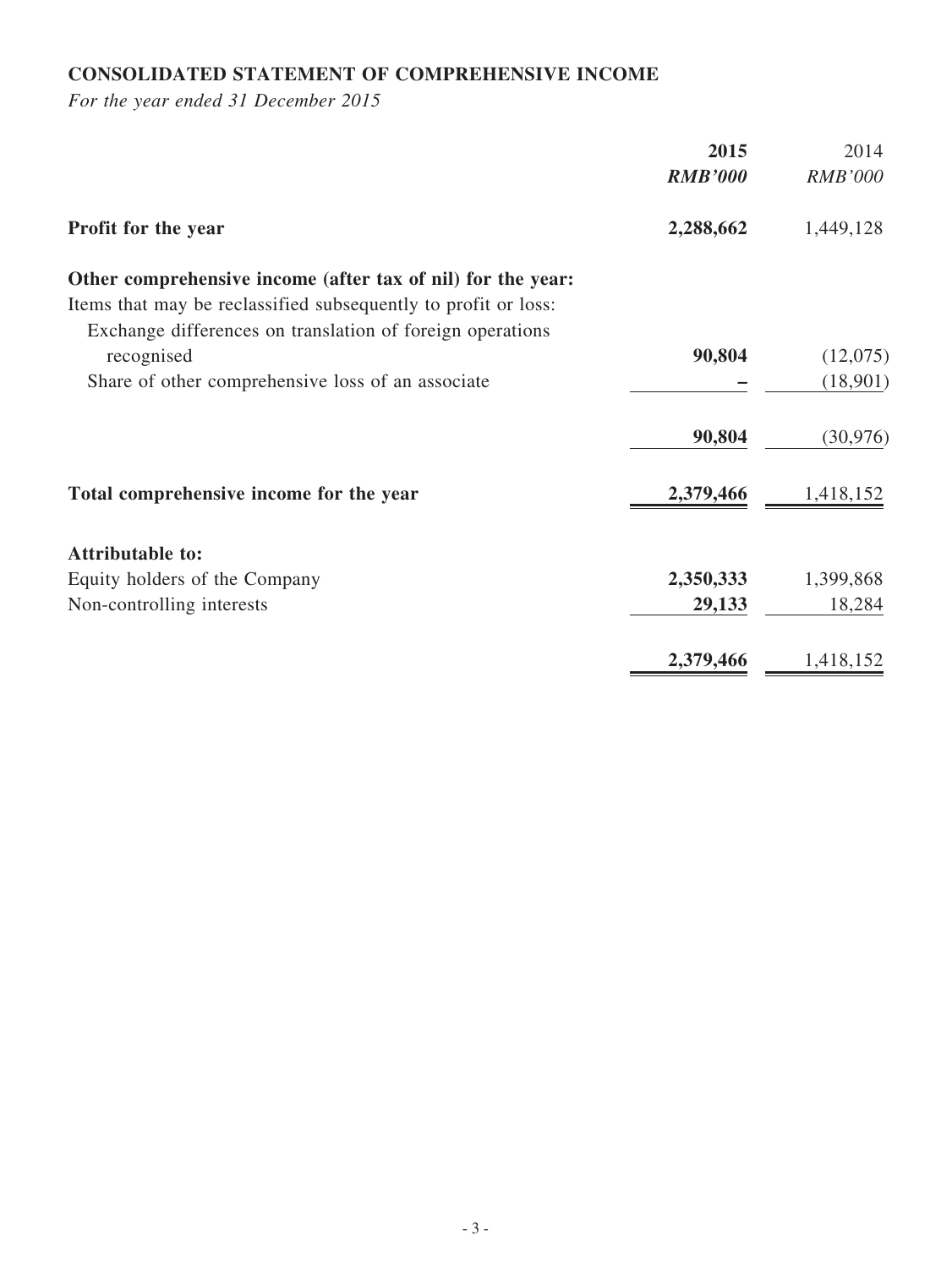# **CONSOLIDATED STATEMENT OF FINANCIAL POSITION**

*As at 31 December 2015*

|                                                       | <b>Note</b> | 2015<br><b>RMB'000</b> | 2014<br><b>RMB'000</b> |
|-------------------------------------------------------|-------------|------------------------|------------------------|
| <b>Non-current assets</b>                             |             |                        |                        |
| Property, plant and equipment                         |             | 8,034,427              | 5,860,705              |
| Intangible assets                                     |             | 5,260,241              | 4,208,230              |
| Land lease prepayments                                |             | 1,537,713              | 1,131,286              |
| Goodwill                                              |             | 2,584                  | 6,222                  |
| Interests in associates                               |             | 284,774                | 252,082                |
| Interests in joint ventures                           | 18          | 1,709,081              | 438,547                |
| Available-for-sale financial assets                   |             | 21,650                 | 28,270                 |
| Deferred tax assets                                   | 15          | 94,138                 | 51,709                 |
|                                                       |             | 16,944,608             | 11,977,051             |
| <b>Current assets</b>                                 |             |                        |                        |
| Land lease prepayments                                |             | 37,001                 | 28,758                 |
| Inventories                                           |             | 1,226,169              | 1,619,505              |
| Trade and other receivables                           | 11          | 14,836,439             | 16,385,192             |
| Financial assets at fair value through profit or loss |             | 17,118                 | 15,294                 |
| Income tax recoverable                                |             | 23,666                 | 3,723                  |
| Pledged bank deposits                                 |             | 40,533                 | 47,451                 |
| Bank balances and cash                                |             | 9,166,926              | 7,203,176              |
|                                                       |             | 25, 347, 852           | 25,303,099             |
| <b>Current liabilities</b>                            |             |                        |                        |
| Trade and other payables                              | 12          | 20,114,371             | 17,016,666             |
| Income tax payable                                    |             | 334,883                | 136,645                |
| Bank borrowings                                       |             |                        | 691,616                |
|                                                       |             | 20,449,254             | 17,844,927             |
| <b>Net current assets</b>                             |             | 4,898,598              | 7,458,172              |
| <b>Total assets less current liabilities</b>          |             | 21,843,206             | 19,435,223             |
| <b>CAPITAL AND RESERVES</b>                           |             |                        |                        |
| Share capital                                         | 13          | 161,354                | 161,346                |
| Reserves                                              |             | 19,362,462             | 17,126,650             |
| Equity attributable to equity holders of the          |             |                        |                        |
| Company                                               |             | 19,523,816             | 17,287,996             |
| Non-controlling interests                             |             | 215,707                | 178,354                |
| <b>Total equity</b>                                   |             | 19,739,523             | 17,466,350             |
| <b>Non-current liabilities</b>                        |             |                        |                        |
| Senior notes                                          | 14          | 1,928,856              | 1,820,138              |
| Deferred tax liabilities                              | 15          | 174,827                | 148,735                |
|                                                       |             | 2,103,683              | 1,968,873              |
|                                                       |             | 21,843,206             | 19,435,223             |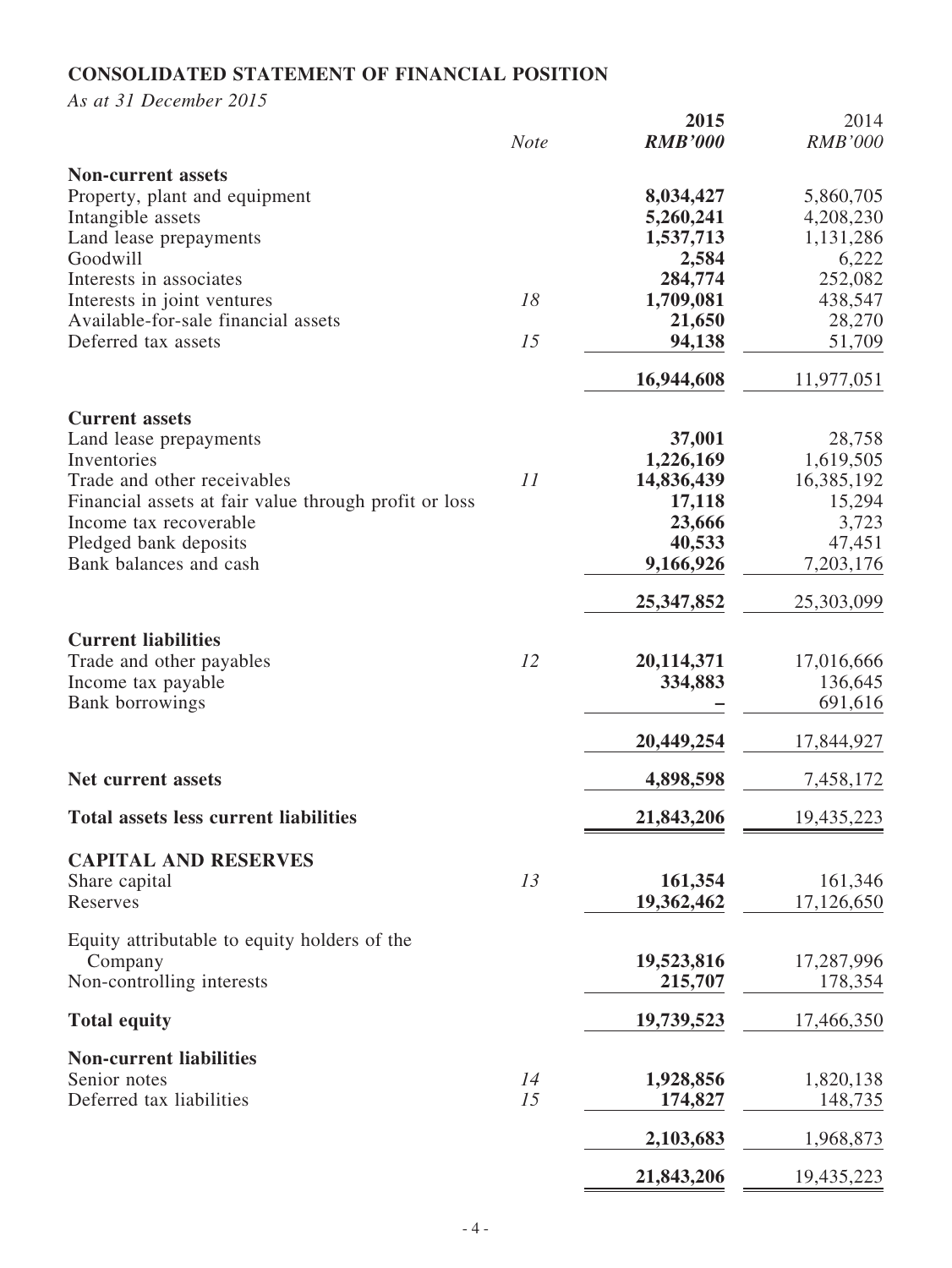# **CONSOLIDATED STATEMENT OF CHANGES IN EQUITY**

|                                                                                                        | Attributable to equity holders of the Company          |                                           |                                      |                                               |                                          |                                                     |                           |                                                     |                             |                                                    |                         |
|--------------------------------------------------------------------------------------------------------|--------------------------------------------------------|-------------------------------------------|--------------------------------------|-----------------------------------------------|------------------------------------------|-----------------------------------------------------|---------------------------|-----------------------------------------------------|-----------------------------|----------------------------------------------------|-------------------------|
|                                                                                                        | <b>Share</b><br>capital<br><b>RMB'000</b><br>(note 13) | <b>Share</b><br>premium<br><b>RMB'000</b> | Capital<br>reserve<br><b>RMB'000</b> | <b>Statutory</b><br>reserve<br><b>RMB'000</b> | Translation<br>reserve<br><b>RMB'000</b> | <b>Share</b><br>option<br>reserve<br><b>RMB'000</b> | reserve<br><b>RMB'000</b> | Fair value Accumulated<br>profits<br><b>RMB'000</b> | Sub-total<br><b>RMB'000</b> | Non-<br>controlling<br>interests<br><b>RMB'000</b> | Total<br><b>RMB'000</b> |
| <b>Balance at 1 January 2014</b>                                                                       | 161,346                                                | 5,815,964                                 | 88,059                               | 106,113                                       | 22,284                                   | 524,353                                             | (52)                      | 9,349,957                                           | 16,068,024                  | 161,667                                            | 16,229,691              |
| Profit for the year<br>Other comprehensive income:<br>Exchange differences on translation of           |                                                        |                                           |                                      |                                               |                                          |                                                     |                           | 1,430,588                                           | 1,430,588                   | 18,540                                             | 1,449,128               |
| foreign operations recognised                                                                          |                                                        |                                           |                                      |                                               | (12,008)                                 |                                                     |                           |                                                     | (12,008)                    | (67)                                               | (12,075)                |
| Share of other comprehensive loss<br>of an associate                                                   |                                                        |                                           |                                      |                                               | (18, 712)                                |                                                     |                           |                                                     | (18, 712)                   | (189)                                              | (18,901)                |
| Total comprehensive income for the<br>year                                                             |                                                        |                                           |                                      |                                               | (30, 720)                                |                                                     |                           | 1,430,588                                           | 1,399,868                   | 18,284                                             | 1,418,152               |
| Transactions with owners:<br>Disposal of subsidiaries (note 16)<br>Equity settled share-based payments |                                                        |                                           | 76,731                               |                                               | 3,316                                    | 59,850                                              | 52                        |                                                     | 80,099<br>59,850            | (1,597)                                            | 78,502<br>59,850        |
| Transfer upon forfeiture of<br>share options<br>Dividends paid to equity holders of the                |                                                        |                                           |                                      |                                               |                                          | (34, 480)                                           |                           | 34,480                                              |                             |                                                    |                         |
| Company (note 9)                                                                                       |                                                        |                                           |                                      |                                               |                                          |                                                     |                           | (319, 845)                                          | (319, 845)                  |                                                    | (319, 845)              |
| Total transactions with owners                                                                         |                                                        |                                           | 76,731                               |                                               | 3,316                                    | 25,370                                              | 52                        | (285, 365)                                          | (179, 896)                  | (1, 597)                                           | (181, 493)              |
| Balance at 31 December 2014                                                                            | 161,346                                                | 5,815,964                                 | 164,790                              | 106,113                                       | (5, 120)                                 | 549,723                                             |                           | 10,495,180                                          | 17,287,996                  | 178,354                                            | 17,466,350              |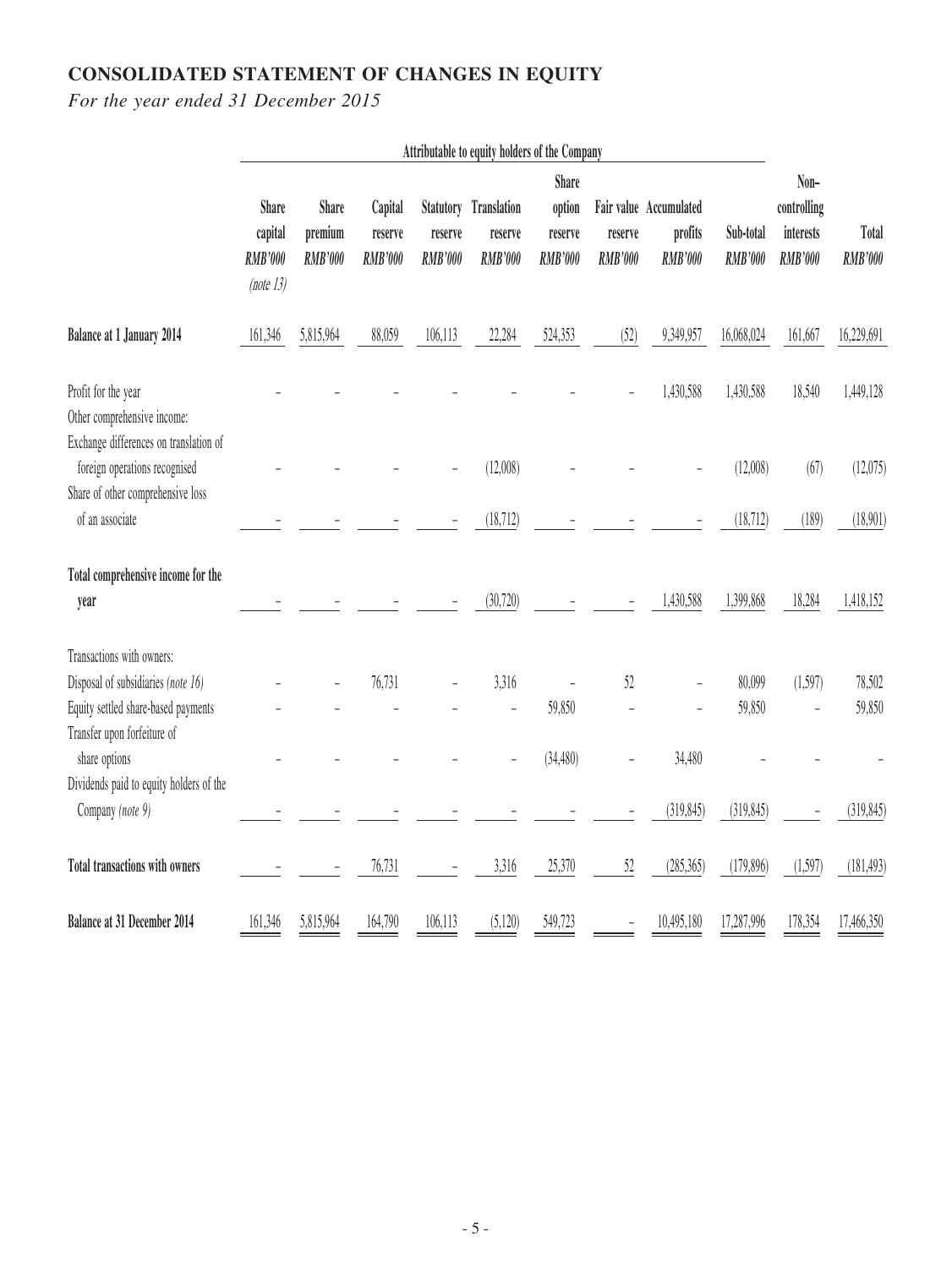# **CONSOLIDATED STATEMENT OF CHANGES IN EQUITY (CONTINUED)**

|                                                                                              | Attributable to equity holders of the Company          |                                           |                                      |                                               |                                                 |                                                     |                                          |                             |                                                    |                         |
|----------------------------------------------------------------------------------------------|--------------------------------------------------------|-------------------------------------------|--------------------------------------|-----------------------------------------------|-------------------------------------------------|-----------------------------------------------------|------------------------------------------|-----------------------------|----------------------------------------------------|-------------------------|
|                                                                                              | <b>Share</b><br>capital<br><b>RMB'000</b><br>(note 13) | <b>Share</b><br>premium<br><b>RMB'000</b> | Capital<br>reserve<br><b>RMB'000</b> | <b>Statutory</b><br>reserve<br><b>RMB'000</b> | <b>Translation</b><br>reserve<br><b>RMB'000</b> | <b>Share</b><br>option<br>reserve<br><b>RMB'000</b> | Accumulated<br>profits<br><b>RMB'000</b> | Sub-total<br><b>RMB'000</b> | Non-<br>controlling<br>interests<br><b>RMB'000</b> | Total<br><b>RMB'000</b> |
| <b>Balance at 1 January 2015</b>                                                             | 161,346                                                | 5,815,964                                 | 164,790                              | 106,113                                       | (5, 120)                                        | 549,723                                             | 10,495,180                               | 17,287,996                  | 178,354                                            | 17,466,350              |
| Profit for the year<br>Other comprehensive income:<br>Exchange differences on translation of |                                                        |                                           |                                      |                                               |                                                 |                                                     | 2,260,529                                | 2,260,529                   | 28,133                                             | 2,288,662               |
| foreign operations recognised                                                                |                                                        |                                           |                                      |                                               | 89,804                                          |                                                     |                                          | 89,804                      | 1,000                                              | 90,804                  |
| Total comprehensive income<br>for the year                                                   |                                                        |                                           |                                      |                                               | 89,804                                          |                                                     | 2,260,529                                | 2,350,333                   | 29,133                                             | 2,379,466               |
| Transactions with owners:                                                                    |                                                        |                                           |                                      |                                               |                                                 |                                                     |                                          |                             |                                                    |                         |
| Transfer of reserves                                                                         |                                                        |                                           |                                      | 12,880                                        |                                                 |                                                     | (17, 174)                                | (4,294)                     |                                                    | (4,294)                 |
| Share issued under share option scheme                                                       | 8                                                      | 2,502                                     |                                      |                                               |                                                 | (775)                                               |                                          | 1,735                       |                                                    | 1,735                   |
| Capital contribution from                                                                    |                                                        |                                           |                                      |                                               |                                                 |                                                     |                                          |                             |                                                    |                         |
| non-controlling interests                                                                    |                                                        |                                           |                                      |                                               |                                                 |                                                     |                                          |                             | 8,931                                              | 8,931                   |
| Disposal of a subsidiary (note 16)                                                           |                                                        |                                           |                                      |                                               |                                                 |                                                     |                                          |                             | 309                                                | 309                     |
| Equity settled share-based payments                                                          |                                                        |                                           |                                      |                                               | -                                               | 61,875                                              |                                          | 61,875                      | $\overline{a}$                                     | 61,875                  |
| Transfer upon forfeiture of share                                                            |                                                        |                                           |                                      |                                               |                                                 |                                                     |                                          |                             |                                                    |                         |
| options                                                                                      |                                                        |                                           |                                      |                                               |                                                 | (37, 861)                                           | 37,861                                   |                             |                                                    |                         |
| Dividends paid to equity holders of the<br>Company (note 9)                                  |                                                        |                                           |                                      |                                               |                                                 |                                                     | (173, 829)                               | (173, 829)                  |                                                    | (173, 829)              |
| Dividends paid to                                                                            |                                                        |                                           |                                      |                                               |                                                 |                                                     |                                          |                             |                                                    |                         |
| non-controlling interests                                                                    |                                                        |                                           |                                      |                                               |                                                 |                                                     |                                          |                             | (1,020)                                            | (1,020)                 |
| Total transactions with owners                                                               | 8                                                      | 2,502                                     |                                      | 12,880                                        |                                                 | 23,239                                              | (153, 142)                               | (114, 513)                  | 8,220                                              | (106, 293)              |
| Balance at 31 December 2015                                                                  | 161,354                                                | 5,818,466                                 | 164,790                              | 118,993                                       | 84,684                                          | 572,962                                             | 12,602,567                               | 19,523,816                  | 215,707                                            | 19,739,523              |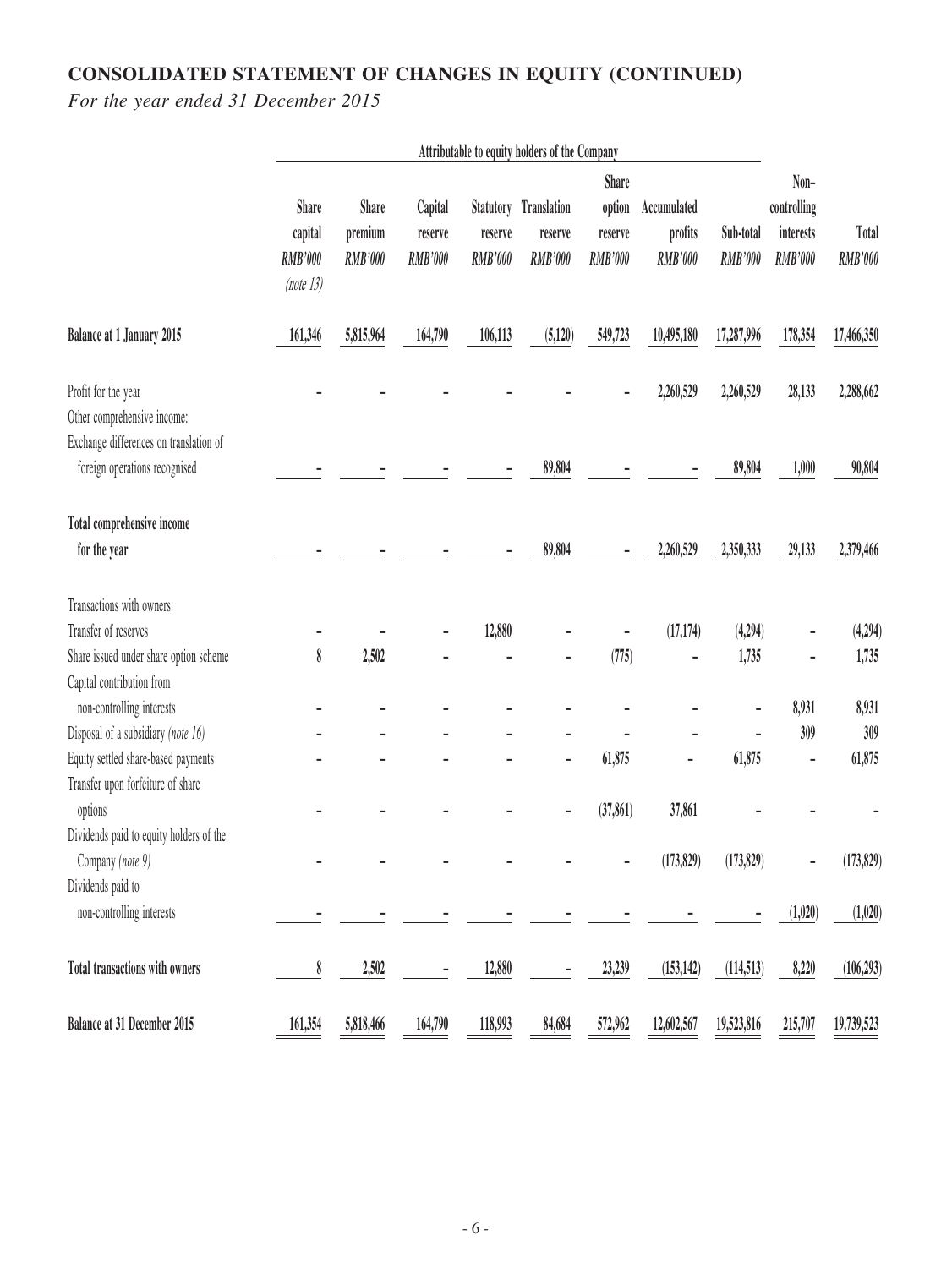# **CONSOLIDATED STATEMENT OF CASH FLOWS**

|                                                    |             | 2015           | 2014           |
|----------------------------------------------------|-------------|----------------|----------------|
|                                                    | <b>Note</b> | <b>RMB'000</b> | <b>RMB'000</b> |
| <b>Cash flows from operating activities</b>        |             |                |                |
| Profit before taxation                             |             | 2,874,805      | 1,943,305      |
| Adjustments for:                                   |             |                |                |
| Depreciation and amortisation                      |             | 1,142,678      | 873,546        |
| Interest income                                    | 8(a)        | (96,909)       | (57, 625)      |
| Finance costs                                      | 8(a)        | 103,349        | 81,329         |
| Share of profits of associates                     |             | (41,503)       | (9,353)        |
| Share of profits of joint ventures                 |             | (108, 492)     | (23, 136)      |
| Gain on deemed disposal of partial interest        |             |                |                |
| in a joint venture                                 | 6           | (4, 921)       |                |
| Unrealised gain on disposal of land                |             |                |                |
| lease prepayments to joint ventures in prior year, |             |                |                |
| realised in current year                           |             |                | (3,627)        |
| Net gain on disposal of property, plant and        |             |                |                |
| equipment                                          | 8(c)        | (4,092)        | (34, 654)      |
| Loss on disposal of intangible assets              | 8(c)        | 22,567         | 9,835          |
| Net gain on disposal of land lease prepayments     |             |                | (3,754)        |
| Net foreign exchange loss                          |             | 456,741        | 647,690        |
| Gain on disposal of a subsidiary                   | 16          | (62, 879)      |                |
| Unrealised gain on financial assets at fair        |             |                |                |
| value through profit or loss                       | 6           | (1, 824)       | (2,180)        |
| Negative goodwill arising from acquisition of      |             |                |                |
| a subsidiary                                       | 17          | (139)          |                |
| Equity settled share-based payments                |             | 61,875         | 59,850         |
| Bad debts written off                              |             |                | 8,027          |
| Write-down of inventories                          | 8(c)        | 20,920         | 711            |
| Operating profit before working capital changes    |             | 4,362,176      | 3,489,964      |
| Inventories                                        |             | 515,161        | 97,644         |
| Trade and other receivables                        |             | 1,930,510      | (1,938,291)    |
| Trade and other payables                           |             | 1,023,997      | 880,319        |
|                                                    |             |                |                |
| Cash generated from operations                     |             | 7,831,844      | 2,529,636      |
| Income taxes paid                                  |             | (423, 018)     | (496, 675)     |
| Net cash generated from operating activities       |             | 7,408,826      | 2,032,961      |
|                                                    |             |                |                |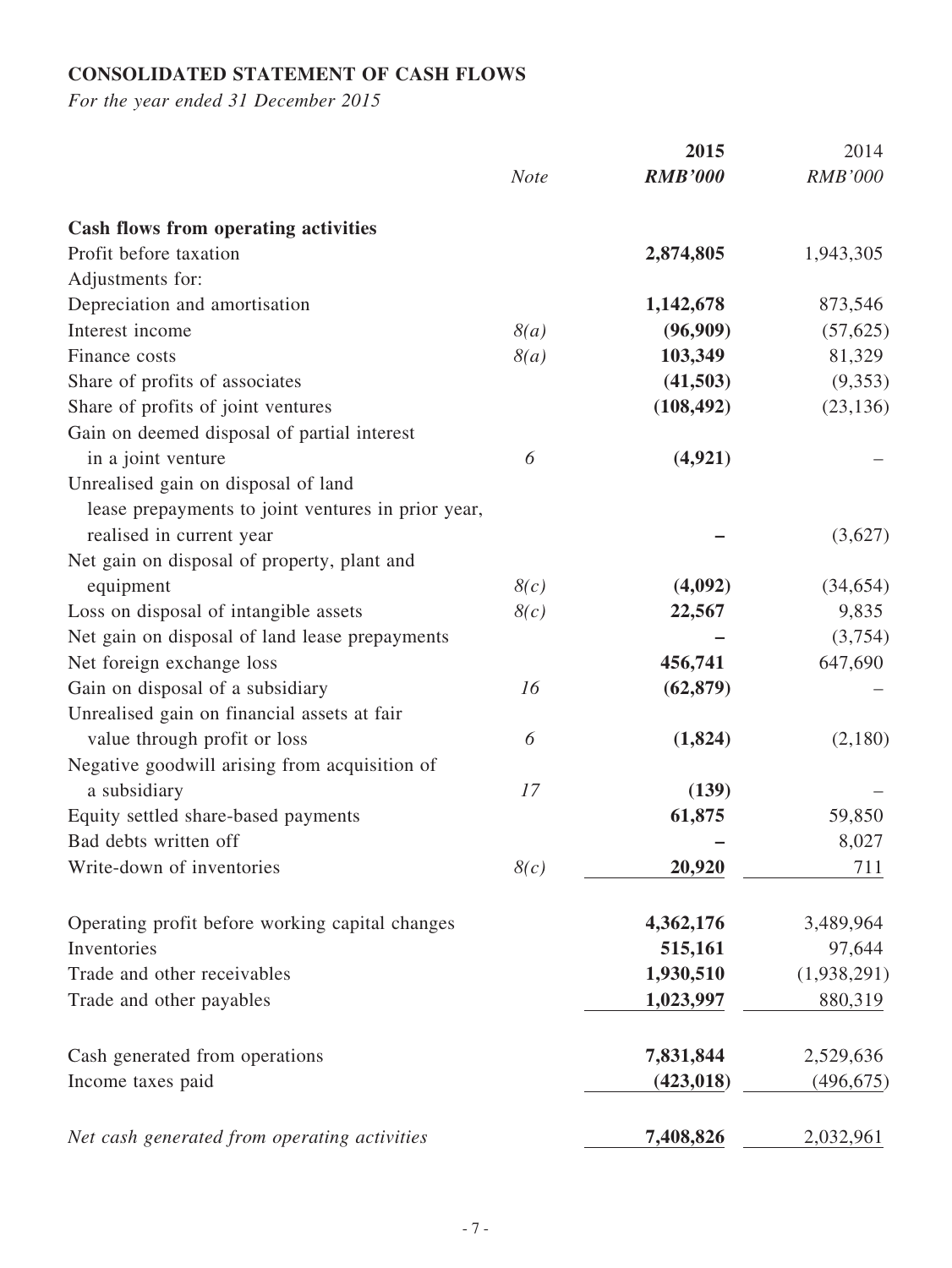# **CONSOLIDATED STATEMENT OF CASH FLOWS (CONTINUED)**

|                                                    | <b>Note</b> | 2015<br><b>RMB'000</b> | 2014<br><b>RMB'000</b> |
|----------------------------------------------------|-------------|------------------------|------------------------|
| <b>Cash flows from investing activities</b>        |             |                        |                        |
| Purchase of property, plant and equipment          |             | (1,570,519)            | (841,272)              |
| Proceeds from disposal of property, plant and      |             |                        |                        |
| equipment                                          |             | 233,012                | 91,864                 |
| Proceeds from disposal of available-for-sale       |             |                        |                        |
| financial assets                                   |             | 16,120                 |                        |
| Addition of land lease prepayments                 |             | (32, 032)              | (235,204)              |
| Proceeds from disposal of land lease prepayments   |             | 4,506                  | 23,375                 |
| Addition of intangible assets                      |             | (2,106,126)            | (1,344,129)            |
| Proceeds from disposal of intangible assets        |             | 445,627                | 712                    |
| Government grants received                         |             | 237,677                | 424,268                |
| Change in pledged bank deposits                    |             | 6,918                  | 58,020                 |
| Net cash outflow on acquisition of subsidiaries    | 17          | (1, 133, 929)          |                        |
| Net cash (outflow)/inflow on disposal of           |             |                        |                        |
| subsidiaries                                       | 16          | (3,047)                | 313,199                |
| Investments in associates                          |             |                        | (245)                  |
| Investment in a joint venture                      |             | (720,000)              |                        |
| Acquisition of available-for-sale financial assets |             | (9,500)                | (16, 120)              |
| Interest received                                  |             | 96,909                 | 57,625                 |
| Net cash used in investing activities              |             | (4, 534, 384)          | (1,467,907)            |
| <b>Cash flows from financing activities</b>        |             |                        |                        |
| Dividends paid                                     | 9(b)        | (173, 829)             | (319, 845)             |
| Dividend paid to non-controlling interests         |             | (1,020)                |                        |
| Proceeds from issuance of shares upon exercise of  |             |                        |                        |
| share options                                      | 13          | 1,735                  |                        |
| Proceeds from issuance of senior notes             | 14          |                        | 1,814,165              |
| Capital contribution from non-controlling          |             |                        |                        |
| interests                                          |             | 8,931                  |                        |
| Proceeds from borrowings                           |             |                        | 691,616                |
| Repayments of borrowings                           |             | (691, 616)             | (965, 642)             |
| Interest paid                                      |             | (74, 996)              | (48,039)               |
| Net cash (used in)/generated from financing        |             |                        |                        |
| activities                                         |             | (930, 795)             | 1,172,255              |
| Net increase in cash and cash equivalents          |             | 1,943,647              | 1,737,309              |
| Cash and cash equivalents at the beginning of the  |             |                        |                        |
| year                                               |             | 7,203,176              | 5,477,747              |
| Effect of foreign exchange rate changes            |             | 20,103                 | (11,880)               |
| Cash and cash equivalents at the end of the year,  |             |                        |                        |
| represented by bank balances and cash              |             | 9,166,926              | 7,203,176              |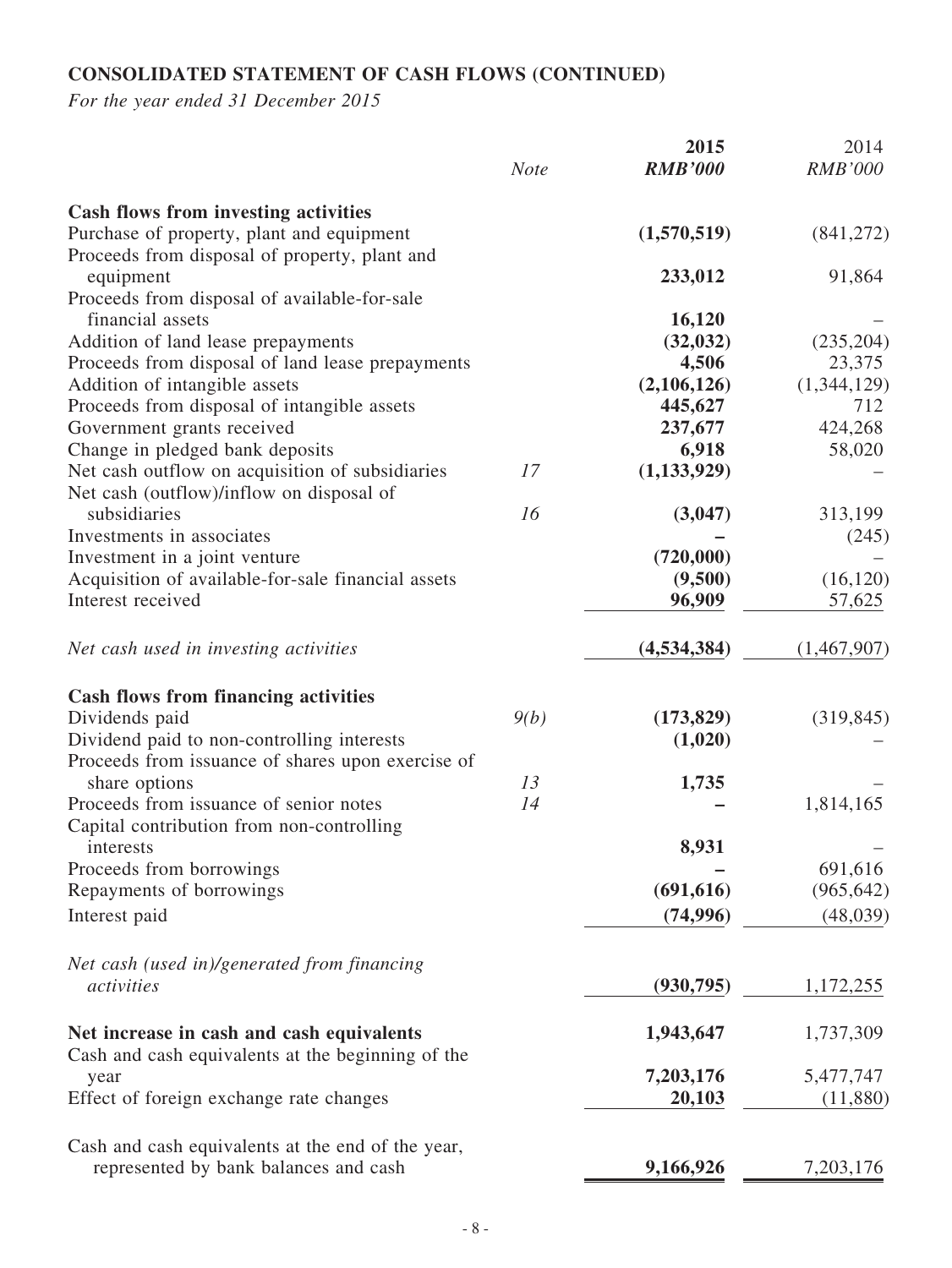# **NOTES**

*For the year ended 31 December 2015*

## **1. GENERAL INFORMATION AND BASIS OF PREPARATION**

Geely Automobile Holdings Limited ("the Company") was incorporated in the Cayman Islands as an exempted company with limited liability. The Company's shares are listed on the Main Board of The Stock Exchange of Hong Kong Limited (the "SEHK"). As at 31 December 2015, the directors consider the ultimate holding company of the Company to be Zhejiang Geely Holding Group Company Limited (浙江吉利控股集團有限公司), which is incorporated in the People's Republic of China (the "PRC") and Mr. Li Shu Fu is the ultimate controlling party of the Company.

The consolidated financial statements for the year ended 31 December 2015 comprise the Company and its subsidiaries (collectively referred to as the "Group") and the Group's interests in associates and joint ventures.

The measurement basis used in the preparation of the consolidated financial statements is the historical cost basis except that the financial instruments classified as available-for-sale or as fair value through profit or loss are stated at their fair values.

The preparation of financial statements in conformity with Hong Kong Financial Reporting Standards ("HKFRSs") requires management to make judgements, estimates and assumptions that affect the application of policies and reported amounts of assets, liabilities, income and expenses. The estimates and associated assumptions are based on historical experience and various other factors that are believed to be reasonable under the circumstances, the results of which form the basis of making the judgements about carrying values of assets and liabilities that are not readily apparent from other sources. Actual results may differ from these estimates.

The estimates and underlying assumptions are reviewed on an ongoing basis. Revisions to accounting estimates are recognised in the period in which the estimate is revised if the revision affects only that period, or in the period of the revision and future periods if the revision affects both current and future periods.

The consolidated financial statements are presented in thousands of Renminbi ("RMB'000"), which is also the functional currency of the Company.

The consolidated financial statements for the year ended 31 December 2015 were approved for issue by the Board of Directors on 22 March 2016.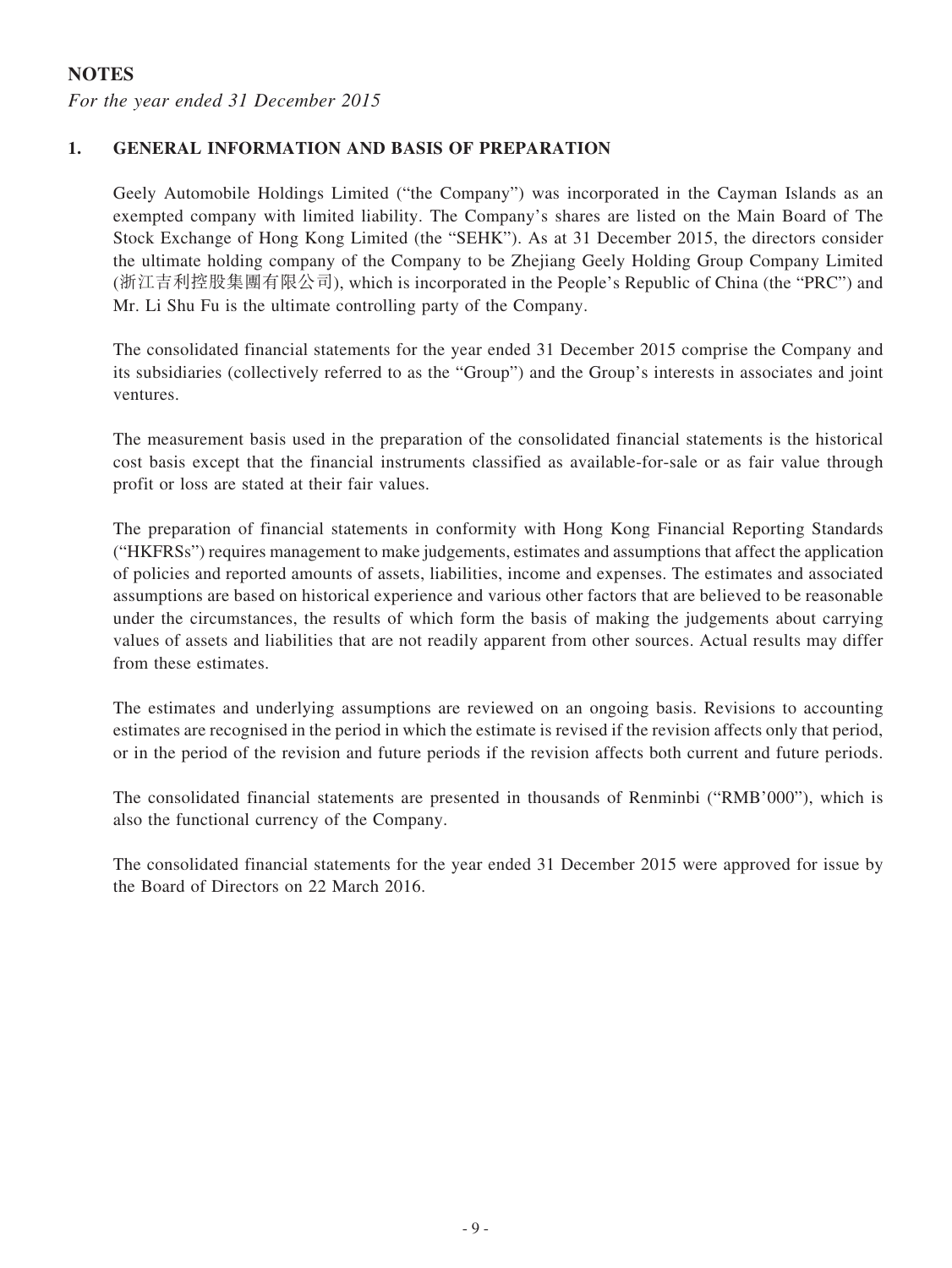## **2. STATEMENT OF COMPLIANCE**

These consolidated financial statements have been prepared in accordance with HKFRSs, which collective term includes all applicable individual Hong Kong Financial Reporting Standards, Hong Kong Accounting Standards ("HKASs"), and Interpretations issued by the Hong Kong Institute of Certified Public Accountants ("HKICPA"), accounting principles generally accepted in Hong Kong and the disclosure requirements of the Hong Kong Companies Ordinance.

The amendments to the Rules Governing the Listing of Securities on the SEHK (the "Listing Rules") relating to financial information with reference to the requirements of Part 9 "Accounts and Audit" of the Hong Kong Companies Ordinance (Cap. 622) which came into effect for the first time during the current financial year and the main impact is on the presentation and disclosure of certain information on these consolidated financial statements. These consolidated financial statements also comply with the applicable disclosure provisions of the Listing Rules.

The HKICPA has issued certain new and revised HKFRSs that are first effective or available for early adoption for the current accounting period of the Group. Note 3 provides information on any changes in accounting policies resulting from initial application of these developments to the extent that they are relevant to the Group for the current and prior accounting periods reflected in these consolidated financial statements.

## **3. ADOPTION OF NEW AND AMENDED HKFRSs**

### **Amended HKFRSs that are effective for annual periods beginning on or after 1 January 2015**

In the current year, the HKICPA has issued the following amendments to HKFRSs (the "new HKFRSs") which are relevant to and effective for the Group's consolidated financial statements for the annual period beginning on 1 January 2015:

| <b>HKFRSs</b> (Amendments) | Annual Improvements to HKFRSs 2010-2012 Cycle |  |
|----------------------------|-----------------------------------------------|--|
| <b>HKFRSs</b> (Amendments) | Annual Improvements to HKFRSs 2011-2013 Cycle |  |

The adoption of the new HKFRSs had no material impact on how the results and financial position for the current and prior periods have been prepared and presented.

#### **Issued but not yet effective HKFRSs**

The Group has not early applied the following new and revised HKFRSs relevant to the Group's operations that have been issued but are not yet effective.

| Financial Instruments <sup>2</sup>                                        |
|---------------------------------------------------------------------------|
| Revenue from Contracts with Customers <sup>2</sup>                        |
| Disclosure Initiative <sup>1</sup>                                        |
| Clarification of Acceptable Methods of Depreciation and                   |
| Amortisation <sup>1</sup>                                                 |
| Equity Method in Separate Financial Statements <sup>1</sup>               |
| Sale or Contribution of Assets between an Investor and its                |
| Associate or Joint Venture <sup>3</sup>                                   |
| Accounting for Acquisitions of Interests in Joint Operations <sup>1</sup> |
| Annual Improvements to HKFRSs 2012-2014 Cycle <sup>1</sup>                |
|                                                                           |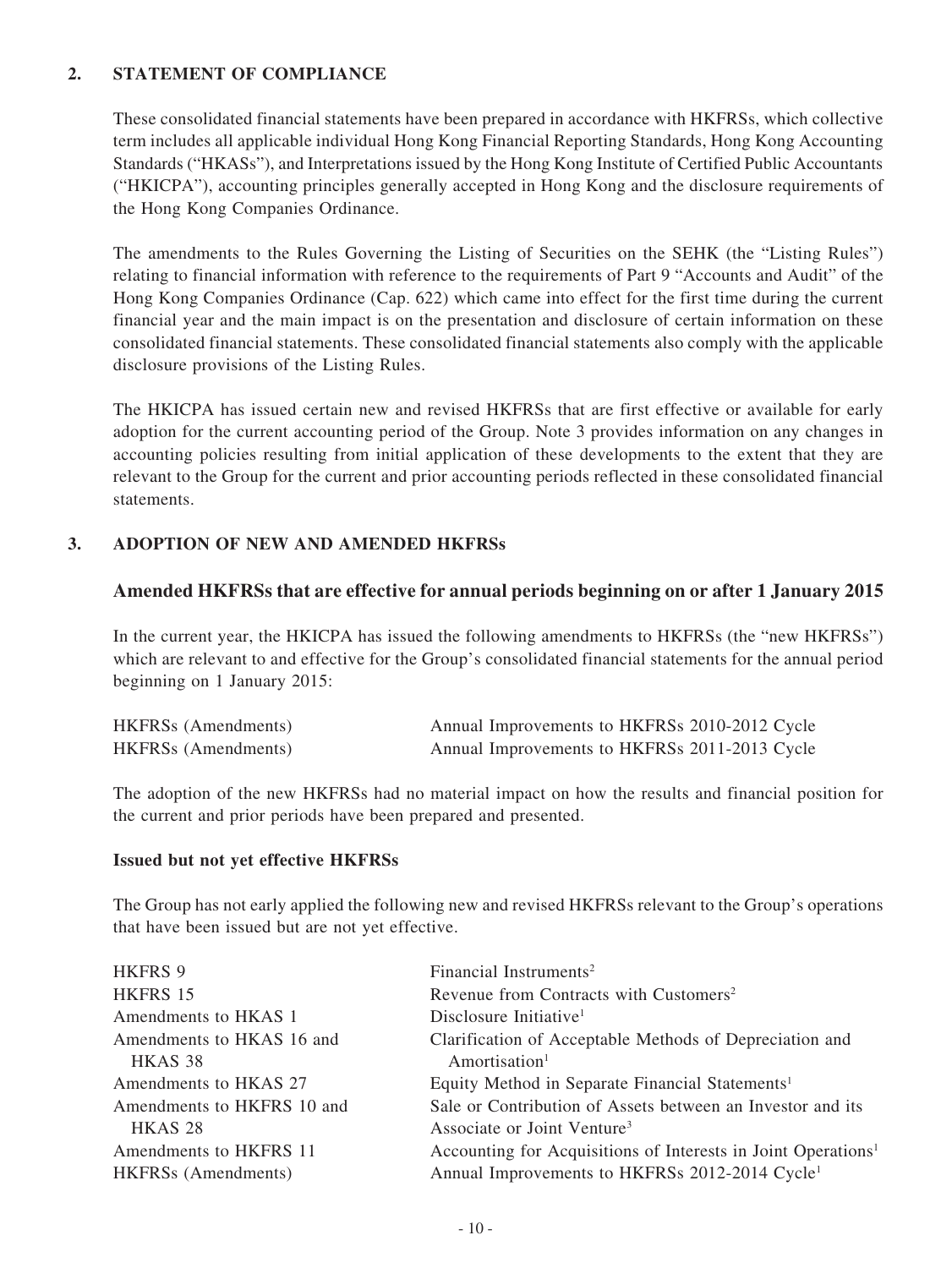- <sup>1</sup> Effective for annual periods beginning on or after 1 January 2016
- <sup>2</sup> Effective for annual periods beginning on or after 1 January 2018
- <sup>3</sup> Effective date not yet determined

The Group is in the process of making an assessment of what the impact of these amendments is expected to be in the period of initial application. Except for the adoption of HKFRS 9 "Financial Instruments" and HKFRS 15 "Revenue from Contracts with Customers" of which directors are accessing the impact on the results and financial position of the Group, the directors anticipate that the adoption of the other new and revised HKFRSs is unlikely to have a significant impact on the consolidated financial statements.

#### **4. SEGMENT INFORMATION**

The only operating segment of the Group is the production and sale of automobiles, automobile parts and related automobile components. The directors consider that the Group operates in a single business segment. No separate analysis of the reportable segment results by operating segment is necessary.

#### **Geographical information**

The following tables set out information about the geographical location of (i) the Group's revenue from external customers and (ii) the Group's property, plant and equipment, intangible assets, interests in associates and joint ventures, goodwill and land lease prepayments ("specified non-current assets"). The geographical location of customers is based on the location at which the services are provided or the goods are delivered. The geographical location of the specified non-current assets is based on the physical location of the assets, in the case of property, plant and equipment and land lease prepayments, the location of the operations to which they are allocated, in the case of intangible assets and goodwill, and the location of operations, in the case of interests in associates and joint ventures.

|                                        | 2015<br><b>RMB'000</b> | 2014<br><b>RMB'000</b> |
|----------------------------------------|------------------------|------------------------|
|                                        |                        |                        |
| <b>Revenue from external customers</b> |                        |                        |
| <b>PRC</b>                             | 28,301,651             | 17,646,482             |
| Europe                                 | 571,751                | 1,936,504              |
| Middle East                            | 252,448                | 575,920                |
| South Korea                            |                        | 306,870                |
| Africa                                 | 537,520                | 655,467                |
| Central and South America              | 185,181                | 269,162                |
| Other countries                        | 289,705                | 347,953                |
|                                        | 30,138,256             | 21,738,358             |
| Specified non-current assets           |                        |                        |
| Hong Kong, place of domicile           | 892                    | 135                    |
| <b>PRC</b>                             | 16,750,055             | 11,818,015             |
| Other countries                        | 77,873                 | 78,922                 |
|                                        | 16,828,820             | 11,897,072             |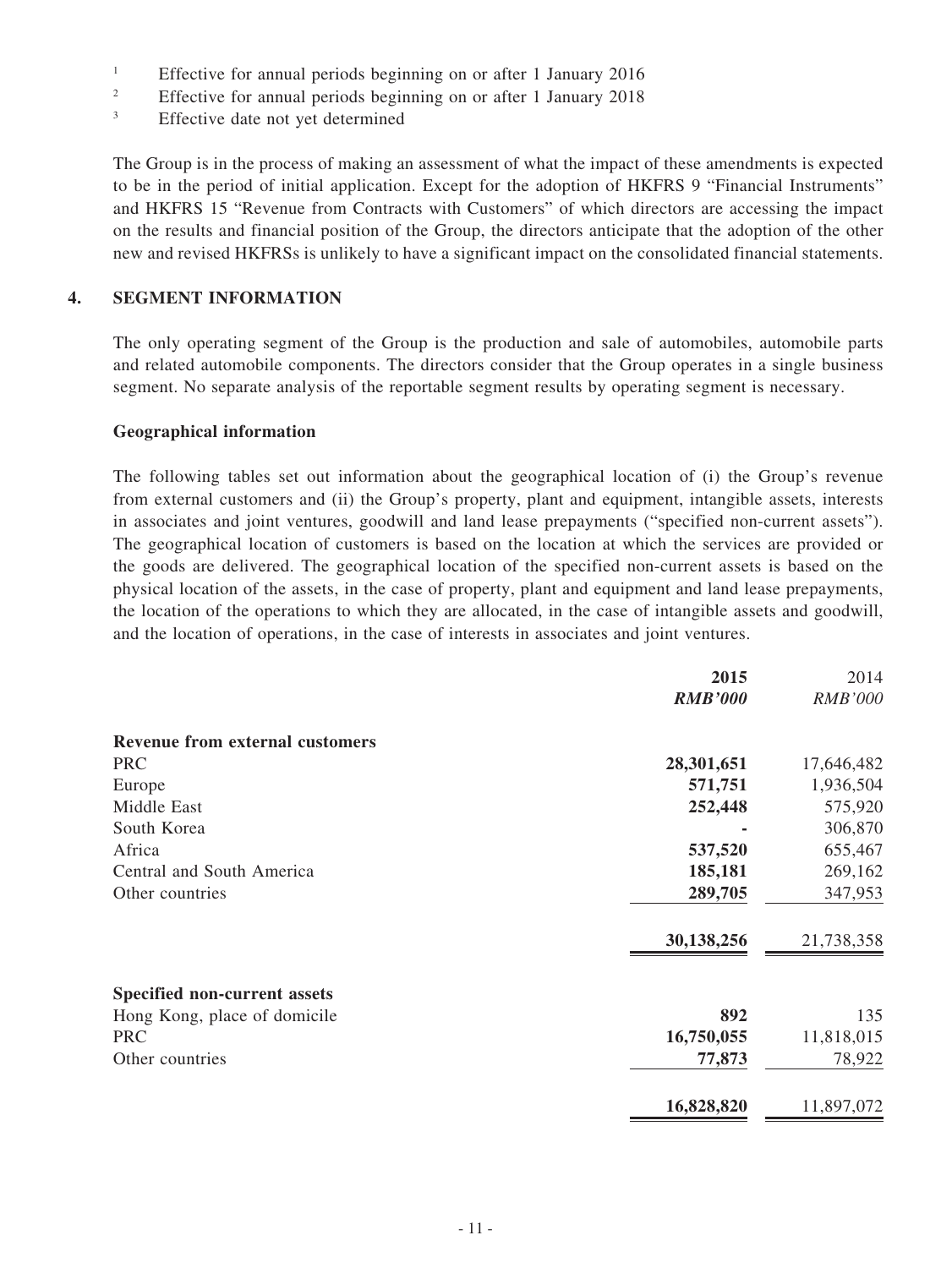### **5. REVENUE**

Revenue represents the consideration received and receivable from sales, net of discounts, returns and value added tax ("VAT") or related sales taxes, of automobiles and automobile parts and components.

The Group's customer base is diversified and no customer with whom the transactions has exceeded 10% of the Group's revenue.

### **6. OTHER INCOME**

|                                                                | 2015           | 2014           |
|----------------------------------------------------------------|----------------|----------------|
|                                                                | <b>RMB'000</b> | <b>RMB'000</b> |
| Unrealised gain on financial assets at fair value              |                |                |
| through profit or loss                                         | 1,824          | 2,180          |
| Rental income <i>(note a)</i>                                  | 20,512         | 19,183         |
| Gain on disposal of scrap materials                            | 52,745         | 33,747         |
| Gain on disposal of a subsidiary (note 16)                     | 62,879         |                |
| Gain on deemed disposal of partial interest in a joint venture | 4,921          |                |
| Net gain on disposal of property, plant and equipment (note b) | 4,092          | 34,654         |
| Net gain on disposal of land lease prepayments (note $c$ )     |                | 3,754          |
| Negative goodwill arising from acquisition of a subsidiary     | 139            |                |
| Government grants and subsidies (note d)                       | 847,290        | 898,196        |
| Sundry income                                                  | 71,605         | 62,911         |
|                                                                | 1,066,007      | 1.054.625      |

### *Notes:*

- (a) Rental income net of outgoings for the year ended 31 December 2015 is RMB6,999,000 (2014: RMB3,036,000).
- (b) Net gain on disposal of property, plant and equipment included government grants received of RMB116,281,000 (2014: RMB254,306,000).
- (c) Net gain on disposal of land lease prepayments included government grants received of RMBNil (2014: RMB169,962,000).
- (d) Government grants and subsidies mainly relates to cash subsidies in respect of operating and research and development activities from government which are either unconditional grants or grants with conditions having been satisfied.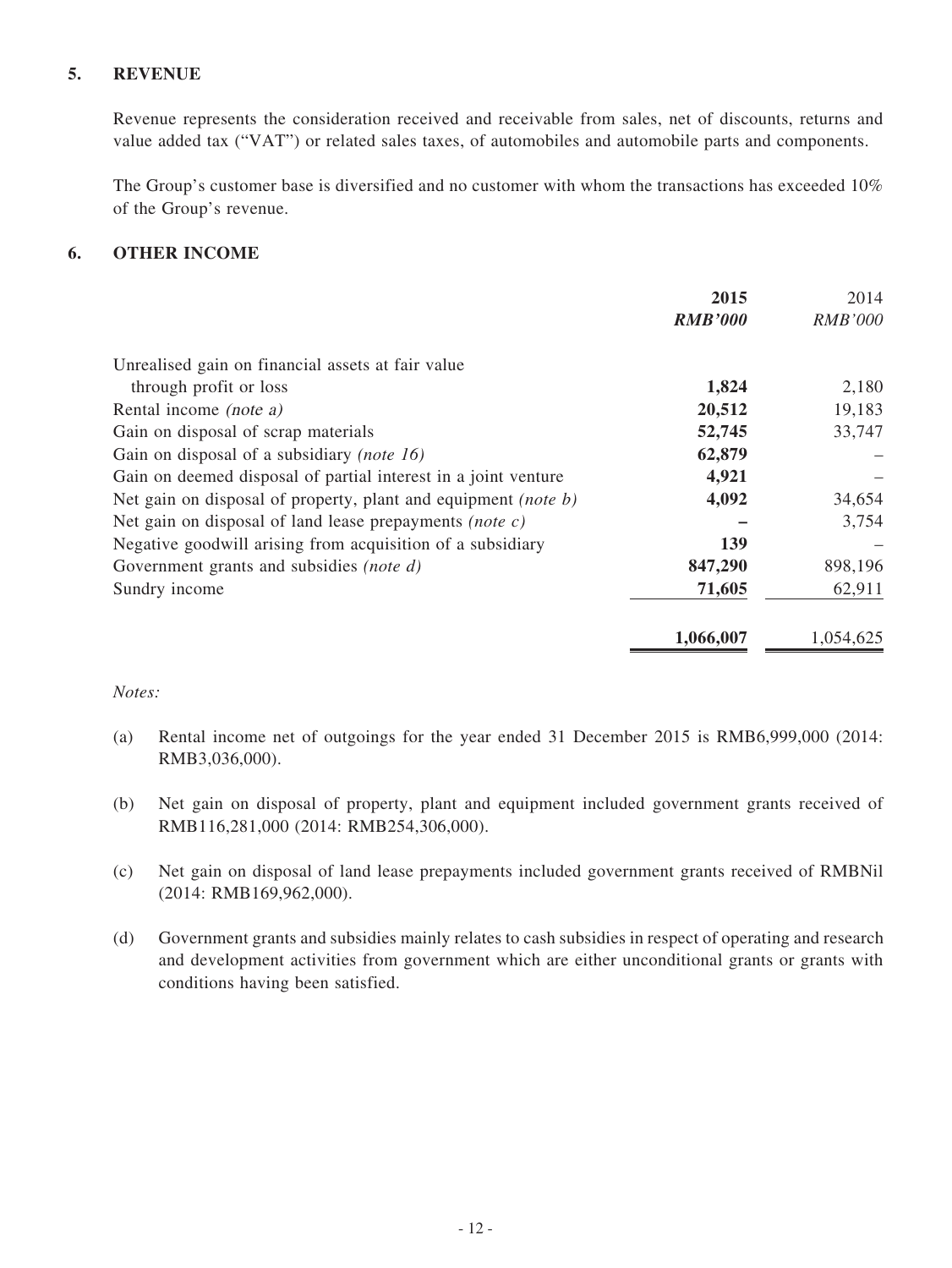# **7. TAXATION**

|                                | 2015<br><b>RMB'000</b> | 2014<br><b>RMB'000</b> |
|--------------------------------|------------------------|------------------------|
| Current tax:                   |                        |                        |
| PRC enterprise income tax      | 592,848                | 471,895                |
| Under-provision in prior years | 9,782                  | 616                    |
|                                | 602,630                | 472,511                |
| Deferred tax (note 15)         | (16, 487)              | 21,666                 |
|                                | 586,143                | 494,177                |

Hong Kong profits tax has not been provided as the Hong Kong incorporated companies within the Group had no estimated assessable profits in Hong Kong for the years ended 31 December 2015 and 2014.

The income tax provision of the Group in respect of its operations in the PRC has been calculated at the applicable tax rate on the estimated assessable profits for the period based on the existing legislation, interpretations and practises in respect thereof. The PRC enterprise income tax rate is 25% (2014: 25%).

Pursuant to the relevant laws and regulations in the PRC, certain of the Group's PRC subsidiaries were entitled to an exemption from the PRC enterprise income tax for the two years starting from its first profit-making year, followed by a 50% reduction for the next three years.

Pursuant to the relevant laws and regulations in the PRC, certain of the Group's PRC subsidiaries qualified as High and New Technology Enterprises and entitled to a preferential income tax rate of 15%.

Taxation arising in other jurisdictions is calculated at the rates prevailing in the relevant jurisdictions.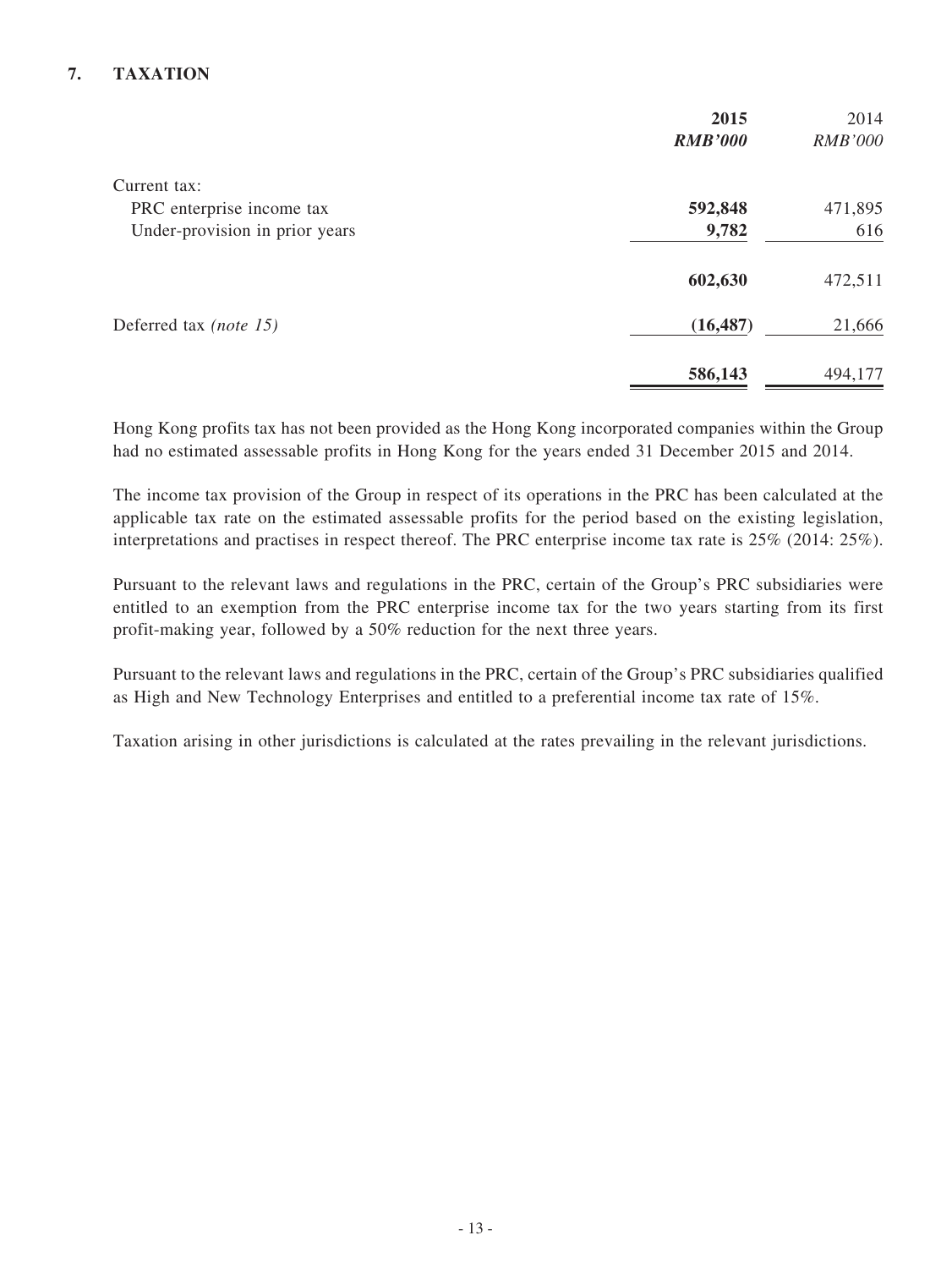The tax charge for the year can be reconciled from the profit before taxation per consolidated income statement as follows:

|                                                                     | 2015<br><b>RMB'000</b> | 2014<br><b>RMB'000</b> |
|---------------------------------------------------------------------|------------------------|------------------------|
| Profit before taxation                                              | 2,874,805              | 1,943,305              |
| Tax at the PRC enterprise income tax rate of $25\%$ (2014: $25\%$ ) | 718,701                | 485,826                |
| Tax effect of expenses not deductible in determining taxable profit | 11,973                 | 59,450                 |
| Tax effect of non-taxable income                                    | (7, 443)               | (17,084)               |
| Tax effect of unrecognised tax losses                               | 165,368                | 187,378                |
| Utilisation of previously unrecognised tax losses                   | (18, 439)              | (15, 227)              |
| Tax effect of different tax rates of entities operating in other    |                        |                        |
| jurisdictions                                                       | 56,363                 | 54,543                 |
| Deferred tax charge on distributable profits with holding tax       |                        |                        |
| (note 15)                                                           | 26,092                 | 16,219                 |
| Effect of tax exemption granted to the PRC subsidiaries             | (376, 254)             | (277, 544)             |
| Under-provision in prior years                                      | 9,782                  | 616                    |
| Tax expense for the year                                            | 586,143                | 494,177                |

The Group is also liable to withholding tax on dividends to be distributed from the Group's foreign-invested enterprises in the PRC in respect of its profits generated from 1 January 2008. Deferred tax liabilities of RMB26,092,000 (2014: RMB16,219,000) was recognised for the distributable profits not yet paid out as dividends that are generated by the PRC subsidiaries of the Company during the year.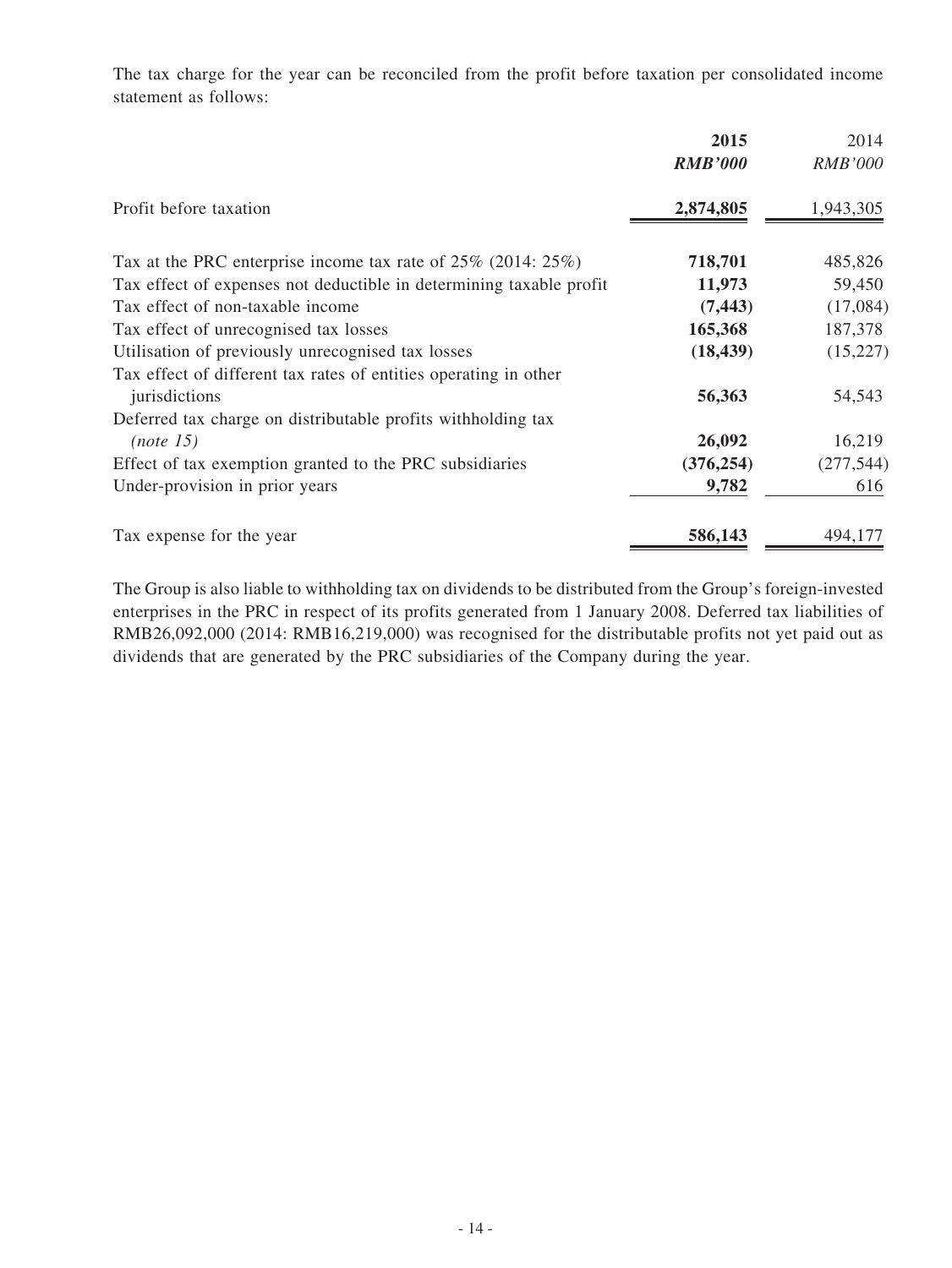### **8. PROFIT BEFORE TAXATION**

Profit before taxation is arrived at after charging/(crediting):

|     |                                                                 | 2015<br><b>RMB'000</b> | 2014<br><b>RMB'000</b> |
|-----|-----------------------------------------------------------------|------------------------|------------------------|
|     | (a) Finance income and costs                                    |                        |                        |
|     | <b>Finance costs</b>                                            |                        |                        |
|     | Effective interest expense on senior notes (note 14)            | 4,232                  | 1,235                  |
|     | Coupon expense on senior notes                                  | 99,063                 | 22,761                 |
|     | Interest on bank borrowings wholly repayable within five years  | 54                     | 57,333                 |
|     |                                                                 | 103,349                | 81,329                 |
|     | <b>Finance income</b>                                           |                        |                        |
|     | Bank and other interest income                                  | (96,909)               | (57, 625)              |
|     | Net finance costs                                               | 6,440                  | 23,704                 |
|     | (b) Staff costs (including directors' emoluments) (note a)      |                        |                        |
|     | Salaries, wages and other benefits                              | 1,694,240              | 1,307,403              |
|     | Retirement benefit scheme contributions                         | 127,954                | 114,299                |
|     | Equity settled share-based payments                             | 61,875                 | 59,850                 |
|     |                                                                 | 1,884,069              | 1,481,552              |
| (c) | Other items                                                     |                        |                        |
|     | Cost of inventories (note a)                                    | 24,667,603             | 17,775,723             |
|     | Auditors' remuneration                                          | 6,559                  | 5,711                  |
|     | Depreciation (note a)                                           | 589,078                | 554,186                |
|     | Amortisation of land lease prepayments (note a)                 | 37,589                 | 28,302                 |
|     | Amortisation of intangible assets (note a)                      | 516,011                | 291,058                |
|     | Net gain on disposal of property, plant and equipment (note 6b) | (4,092)                | (34, 654)              |
|     | Loss on disposal of intangible assets (note b)                  | 22,567                 | 9,835                  |
|     | Net foreign exchange loss                                       | 472,092                | 654,143                |
|     | Net claims paid on defective materials purchased                | 78,930                 | 23,555                 |
|     | Operating leases charges on premises <i>(note a)</i>            | 18,892                 | 29,067                 |
|     | Research and development costs                                  | 258,769                | 211,553                |
|     | Bad debts written off                                           |                        | 8,027                  |
|     | Write-down of inventories                                       | 20,920                 | 711                    |

#### *Notes:*

- (a) Cost of inventories included RMB528,092,000 (2014: RMB320,509,000) relating to staff costs, depreciation and amortisation expenses and operating lease charges, which amounts are also included in the respective total amounts disclosed separately for each of these types of expenses.
- (b) Loss on disposal of intangible assets included government grants received of RMB121,396,000 (2014: RMBNil).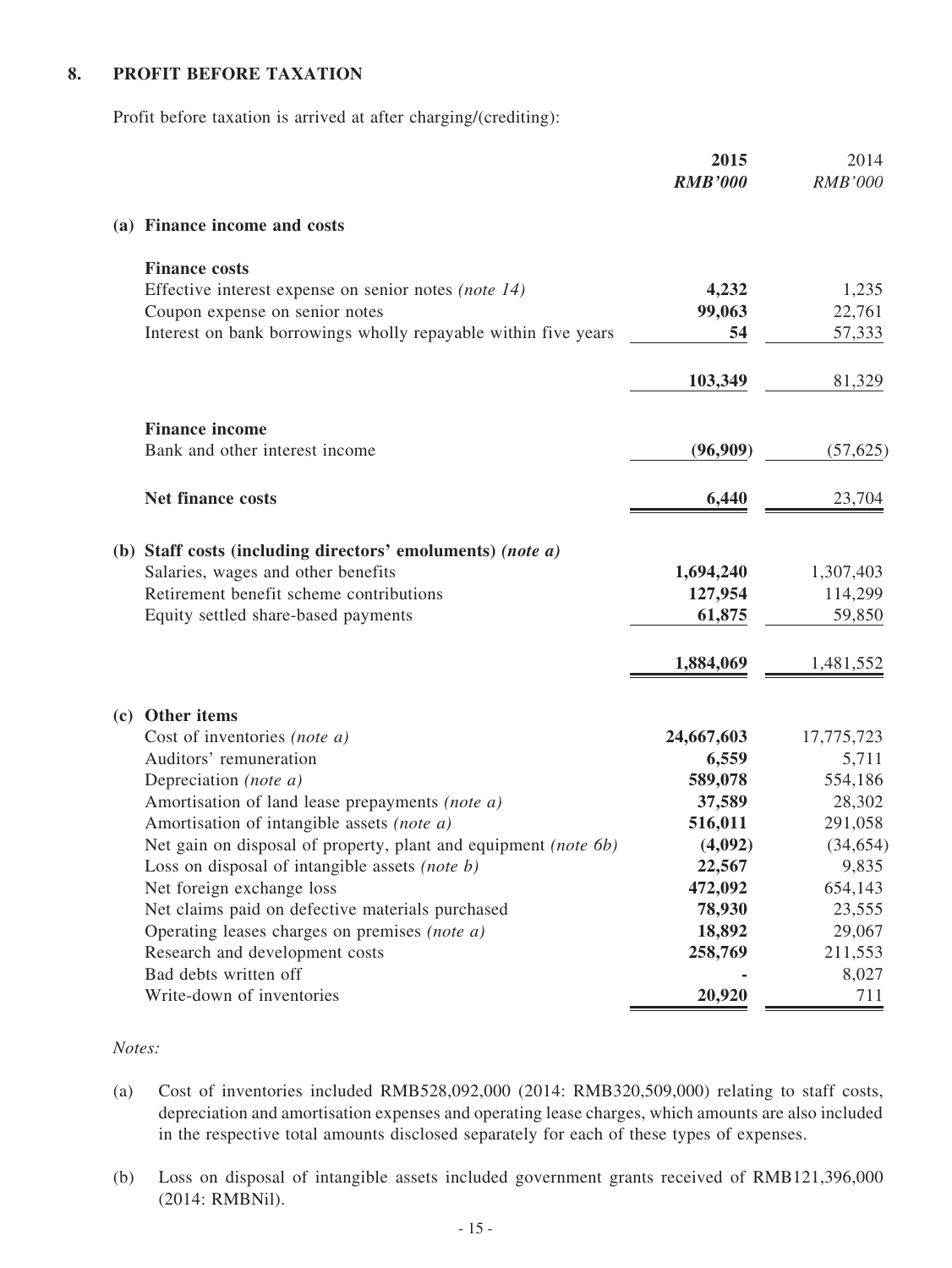### **9. DIVIDENDS**

|  |  | (a) Dividends payable to equity holders of the Company attributable to the year: |
|--|--|----------------------------------------------------------------------------------|
|  |  |                                                                                  |

|                                                                                                                          | 2015<br><b>RMB'000</b> | 2014<br><i>RMB'000</i> |
|--------------------------------------------------------------------------------------------------------------------------|------------------------|------------------------|
| Final dividend proposed after the reporting date of HK\$0.038<br>per ordinary share (2014: HK\$0.025 per ordinary share) | 280,959                | 173,829                |

The final dividend proposed after the reporting date has not been recognised as a liability at 31 December 2015.

**(b) Dividends payable to equity holder of the Company attributable to the previous financial year, approved and paid during the year:**

|                                                                                                                 | 2015<br><b>RMB'000</b> | 2014<br><i>RMB'000</i> |
|-----------------------------------------------------------------------------------------------------------------|------------------------|------------------------|
| Final dividend in respect of the previous financial year,<br>approval and paid during the year of HK\$0.025 per |                        |                        |
| ordinary share (2014: HK\$0.046 per ordinary share)                                                             | 173,829                | 319,845                |

#### **10. EARNINGS PER SHARE**

#### **(a) Basic earnings per share**

The calculation of the basic earnings per share is based on the profit attributable to equity holders of the Company of RMB2,260,529,000 (2014: RMB1,430,588,000) and weighted average number of ordinary shares of 8,801,663,773 shares (2014: 8,801,446,540 shares), calculated as follows:

*Weighted average number of ordinary shares*

|                                                                           | 2015                     | 2014          |
|---------------------------------------------------------------------------|--------------------------|---------------|
| Issued ordinary shares at 1 January<br>Effect of shares options exercised | 8,801,446,540<br>217,233 | 8,801,446,540 |
| Weighted average number of ordinary shares<br>at 31 December              | 8,801,663,773            | 8,801,446,540 |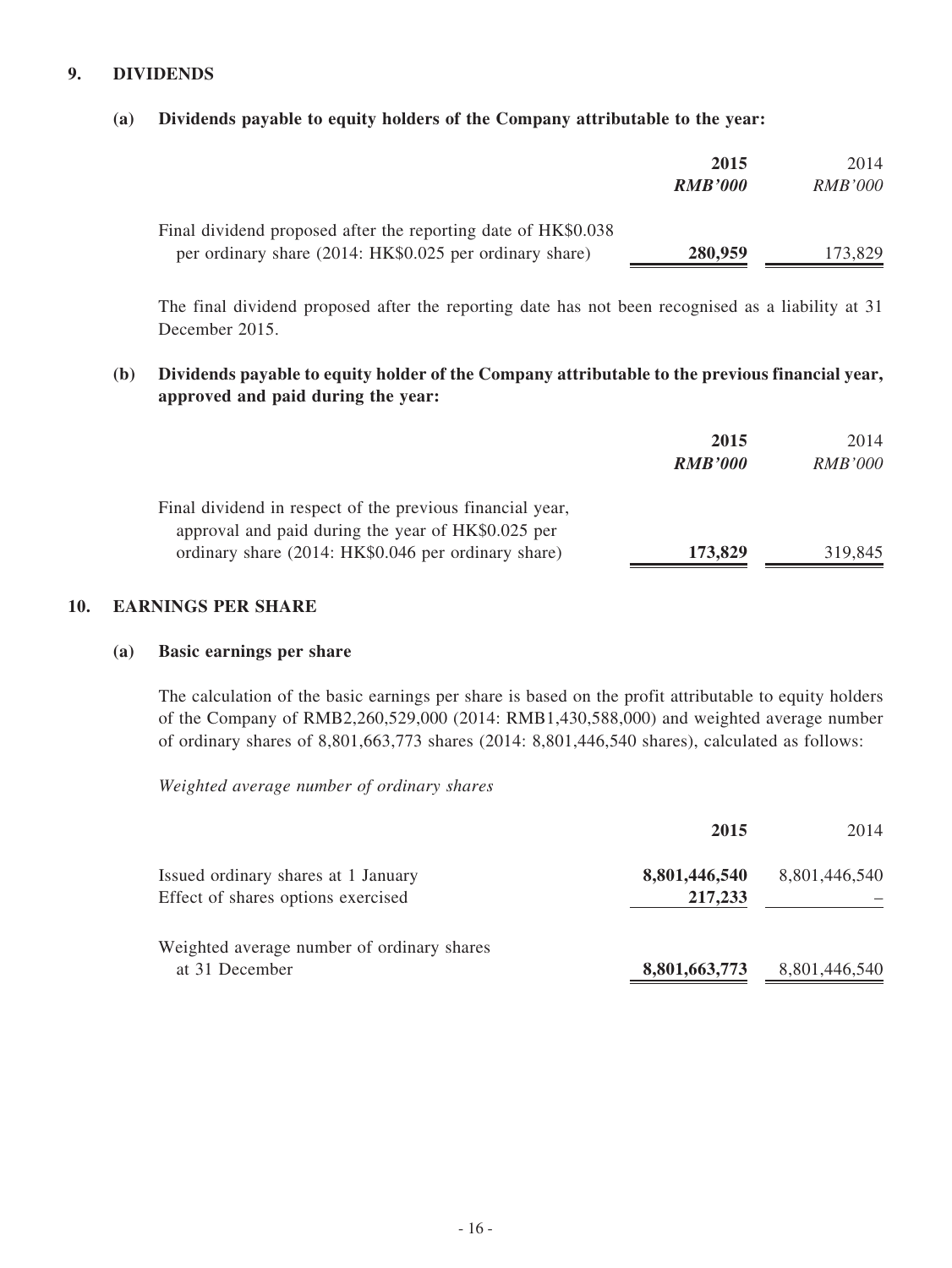#### **(b) Diluted earnings per share**

The calculation of diluted earnings per share is based on the profit attributable to equity holders of the Company of RMB2,260,529,000 (2014: RMB1,430,588,000) and the weighted average number of ordinary shares (diluted) of 8,809,512,286 shares (2014: 8,801,446,540 shares), calculated as follows:

*Weighted average number of ordinary shares (diluted)*

|                                                                                                                         | 2015          | 2014          |
|-------------------------------------------------------------------------------------------------------------------------|---------------|---------------|
| Weighted average number of ordinary shares at 31 December<br>Effect of deemed issue of shares under the Company's share | 8,801,663,773 | 8,801,446,540 |
| option scheme                                                                                                           | 7,848,513     |               |
| Weighted average number of ordinary shares (diluted)                                                                    |               |               |
| at 31 December 2015                                                                                                     | 8,809,512,286 | 8,801,446,540 |

For the year ended 31 December 2014, diluted earnings per share equalled to basic earnings per share because the potential ordinary shares outstanding were anti-dilutive.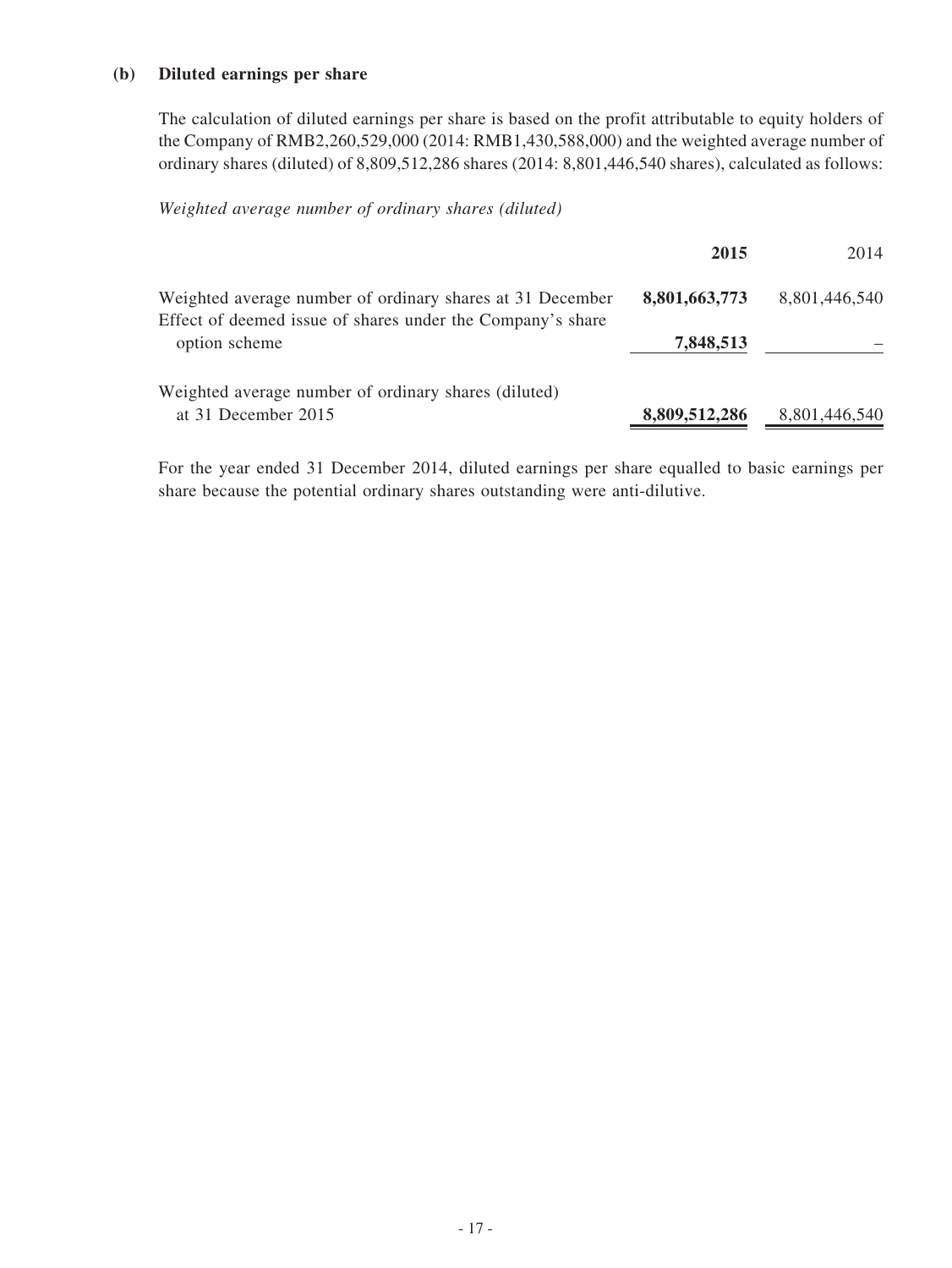# **11. TRADE AND OTHER RECEIVABLES**

|                                                                                 | <b>Note</b> | 2015<br><b>RMB'000</b> | 2014<br><b>RMB'000</b> |
|---------------------------------------------------------------------------------|-------------|------------------------|------------------------|
| <b>Trade and notes receivables</b>                                              |             |                        |                        |
| Trade receivables                                                               |             |                        |                        |
| - Third parties                                                                 |             | 890,920                | 1,822,383              |
| $-$ A joint venture                                                             |             | 53,256                 | 29,126                 |
| - Associates                                                                    |             | 111,757                | 424,208                |
| - Related companies controlled by the substantial                               |             |                        |                        |
| shareholder of the Company                                                      |             | 537,203                | 1,319,427              |
|                                                                                 | (a)         | 1,593,136              | 3,595,144              |
| Notes receivables                                                               | (b)         | 10,203,692             | 9,221,000              |
|                                                                                 |             | 11,796,828             | 12,816,144             |
|                                                                                 |             |                        |                        |
| Deposit, prepayment and other receivables                                       |             |                        |                        |
| Prepayment to suppliers                                                         |             |                        |                        |
| - Third parties                                                                 |             | 82,609                 | 47,977                 |
| - Related companies controlled by the substantial<br>shareholder of the Company |             | 750,645                | 904,396                |
|                                                                                 |             |                        |                        |
|                                                                                 |             | 833,254                | 952,373                |
| Deposits paid for acquisition of property, plant                                |             |                        |                        |
| and equipment                                                                   |             | 558,920                | 430,498                |
| VAT and other taxes receivables                                                 |             | 1,187,706              | 1,435,122              |
| Utility deposits and other receivables                                          |             | 370,875                | 228,180                |
|                                                                                 |             | 2,950,755              | 3,046,173              |
| Amounts due from related parties controlled by the                              |             |                        |                        |
| substantial shareholder of the Company                                          | (c)         | 62,605                 | 502,180                |
| Amount due from ultimate holding company                                        | (c)         | 27                     | 61                     |
| Amount due from a joint venture                                                 | (d)         | 26,224                 | 20,634                 |
|                                                                                 |             | 3,039,611              | 3,569,048              |
|                                                                                 |             | 14,836,439             | 16,385,192             |
|                                                                                 |             |                        |                        |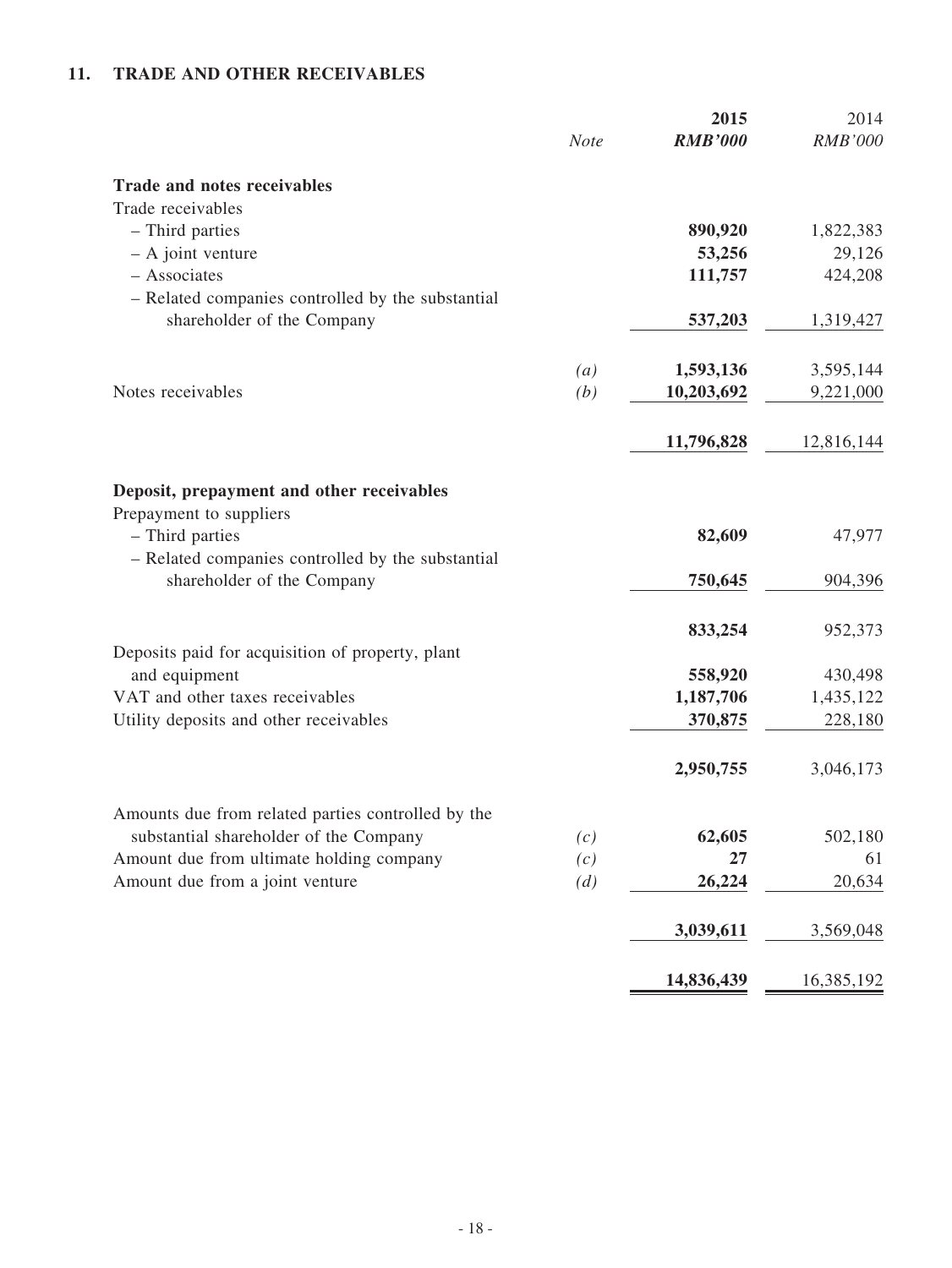#### **(a) Trade receivables**

The Group allows an average credit period ranged from 30 days to 90 days to its PRC customers. The following is an ageing analysis of the trade receivables of the PRC customers, based on invoice date, at the reporting date:

|                | 2015           | 2014           |
|----------------|----------------|----------------|
|                | <b>RMB'000</b> | <b>RMB'000</b> |
| $0 - 60$ days  | 275,711        | 901,467        |
| $61 - 90$ days | 95,013         | 80,922         |
| Over 90 days   | 745,188        | 525,465        |
|                | 1,115,912      | 1,507,854      |

For overseas customers, the Group allows credit period ranged from 180 days to 450 days. The following is an ageing analysis of the trade receivables of overseas customers, based on invoice date, at the reporting date:

|                 | 2015           | 2014           |
|-----------------|----------------|----------------|
|                 | <b>RMB'000</b> | <b>RMB'000</b> |
| $0 - 60$ days   | 178,886        | 502,991        |
| $61 - 90$ days  | 17,208         | 30,042         |
| $91 - 365$ days | 125,509        | 1,383,770      |
| Over 365 days   | 155,621        | 170,487        |
|                 | 477,224        | 2,087,290      |

As at 31 December 2015, 24% (2014: 34%) of the total trade receivables was due from the Group's five largest customers.

The ageing analysis of the Group's trade receivables that were past due as at the reporting date but neither individually nor collectively considered to be impaired is as follows:

|                         | 2015           | 2014           |
|-------------------------|----------------|----------------|
|                         | <b>RMB'000</b> | <b>RMB'000</b> |
| $1 - 30$ days past due  | 31,621         | 280,817        |
| $31 - 60$ days past due | 95,737         | 126,692        |
| $61 - 90$ days past due | 25,484         | 92,340         |
| Over 90 days past due   | 785,053        | 887,881        |
|                         | 937,895        | 1,387,730      |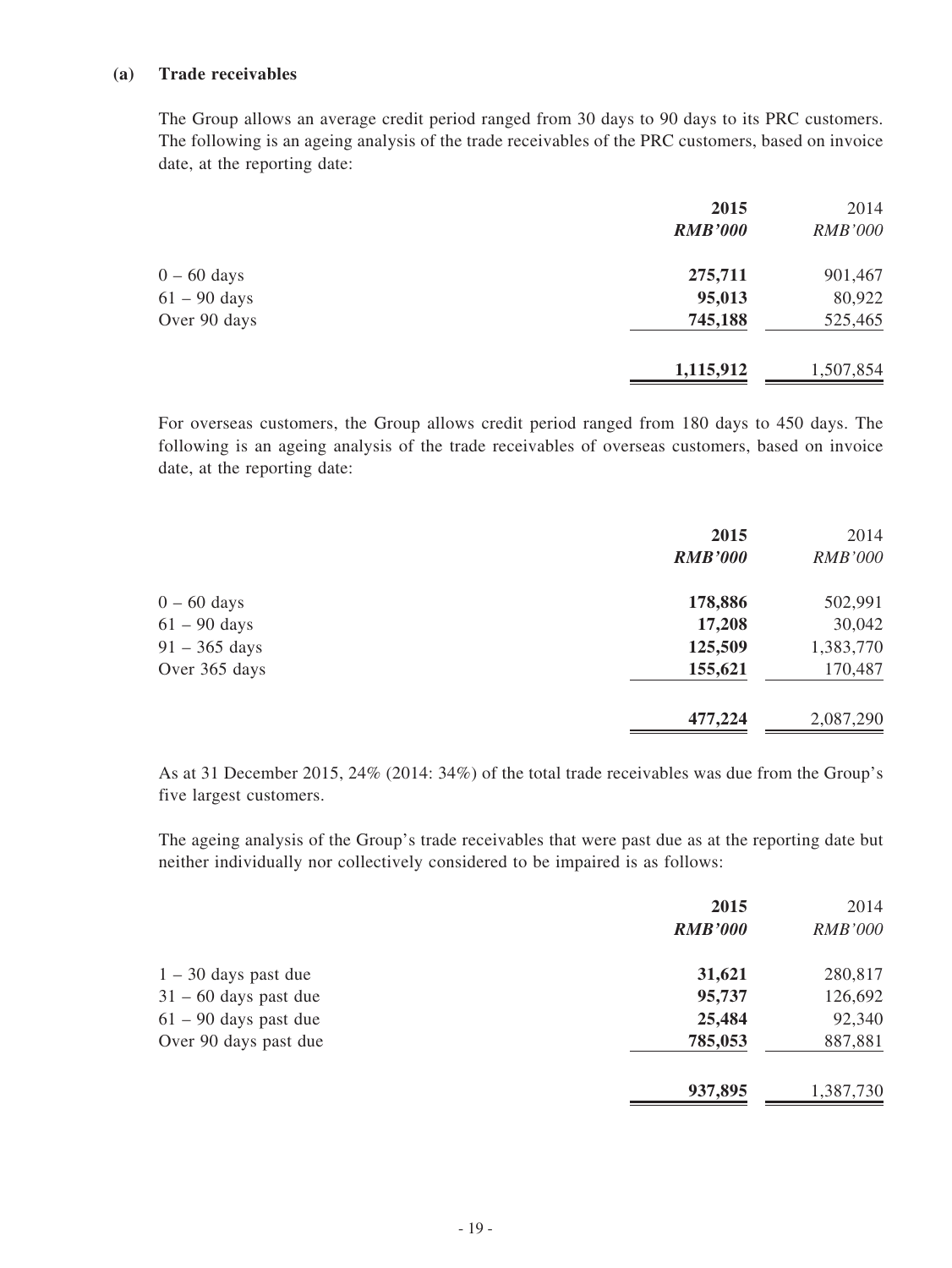As at 31 December 2015, trade receivables of RMB655,241,000 (2014: RMB2,207,414,000) were neither past due nor impaired. These related to a large number of diversified customers for whom there was no recent history of default.

The Group does not charge interest on overdue balances. Included in the Group's trade receivables were debtors with a carrying amount of RMB937,895,000 (2014: RMB1,387,730,000) which were past due at the reporting date for which the Group has not provided for impairment loss. The Group held certain property, plant and equipment of an overseas customer with carrying amount of approximately USD52,737,000 (equivalent to approximately RMB342,263,000) as collateral over certain overdue balances for over 90 days amounted to RMB199,277,000 as at 31 December 2015 (2014: RMB213,447,000). The Group did not hold any collateral over the remaining balances. No impairment has been made to the trade receivables. Receivables that were past due but not impaired were mainly related to large corporations that have long trading history with the Group and therefore these debtors are considered to have good credit quality and the balances are still considered to be fully recoverable.

#### **(b) Notes receivables**

All notes receivables are denominated in RMB. As at 31 December 2015 and 2014, all notes receivables are guaranteed by established banks in the PRC and have maturities of less than six months from the reporting date.

The Group pledged notes receivables of RMB23,365,000 to banks to secure the Group's notes payables (note 12b) as at 31 December 2015.

The Group pledged notes receivables of RMB421,909,000 to banks to secure the Group's notes payables (note 12b) and bank borrowings as at 31 December 2014.

#### **(c) Amounts due from related parties/ultimate holding company**

The amounts due from related parties/ultimate holding company are unsecured, interest-free and repayable on demand.

#### **(d) Amount due from a joint venture**

The amount due from a joint venture is unsecured, interest-free and repayable on demand.

Except for trade and other receivables of RMB116,789,000 (2014: RMB25,575,000) which is expected to be recovered after one year from the reporting date, all other trade and other receivables are expected to be recovered or recognised as an expense within one year.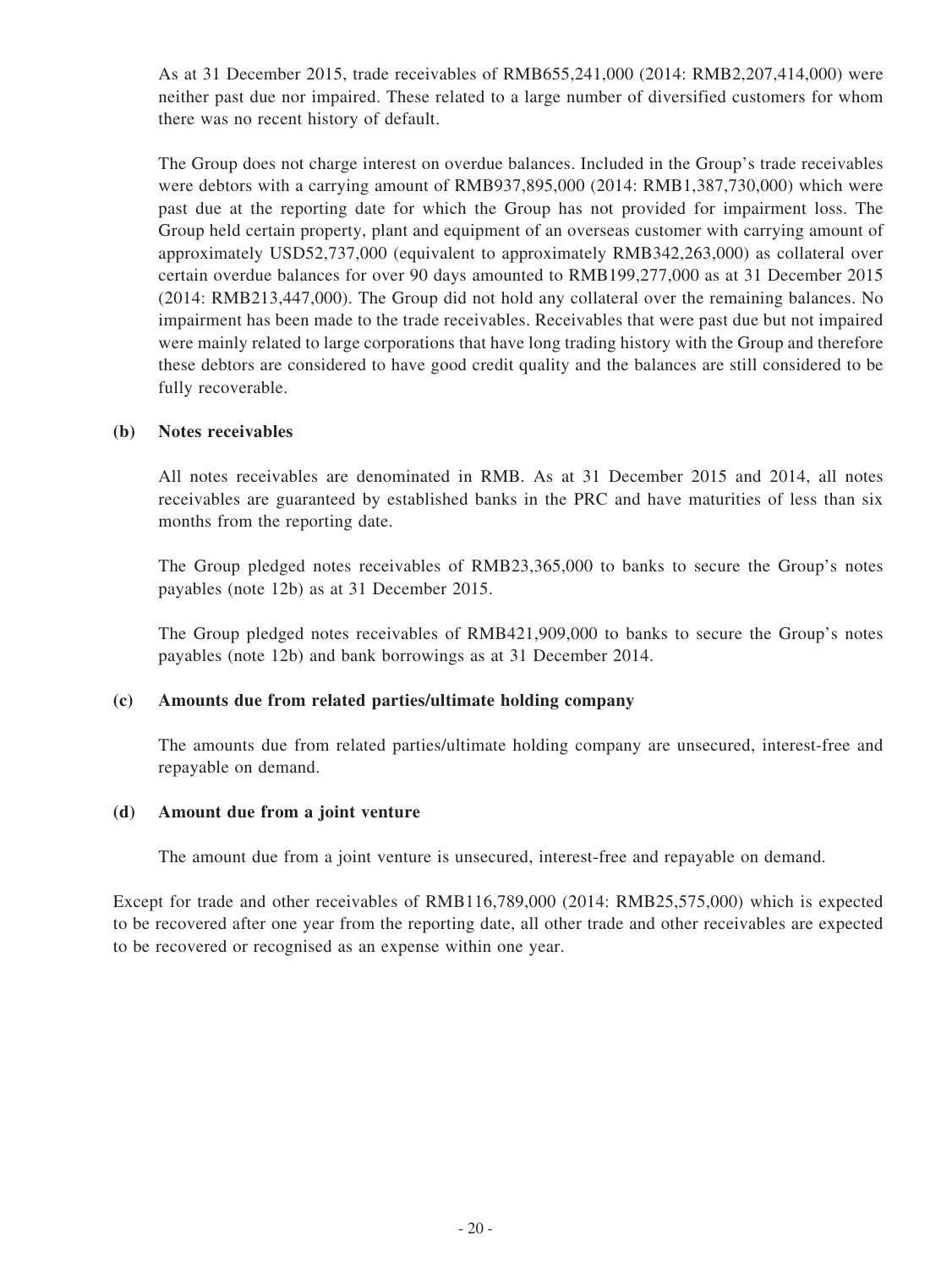# **12. TRADE AND OTHER PAYABLES**

|                                                                                            | 2015<br><b>RMB'000</b><br><b>Note</b> | 2014<br><b>RMB'000</b> |
|--------------------------------------------------------------------------------------------|---------------------------------------|------------------------|
| <b>Trade and notes payables</b>                                                            |                                       |                        |
| Trade payables                                                                             |                                       |                        |
| - Third parties                                                                            | 9,001,560                             | 7,757,246              |
| - Associates                                                                               | 737,199                               | 596,489                |
| - Related parties controlled by the<br>substantial shareholder of the Company              | 1,394,491                             | 2,400,232              |
|                                                                                            |                                       |                        |
|                                                                                            | 11,133,250<br>(a)                     | 10,753,967             |
| Notes payables                                                                             | (b)<br>71,655                         | 364,916                |
|                                                                                            | 11,204,905                            | 11,118,883             |
| Other payables                                                                             |                                       |                        |
| Receipts in advance from customers<br>- Third parties                                      | 2,064,772                             | 1,983,648              |
| - Related parties controlled by the substantial<br>shareholder of the Company              | 234,574                               | 75,387                 |
|                                                                                            | 2,299,346                             | 2,059,035              |
| Deferred government grants which conditions have not                                       |                                       |                        |
| been satisfied                                                                             | 2,737,519                             | 1,164,773              |
| Payables for acquisition of property, plant and equipment                                  | 211,267                               | 293,103                |
| Accrued staff salaries and benefits                                                        | 419,020                               | 272,784                |
| VAT and other taxes payables                                                               | 171,957                               | 207,207                |
| Other accrued charges                                                                      | 1,534,742                             | 1,153,947              |
|                                                                                            | 7,373,851                             | 5,150,849              |
| Amounts due to related parties controlled by the<br>substantial shareholder of the Company | 1,535,585                             | 476,934                |
| Amount due to ultimate holding company                                                     | (c)<br>(c)<br>30                      | 270,000                |
|                                                                                            |                                       |                        |
|                                                                                            | 8,909,466                             | 5,897,783              |
|                                                                                            | 20,114,371                            | 17,016,666             |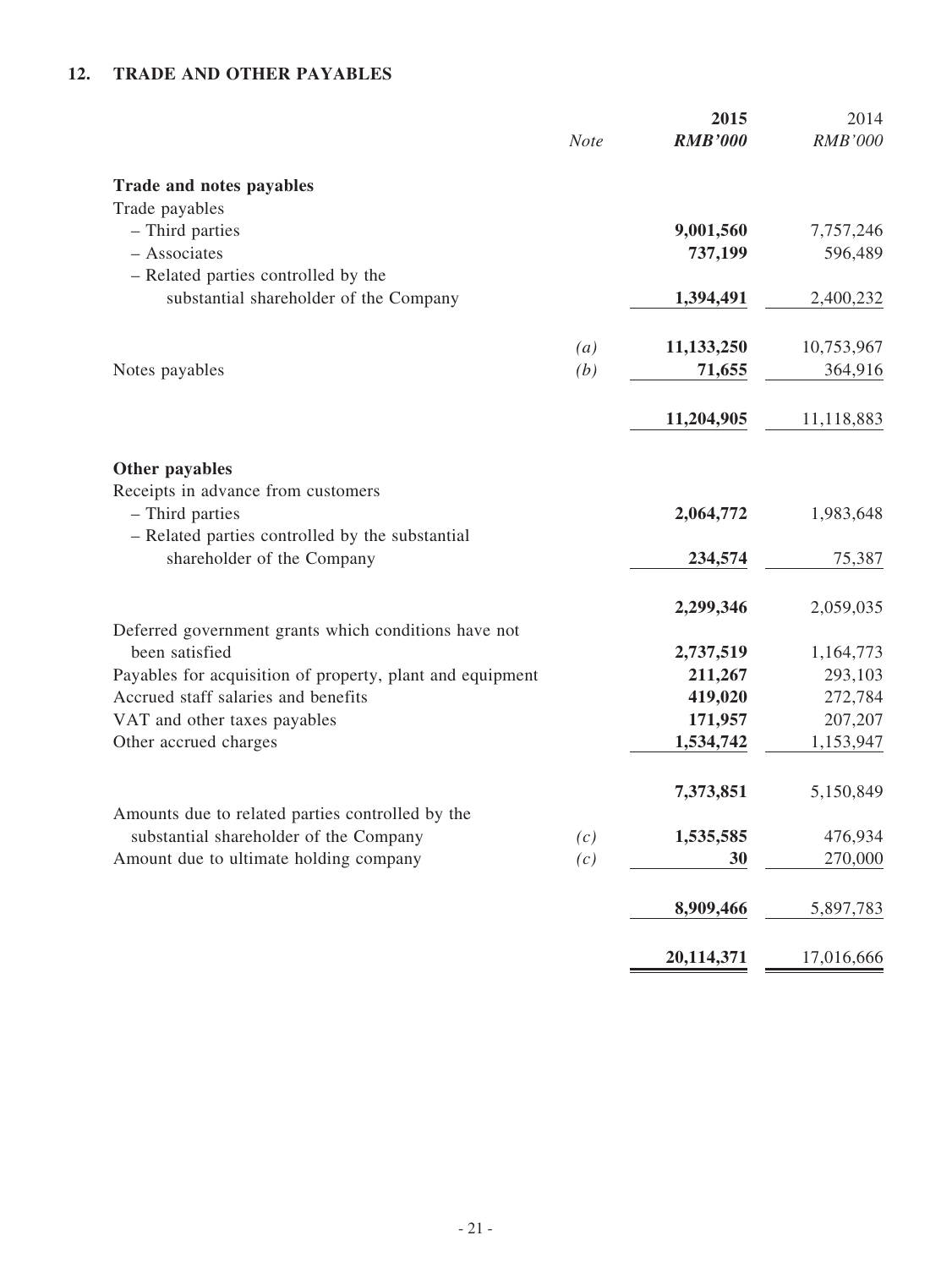#### **(a) Trade payables**

The following is an ageing analysis of trade payables, based on invoice date, at the reporting date:

| 2015           | 2014           |
|----------------|----------------|
| <b>RMB'000</b> | <b>RMB'000</b> |
| 8,746,578      | 8,644,894      |
| 1,090,495      | 723,267        |
| 1,296,177      | 1,385,806      |
| 11,133,250     | 10,753,967     |
|                |                |

Trade payables do not carry interest. The average credit period on purchase of goods is 60 days.

#### **(b) Notes payables**

All notes payables are denominated in RMB and are notes paid and/or payable to third parties for settlement of trade payables. As at 31 December 2015 and 2014, all notes payables have maturities of less than one year from the reporting date.

As at 31 December 2015, the Group pledged notes receivables and pledged bank deposits of RMB23,365,000 (2014: RMB421,909,000) and RMB40,533,000 (2014: RMB47,451,000) respectively to secure the notes payables.

#### **(c) Amounts due to related parties/ultimate holding company**

The amounts due to related parties/ultimate holding company are unsecured, interest-free and repayable on demand.

All of the trade and other payables are expected to be settled or recognised as income within one year or are repayable on demand.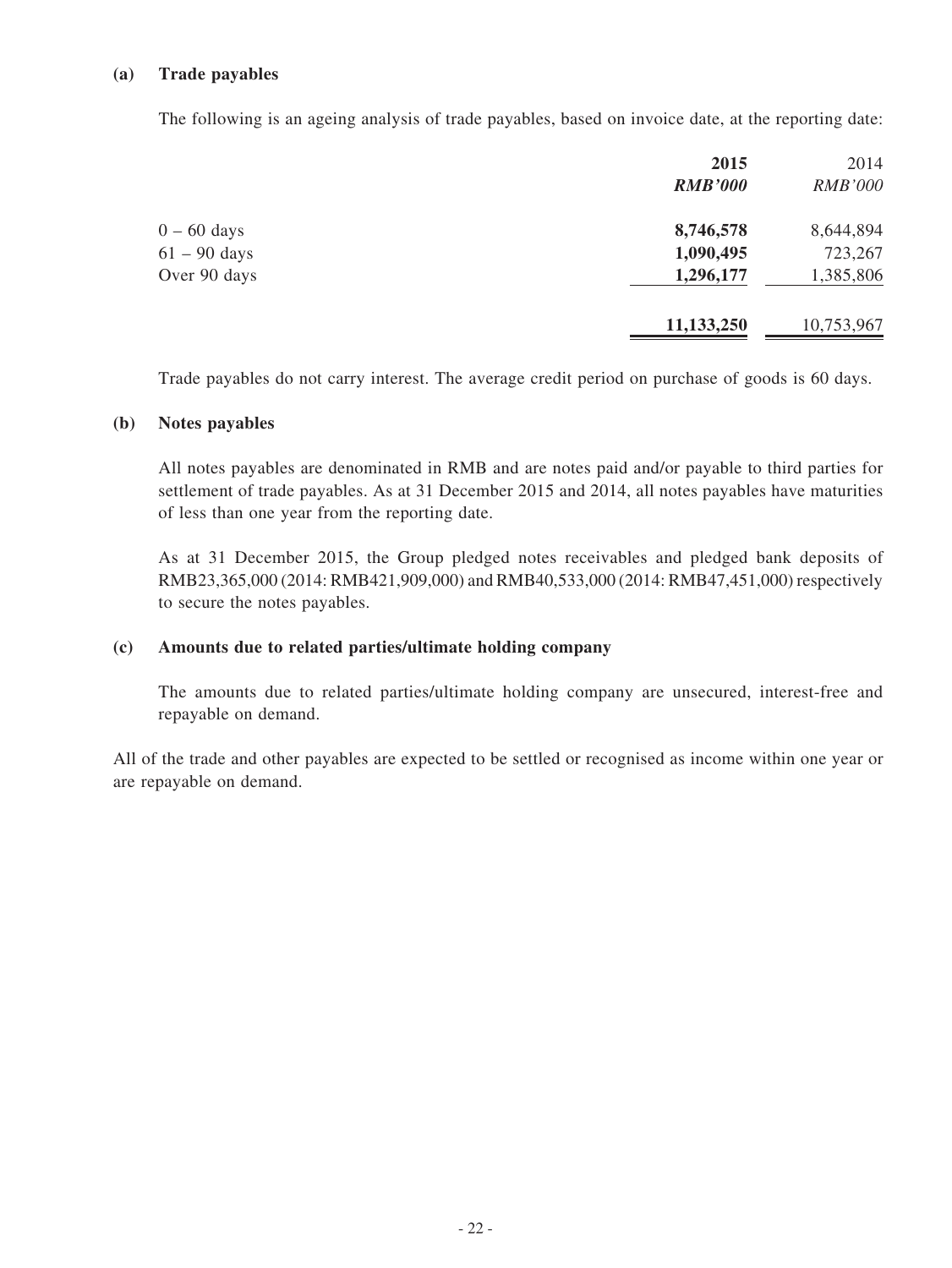## **13. SHARE CAPITAL**

| <b>Number</b><br>of shares | <b>Nominal</b><br>value<br><b>RMB'000</b> |
|----------------------------|-------------------------------------------|
|                            |                                           |
|                            |                                           |
| 12,000,000,000             | 246,720                                   |
|                            |                                           |
|                            |                                           |
| 8,801,446,540              | 161,346                                   |
| 540,000                    | 8                                         |
| 8,801,986,540              | 161,354                                   |
|                            |                                           |

*Note:* 

*(a)* During the year ended 31 December 2015, share options were exercised to subscribe for 540,000 ordinary shares of the Company at a consideration of approximately RMB1,735,000 of which approximately RMB8,000 was credited to share capital and approximately RMB1,727,000 was credited to the share premium account. As a result of the exercise of share options, share option reserve of RMB775,000 has been transferred to the share premium account.

#### **14. SENIOR NOTES**

On 6 October 2014, the Company issued senior notes with an aggregate principal amount of USD300,000,000 (equivalent to approximately RMB1,836,750,000) (the "Senior Notes"). The Senior Notes carry interest rate at 5.25% per annum, payable semi-annually in arrears on 6 April and 6 October, and will mature on 6 October 2019, unless redeemed earlier.

The Senior Notes are listed on the SEHK. They are unsecured, senior obligations of the Company and guaranteed by certain of the Company's subsidiaries operating in the PRC. The guarantee is effectively subordinated to all existing and future secured obligations of the Company to the extent of the value of the collateral securing such obligations.

At any time on or after 6 October 2017, the Company may redeem the Senior Notes, in whole or in part, at a redemption price equal to the percentage of principal amount set forth below plus accrued and unpaid interest, if any, to (but not including) the redemption date if they are redeemed during the twelve-month period beginning on 6 October of the years indicated below:

| <b>Period</b>       | <b>Redemption Price</b> |
|---------------------|-------------------------|
| 2017                | $102.625\%$             |
| 2018 and thereafter | 101.313\%               |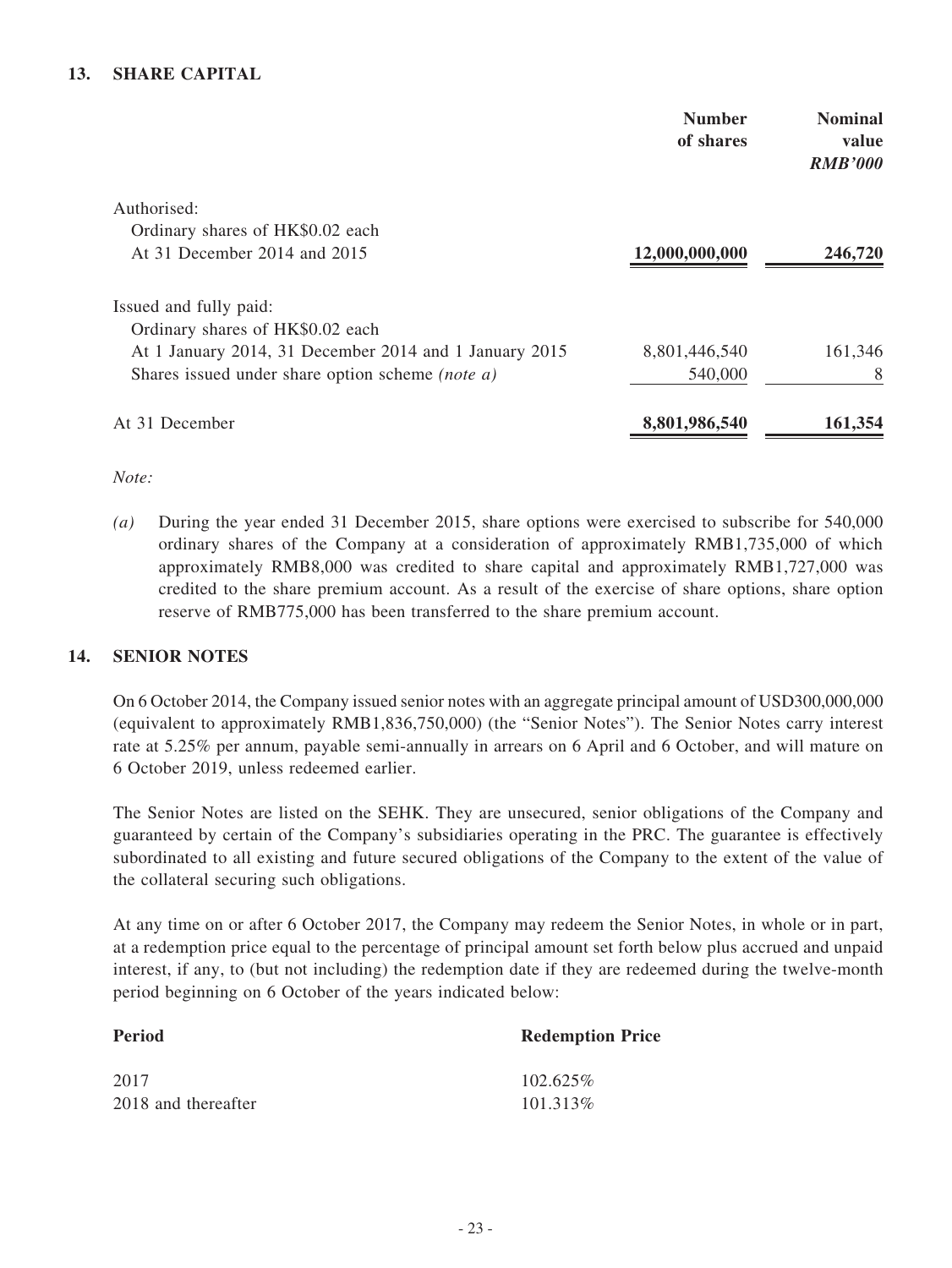The carrying amount of the Senior Notes at initial recognition net of transaction costs amounted to USD296,311,000 (equivalent to approximately RMB1,814,165,000) and the effective interest rate is 5.54% per annum. The Senior Notes are carried at amortised cost and are not expected to be settled within one year.

The movement of the Senior Notes during the year are set out below:

|                                                              | 2015           | 2014           |
|--------------------------------------------------------------|----------------|----------------|
|                                                              | <b>RMB'000</b> | <b>RMB'000</b> |
| <b>Carrying amount</b>                                       |                |                |
| At 1 January                                                 | 1,820,138      |                |
| Initial fair value on the date of issuance on 6 October 2014 |                | 1,814,165      |
| Exchange differences                                         | 104,486        | 4,738          |
| Interest expenses                                            | 4,232          | 1,235          |
| At 31 December                                               | 1,928,856      | 1,820,138      |

The Senior Notes are subject to the fulfilment of certain financial and non-financial covenants, as commonly found in lending arrangements in senior notes. If the Group was to breach the covenants, the principal, and, accrued and unpaid interest of the Senior Notes would become payable on demand. The directors consider that none of the covenants had been breached as at 31 December 2015 and 2014.

## **15. DEFERRED TAX ASSETS AND LIABILITIES**

The following is the deferred tax liabilities/(assets) recognised in the consolidated statement of financial position and the movements thereon during the year:

|                                                                      | 2015           | 2014           |
|----------------------------------------------------------------------|----------------|----------------|
|                                                                      | <b>RMB'000</b> | <b>RMB'000</b> |
| At 1 January                                                         | 97,026         | 73,105         |
| Exchange differences                                                 | <b>150</b>     | (2,536)        |
| (Credit)/Charge to the consolidated income statement <i>(note 7)</i> | (16, 487)      | 21,666         |
| De-recognition through disposal of subsidiaries (note 16)            |                | 4,791          |
| At 31 December                                                       | 80,689         | 97,026         |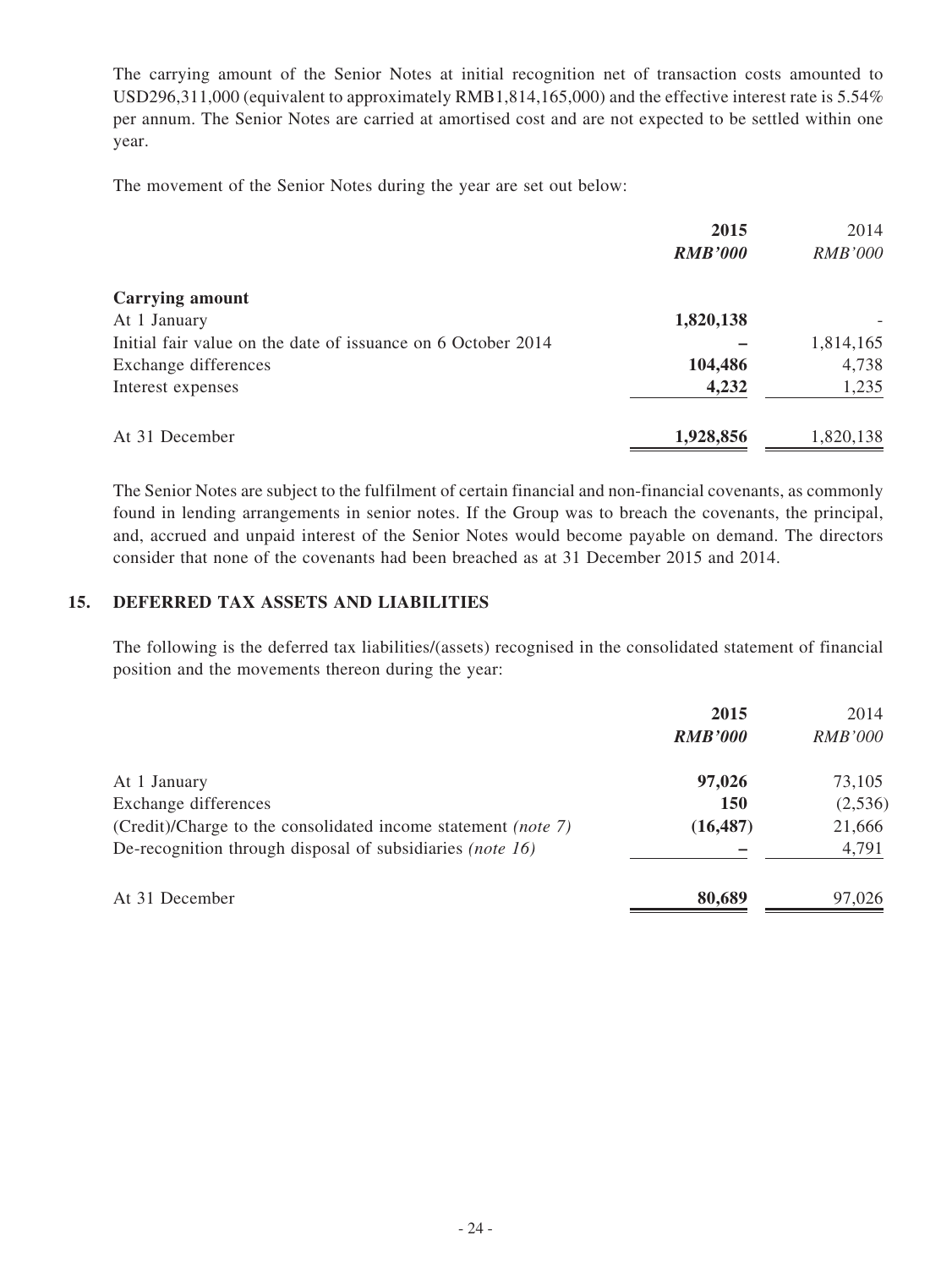#### **Deferred tax assets**

|                                                    | <b>Provisions</b><br><b>RMB'000</b> | <b>Tax losses</b><br><b>RMB'000</b> | Intangible<br>assets<br><b>RMB'000</b> | <b>Others</b><br><b>RMB'000</b> | <b>Total</b><br><b>RMB'000</b> |
|----------------------------------------------------|-------------------------------------|-------------------------------------|----------------------------------------|---------------------------------|--------------------------------|
| At 1 January 2014                                  | 36,639                              |                                     |                                        | 33,482                          | 70,121                         |
| Exchange differences<br>Credit to the consolidated | 2,137                               |                                     |                                        | 150                             | 2,287                          |
| income statement<br>De-recognition through         | (23,524)                            |                                     | 18,114                                 | (37)                            | (5, 447)                       |
| disposal of subsidiaries<br>(note16)               | (15,252)                            |                                     |                                        |                                 | (15,252)                       |
| At 31 December 2014                                |                                     |                                     | 18,114                                 | 33,595                          | 51,709                         |
| At 1 January 2015                                  |                                     |                                     | 18,114                                 | 33,595                          | 51,709                         |
| Exchange differences<br>Credit to the consolidated |                                     |                                     |                                        | (150)                           | (150)                          |
| income statement                                   |                                     | 28,144                              | 13,547                                 | 888                             | 42,579                         |
| At 31 December 2015                                |                                     | 28,144                              | 31,661                                 | 34,333                          | 94,138                         |

#### **Deferred tax liabilities**

|                                                           | Withholding<br>tax on<br>undistributed<br>profits<br>from the PRC<br>subsidiaries<br><b>RMB'000</b> | Accelerated<br>tax<br>depreciation<br><b>RMB'000</b> | <b>Total</b><br><b>RMB'000</b> |
|-----------------------------------------------------------|-----------------------------------------------------------------------------------------------------|------------------------------------------------------|--------------------------------|
| At 1 January 2014                                         | 132,516                                                                                             | 10,710                                               | 143,226                        |
| Exchange differences                                      |                                                                                                     | (249)                                                | (249)                          |
| Charge to the consolidated income statement (note 7)      | 16,219                                                                                              |                                                      | 16,219                         |
| De-recognition through disposal of subsidiaries (note 16) |                                                                                                     | (10, 461)                                            | (10, 461)                      |
| At 31 December 2014                                       | 148,735                                                                                             |                                                      | 148,735                        |
| At 1 January 2015                                         | 148,735                                                                                             |                                                      | 148,735                        |
| Charge to the consolidated income statement (note 7)      | 26,092                                                                                              |                                                      | 26,092                         |
| At 31 December 2015                                       | 174,827                                                                                             |                                                      | 174,827                        |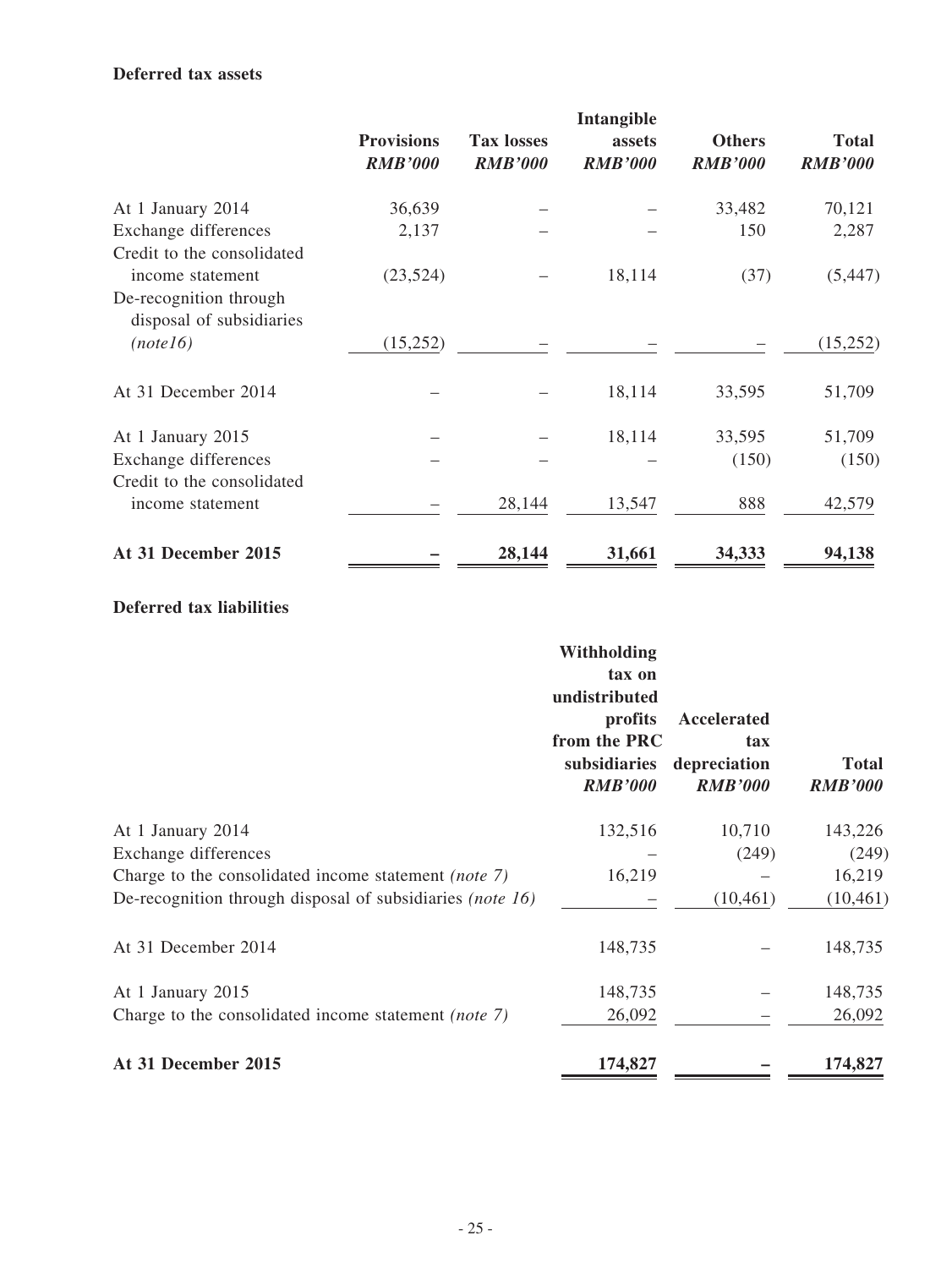### **Deferred tax liabilities**

The deferred tax assets have been offset against certain deferred tax liabilities on the consolidated statement of financial position as they are related to the same entity and related to tax levied by the same tax authority. The amounts recognised in the consolidated statement of financial position are as follows:

|                                                                      | 2015           | 2014           |
|----------------------------------------------------------------------|----------------|----------------|
|                                                                      | <b>RMB'000</b> | <b>RMB'000</b> |
| Deferred tax assets recognised in the consolidated statement of      |                |                |
| financial position                                                   | (94, 138)      | (51,709)       |
| Deferred tax liabilities recognised in the consolidated statement of |                |                |
| financial position                                                   | 174,827        | 148,735        |
| Net deferred tax liabilities                                         | 80,689         | 97,026         |

Withholding tax is imposed on dividends declared in respect of profits earned by the PRC subsidiaries from 1 January 2008 onwards. Deferred tax liabilities has been provided in the consolidated financial statements in respect of temporary differences attributable to the profits earned by the PRC subsidiaries based on the expected dividends payout ratio of these PRC subsidiaries. Deferred tax liabilities have not been recognised in respect of temporary differences relating to the post-2007 profits earned by the PRC subsidiaries amounting to approximately RMB8,577,099,000 (2014: RMB7,519,779,000).

At the reporting date, the Group has unused tax losses of approximately RMB1,983,847,000 (2014: RMB1,169,000,000) available for offset against future profits. Of the total tax losses, approximately RMB352,000,000 (2014: RMB360,000,000) may be carried forward for 5 years from the year of incurring the loss, and the remaining unrecognised tax losses have no expiry dates. No deferred tax asset has been recognised in respect of the tax losses due to the unpredictability of future profit streams.

# **16. DISPOSAL OF SUBSIDIARIES**

On 8 January 2015, the Company entered into a joint venture agreement with independent third parties for the establishment of a joint venture, Ninghai Zhidou Electric Vehicles Company Limited 寧海知豆 電動汽車有限公司# ("Ninghai Zhidou"). The Group has contributed its entire shareholding in Lanzhou Zhidou Electric Vehicles Company Limited (formerly known as "Lanzhou Geely Automobile Industrial Company Limited") ("Lanzhou Zhidou"), its indirectly owned subsidiary with 99% equity interest, to Ninghai Zhidou, in exchange of 50% shareholding in Ninghai Zhidou. Upon the completion of the above-mentioned transaction, Lanzhou Zhidou ceased to be a subsidiary of the Company. The disposal of Lanzhou Zhidou was completed in April 2015. The consideration of the disposal of a subsidiary was RMB500,000,000.

The English translation of the name of the Company is for reference only. The official name of the Company is in Chinese.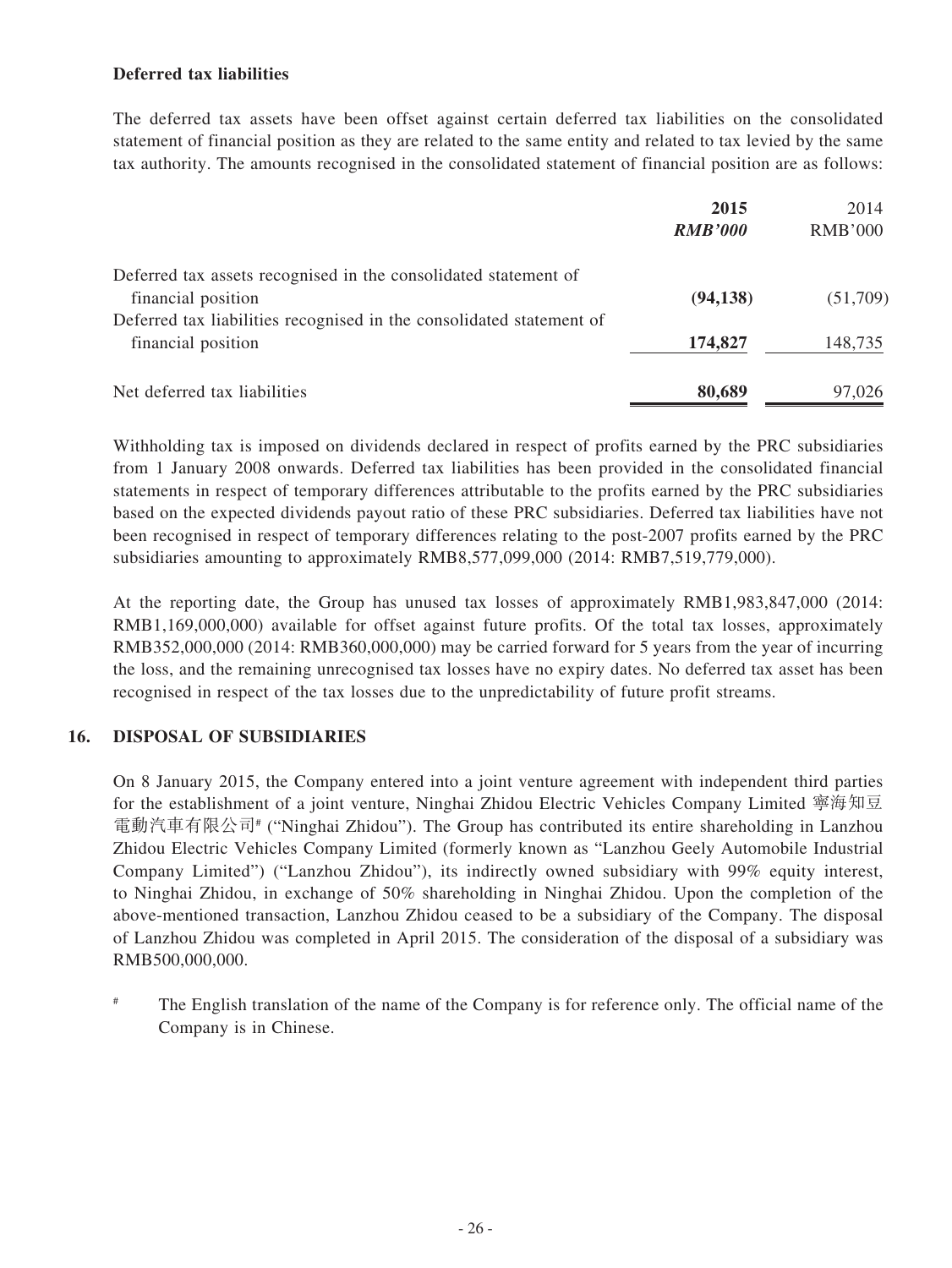The net assets disposed of at the disposal date are set out as follows:

|                                                                | <b>RMB'000</b> |
|----------------------------------------------------------------|----------------|
| Net assets disposed of:                                        |                |
| Property, plant and equipment                                  | 298,413        |
| Intangible assets                                              | 69,910         |
| Land lease prepayments                                         | 12,198         |
| Goodwill                                                       | 6,222          |
| Inventories                                                    | 460            |
| Trade and other receivables                                    | 62,173         |
| Bank balances and cash                                         | 3,047          |
| Trade and other payables                                       | (77, 127)      |
| Income tax payable                                             | (1,363)        |
|                                                                | 373,933        |
| Net gain on disposal of a subsidiary:                          |                |
| Fair value of equity interest of Ninghai Zhidou acquired       | 500,000        |
| Net assets disposed of                                         | (373, 933)     |
| Non-controlling interests                                      | (309)          |
| Unrealised gain on disposal of a subsidiary to a joint venture | (62, 879)      |
|                                                                | 62,879         |
| Net cash outflow arising on disposal:                          |                |
| Bank balances and cash disposed of                             | (3,047)        |

During the year ended 31 December 2014, the Group disposed of the entire interests in DSI Holdings Pty Limited ("DSI"), Hunan Jisheng International Drivetrain System Company Limited ("Hunan Jisheng") and Shandong Geely Gearbox Company Limited ("Shandong Gearbox"), the indirectly owned subsidiaries of the Company (collectively the "disposal group"), to related companies with a common beneficiary shareholder of the Company. The considerations for the disposals of DSI, Hunan Jisheng and Shandong Gearbox were approximately Australian dollars 88,354,000 (equivalent to approximately RMB474,375,000), RMB85,500,000 and RMB100,000,000, respectively. The disposals of DSI, Hunan Jisheng and Shandong Gearbox were completed in September, August and August 2014, respectively.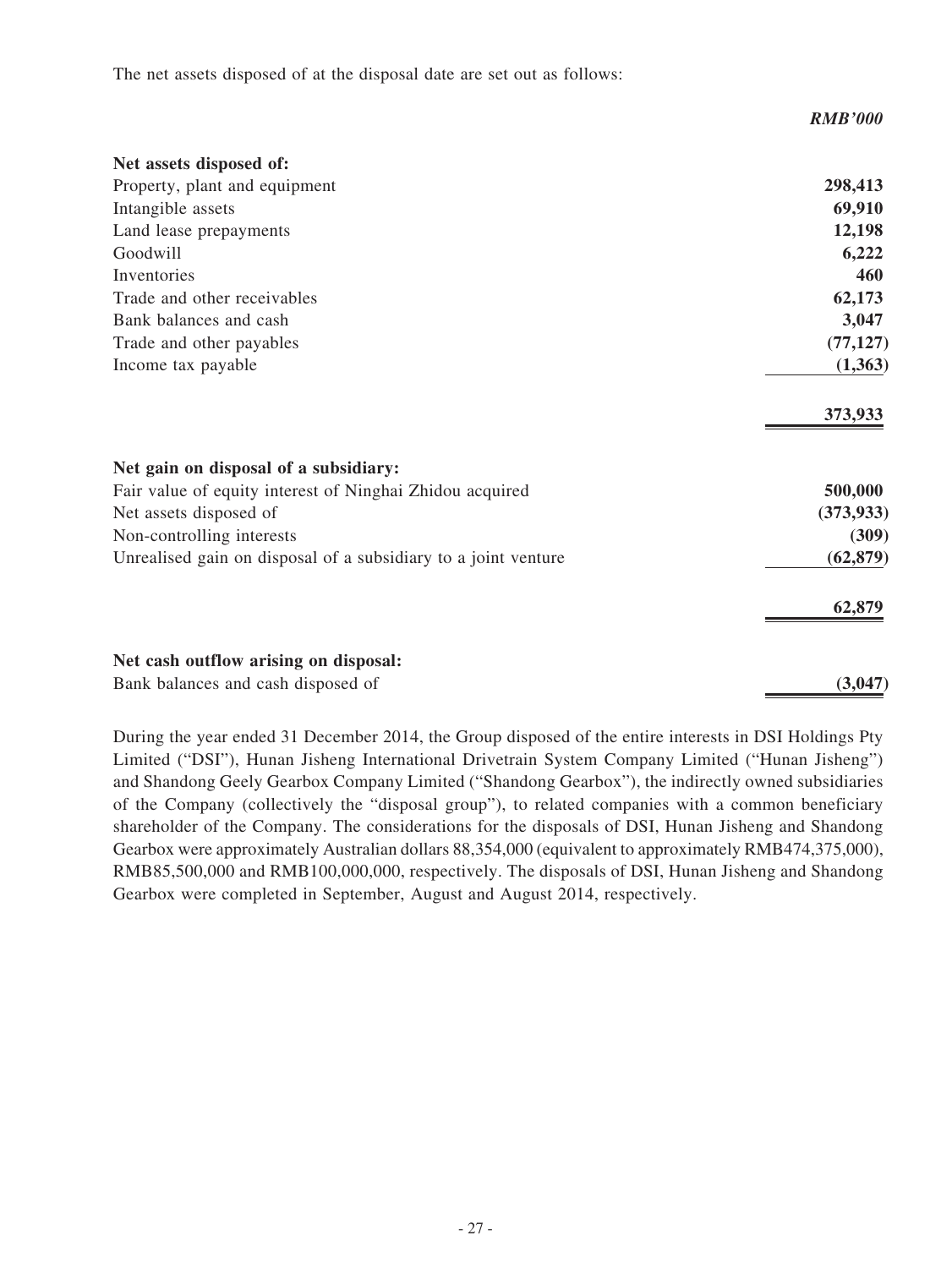| Aggregated net assets disposed of:                                          |                    |
|-----------------------------------------------------------------------------|--------------------|
| Property, plant and equipment                                               | 428,045            |
| Intangible assets                                                           | 54,163             |
| Available-for-sale financial assets                                         | 2,299              |
| Land lease prepayments                                                      | 39,424             |
| Deferred tax assets (note 15)                                               | 15,252             |
| Inventories                                                                 | 65,832             |
| Trade and other receivables                                                 | 150,056            |
| Bank balances and cash                                                      | 165,254            |
| Trade and other payables                                                    | (344, 588)         |
| Income tax recoverable                                                      | 16,097             |
| Deferred tax liabilities (note 15)                                          | (10, 461)          |
| Shareholder's loan                                                          | (181, 422)         |
| Fair value reserve                                                          | 52                 |
| <b>Translation reserve</b>                                                  | 3,316              |
|                                                                             |                    |
|                                                                             | 403,319            |
|                                                                             |                    |
|                                                                             |                    |
| Net gain on disposal of subsidiaries (note):<br>Cash consideration received | 659,875            |
|                                                                             |                    |
| Assignment of loan amounts due from DSI by the Group                        | (181, 422)         |
| Net assets disposed of                                                      | (403,319)<br>1,597 |
| Non-controlling interests                                                   |                    |
|                                                                             | 76,731             |
|                                                                             |                    |
|                                                                             |                    |
| Aggregated net cash inflow arising on disposal:                             |                    |
| Cash consideration received                                                 | 659,875            |
| Assignment of loan amounts due from DSI by the Group                        | (181, 422)         |
| Bank balances and cash disposed of                                          | (165, 254)         |
|                                                                             | 313,199            |
|                                                                             |                    |

*RMB'000*

*Note*: As the subsidiaries were disposed of to related companies with a common beneficiary shareholder, the net gain on disposal is recognised as the movement in capital reserve.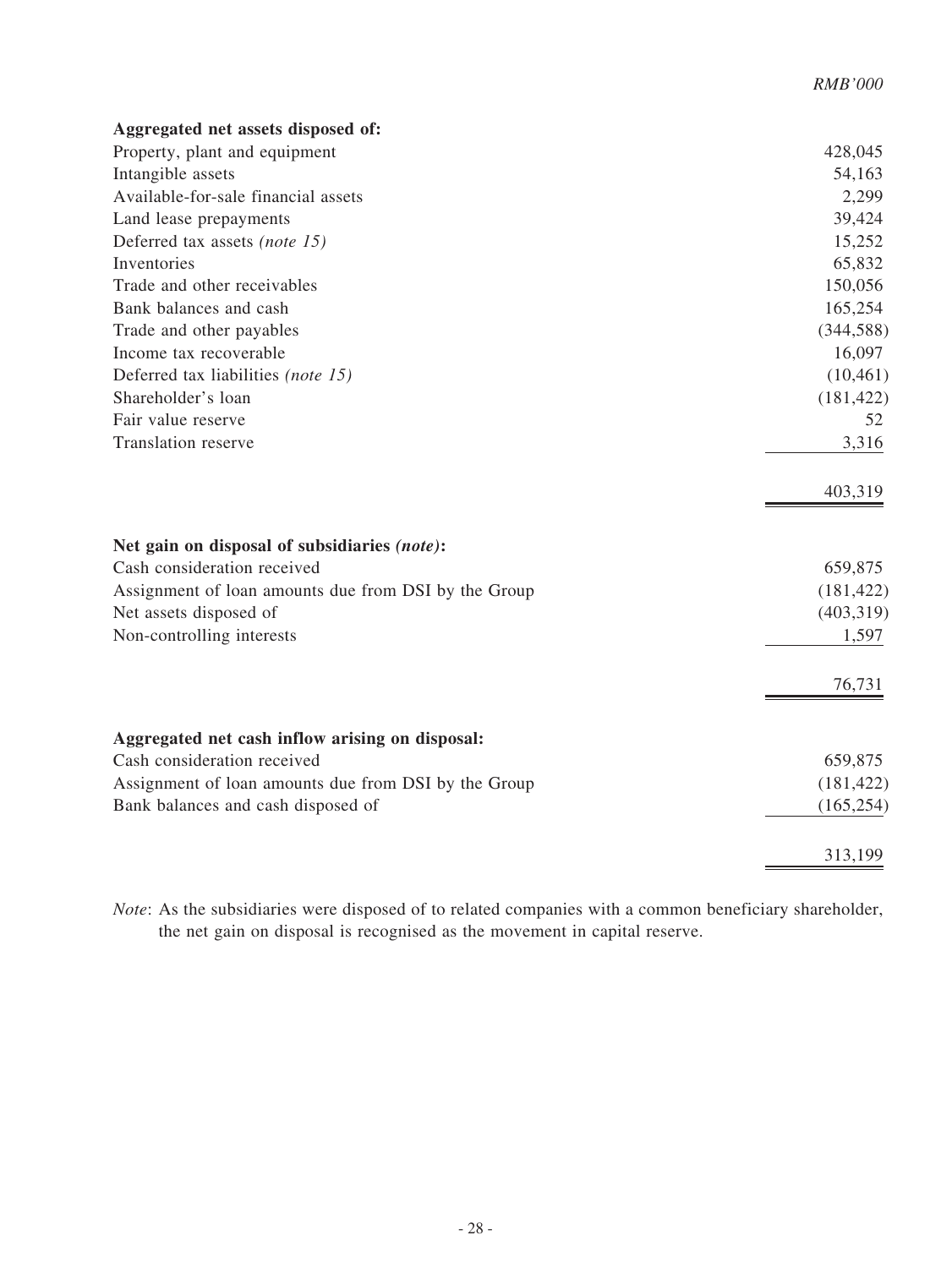#### **17. BUSINESS COMBINATIONS**

# **Zhejiang Jirun Chunxiao Automobile Components Company Limited# 浙江吉潤春曉汽車部件有限 公司 ("Chunxiao Automobile")**

On 6 February 2015, the Group entered into an equity transfer agreement with Zhejiang Geely Automobile Company Limited, a related party, to acquire the entire equity interest of Chunxiao Automobile at a cash consideration of RMB1,137,841,000. Chunxiao Automobile is engaged in provision of research, development, production and marketing services and sales of sedans and related automobile components in the PRC. The acquisition of Chunxiao Automobile was completed in May 2015. Details of the acquisition have been set out in the Company's circular dated 16 March 2015.

The assets acquired and liabilities recognised at the acquisition date are as follows:

|                                                             | Pre-acquisition |                   | Recognised     |
|-------------------------------------------------------------|-----------------|-------------------|----------------|
|                                                             | carrying        | <b>Fair value</b> | values on      |
|                                                             | amounts         | adjustments       | acquisition    |
|                                                             | <b>RMB'000</b>  | <b>RMB'000</b>    | <b>RMB'000</b> |
| The net assets acquired:                                    |                 |                   |                |
| Property, plant and equipment                               | 1,508,483       | (950)             | 1,507,533      |
| Land lease prepayments                                      | 389,902         | 47,029            | 436,931        |
| Trade and other receivables                                 | 293,378         |                   | 293,378        |
| Inventories                                                 | 143,205         |                   | 143,205        |
| Bank balances and cash                                      | 3,946           |                   | 3,946          |
| Trade and other payables                                    | (1,249,736)     |                   | (1,249,736)    |
|                                                             | 1,089,178       | 46,079            | 1,135,257      |
| Goodwill arising on acquisition:                            |                 |                   |                |
| Cash consideration transferred                              |                 |                   | 1,137,841      |
| Fair value of identifiable net assets acquired              |                 |                   | (1, 135, 257)  |
|                                                             |                 |                   | 2,584          |
| Net cash outflow arising on acquisition of a<br>subsidiary: |                 |                   |                |
| Cash consideration paid                                     |                 |                   | (1, 137, 841)  |
| Bank balances and cash acquired                             |                 |                   | 3,946          |
|                                                             |                 |                   | (1, 133, 895)  |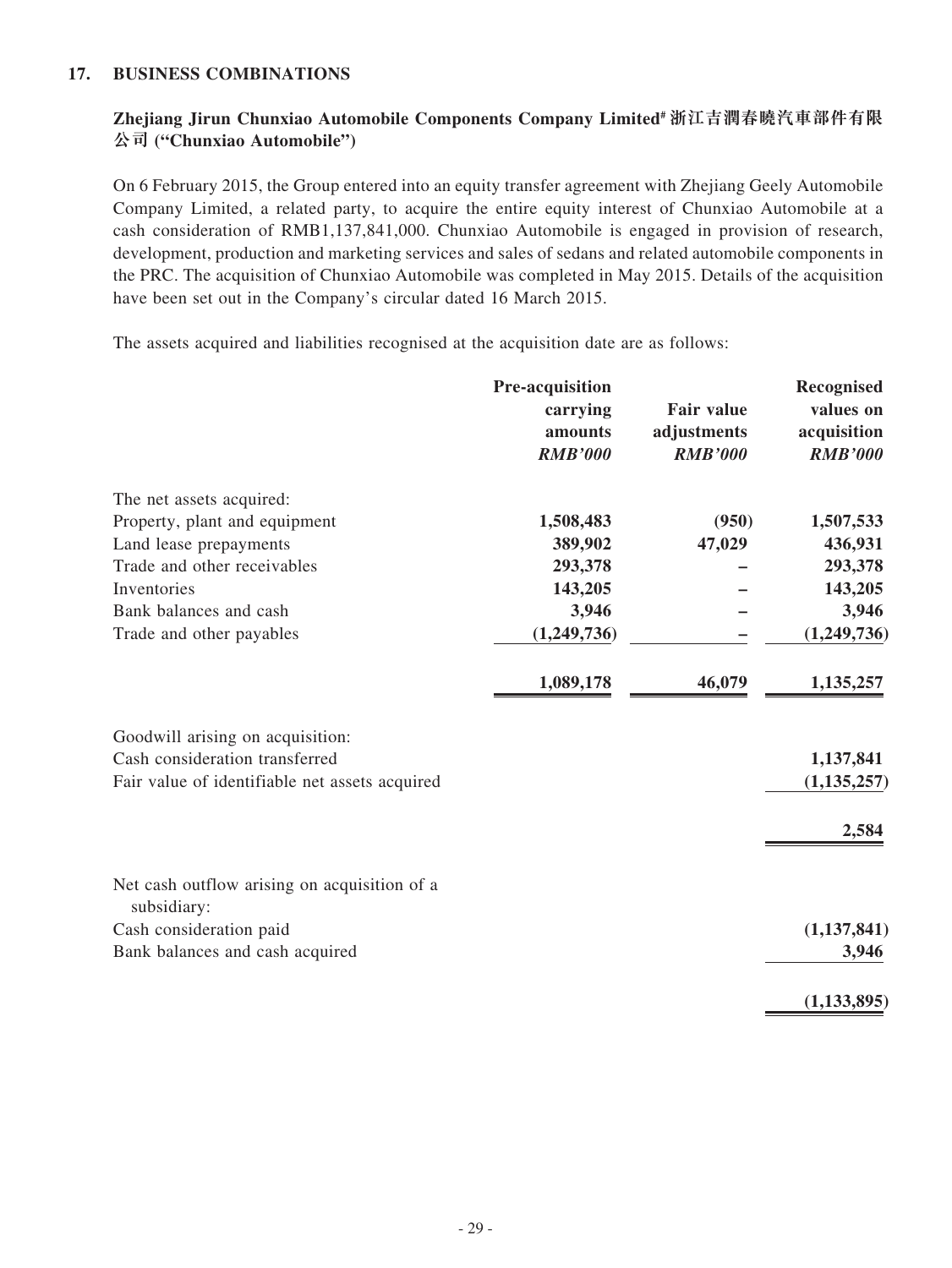Goodwill arose because the consideration paid included amounts in relation to the revenue growth and future market development of the businesses acquired. These benefits are not recognised separately from goodwill, because they do not meet the recognition criteria for identifiable intangible assets. The goodwill arising from the acquisition is not expected to be deductible for tax purpose. No acquisition-related costs had been incurred in relation to the acquisition.

Chunxiao Automobile has contributed a total revenue and a net profit of RMBNil and RMB82,512,000 respectively from the acquisition date to 31 December 2015.

If the acquisition had occurred on 1 January 2015, the consolidated revenue and consolidated profit for the year ended 31 December 2015 would be RMB30,138,256,000 and RMB2,318,577,000 respectively. The proforma financial information is for illustrative purpose only and does not necessarily reflect the Group's revenue and operating results if the acquisition had been occurred on 1 January 2015 and could not serve as a basis for the forecast of future operation results.

## **Shanxi New Energy Automobile Sales Company Limited# 山西新能源汽車銷售有限公司 ("Shanxi New Energy")**

On 10 June 2015, the Group entered into an equity transfer agreement with Shanxi New Energy Automobile Industrial Company Limited, a related party, to acquire the entire equity interest of Shanxi New Energy at a cash consideration of RMB5,000,000. Shanxi New Energy is engaged in provision of marketing services and sales of automobiles. The acquisition of Shanxi New Energy was completed in July 2015.

The assets acquired and liabilities recognised at the acquisition date are as follows:

|                                                             | <b>RMB'000</b> |
|-------------------------------------------------------------|----------------|
| The net assets acquired:                                    |                |
| Trade and other receivables                                 | 7,959          |
| Bank balances and cash                                      | 4,966          |
| Trade and other payables                                    | (7,740)        |
| Income tax payable                                          | (46)           |
|                                                             | 5,139          |
| Negative goodwill arising from acquisition of a subsidiary: |                |
| Cash consideration transferred                              | 5,000          |
| Fair value of identifiable net assets acquired              | (5,139)        |
|                                                             | (139)          |
| Net cash outflow arising on acquisition of a subsidiary:    |                |
| Cash consideration paid                                     | (5,000)        |
| Bank balances and cash acquired                             | 4,966          |
|                                                             | (34)           |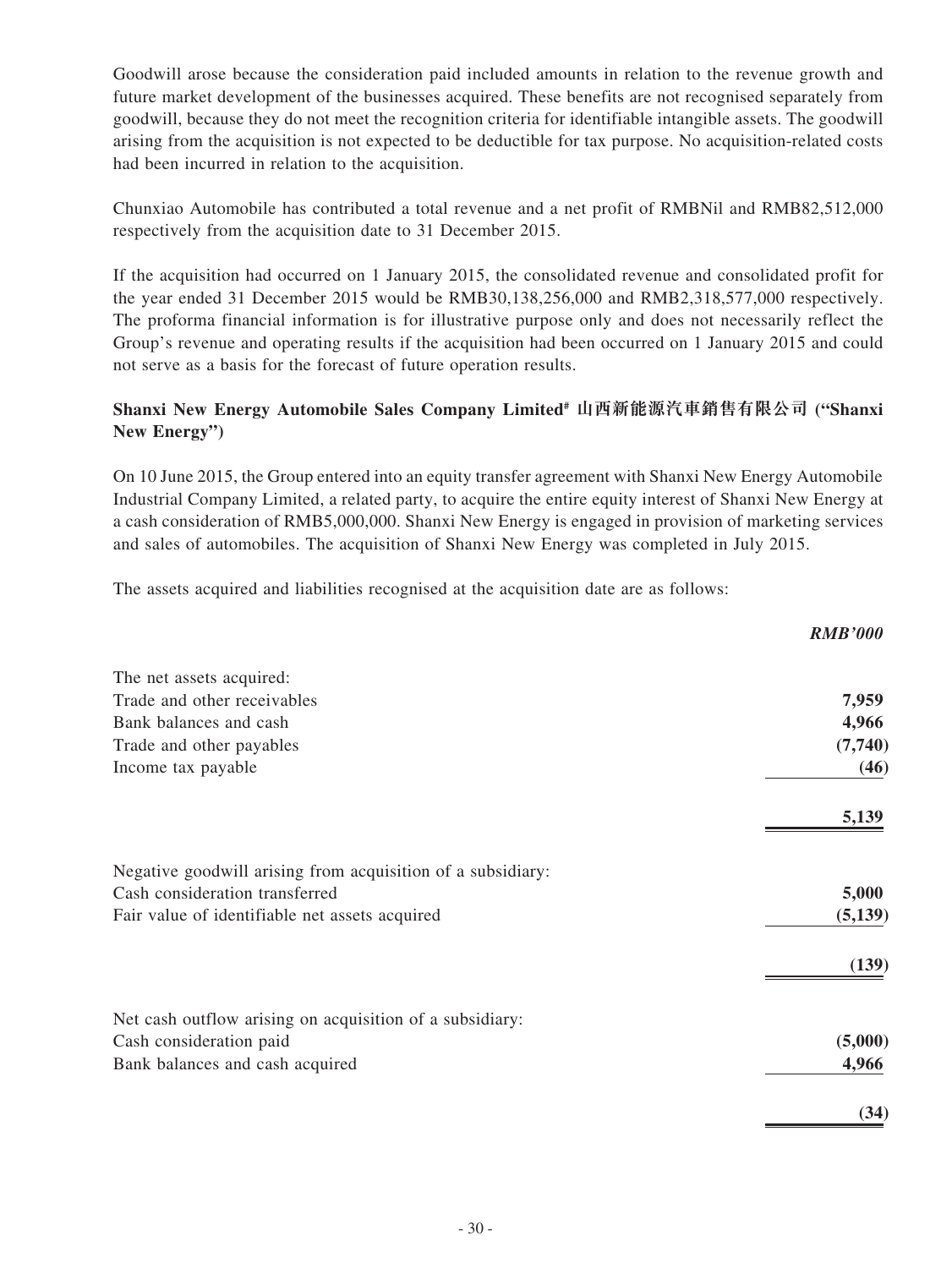There is no material difference between the pre-acquisition carrying amounts and fair value of the assets acquired and liabilities recognised. No acquisition-related costs had been incurred in relation to the acquisition.

Shanxi New Energy has contributed a total revenue and a net profit of RMBNil and RMB39,000 respectively from the acquisition date to 31 December 2015. The consolidated revenue and consolidated profit for the year would not be significantly different if the acquisition had occurred on 1 January 2015.

# The English translation of the names of the Companies are for reference only. The official names of the Companies are in Chinese.

### **18. INTERESTS IN JOINT VENTURES**

|                                                                  | 2015<br><b>RMB'000</b> | 2014<br><b>RMB'000</b> |
|------------------------------------------------------------------|------------------------|------------------------|
| Share of net assets                                              | 1,709,081              | 438,547                |
| Represented by:                                                  |                        |                        |
| Cost of unlisted investments                                     | 1,720,000              | 500,000                |
| Gain on deemed disposal of partial interest in a joint venture   | 4,921                  |                        |
| Share of post-acquisition profits and other comprehensive income | 118,639                | 13,774                 |
| Unrealised gain on disposal of land lease prepayments to a joint |                        |                        |
| venture                                                          | (71,600)               | (75, 227)              |
| Unrealised gain on disposal of a subsidiary to a joint           |                        |                        |
| venture (note 16)                                                | (62, 879)              |                        |
|                                                                  | 1,709,081              | 438,547                |

The Group entered into a joint venture agreement ("JV Agreement") with BNP Paribas Personal Finance, an independent third party, for the establishment of a joint venture, Genius AFC, to engage in the vehicles financing business in the PRC in December 2013. Genius AFC was established in August 2015. Genius AFC was held as to 80% by the Group and as to 20% by BNP Paribas Personal Finance. Pursuant to the JV Agreement, the board of directors of Genius AFC will consist of five directors, of whom four will be nominated by the Group, and one will be nominated by BNP Paribas Personal Finance, respectively. As specified in the JV Agreement between the Group and BNP Paribas Personal Finance, unanimous consent from the Group and the joint venture partners is needed as certain key corporate matters of Genius AFC require a positive vote from BNP Paribas Personal Finance or unanimous resolution of all directors (present in person or represented by proxy for the board meeting) of Genius AFC. Therefore, Genius AFC is under the joint control of the Group and BNP Paribas Personal Finance. Both of the Group and BNP Paribas Personal Finance have the rights to the net assets of Genius AFC. Accordingly, the investment in Genius AFC will be recognised as a joint venture of the Group and accounted for using the equity method.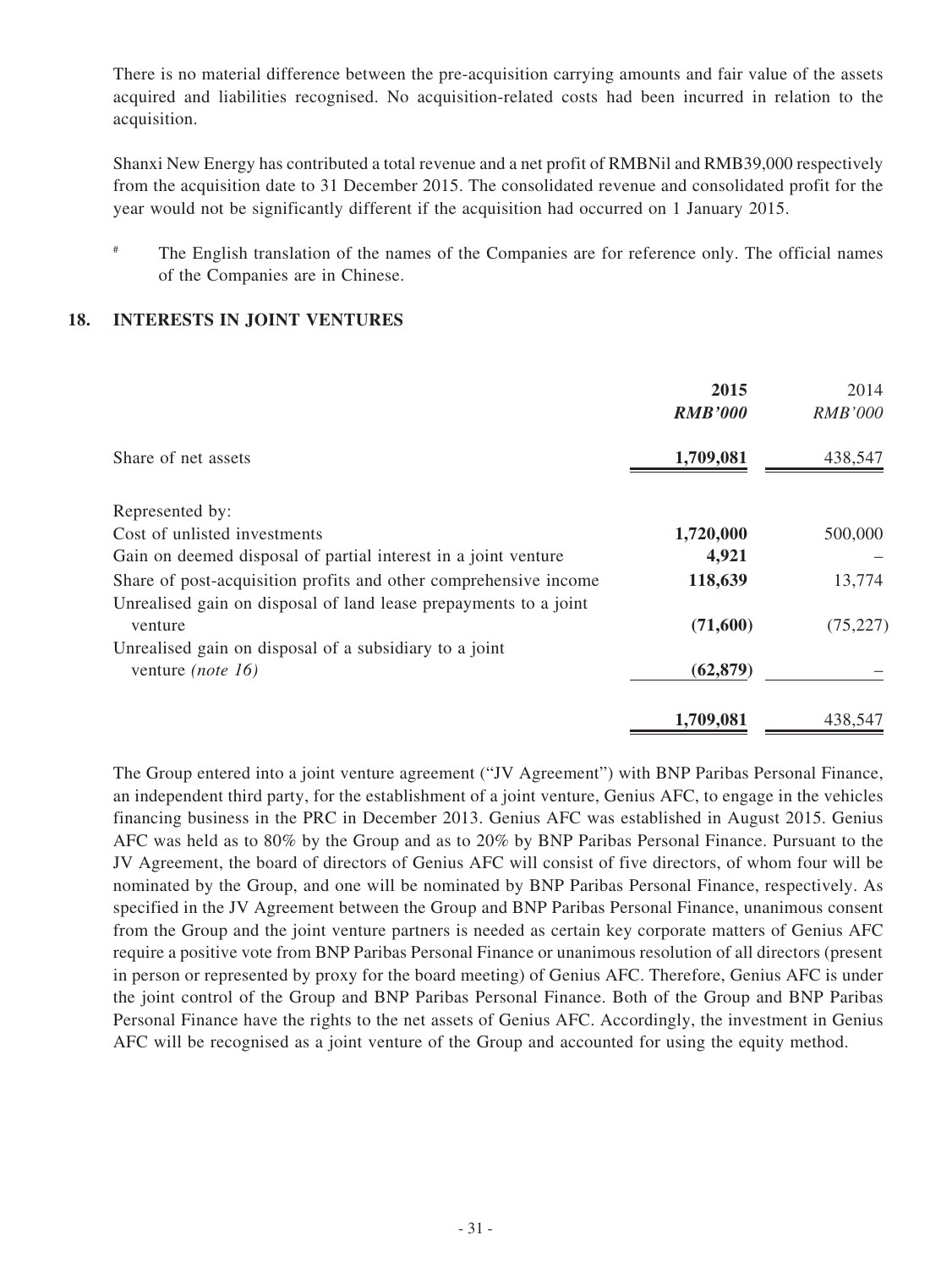On 8 January 2015, the Group entered into a joint venture agreement with independent third parties for the establishment of a joint venture, Ninghai Zhidou, to engage in the research and production of automobile parts, components and engines, electric vehicles and the provision of related after-sale services in the PRC. The Group has contributed its entire shareholding in Lanzhou Zhidou, which was owned as to 99% by the Group. The registered capital of Ninghai Zhidou was RMB1,000,000,000, and Ninghai Zhidou was owned as to 50% by the Group and as to 50% by the joint venture partners. All decisions need unanimous consent of the Group and the joint venture parties and both of them have the rights to the net assets of Ninghai Zhidou. The details of the disposal of Lanzhou Zhidou are disclosed in note 16.

In September 2015, Ninghai Zhidou effected an increase in registered capital whereby the other joint venture partners injected additional capital to Ninghai Zhidou amounting to RMB111,110,000. Upon the completion of the capital increase, the registered capital of Ninghai Zhidou changed from RMB1,000,000,000 to RMB1,111,110,000. As a result of such an increase in registered capital, the Group's equity interest in Ninghai Zhidou was diluted from 50% to 45% and a dilution gain of RMB4,921,000 was recognised during the year. The capital increase contributed a deemed disposal for the Group. Despite the dilution in equity interest, the Group was still able to exert joint control over the financial and operating activities on Ninghai Zhidou. Accordingly, the Group continues to account for such investment as a joint venture.

# **MANAGEMENT DISCUSSION AND ANALYSIS**

# **Financial Review**

Our group's financial performance in 2015 was in line with our expectations with total revenue increased by 39% to RMB30.14 billion for the year ended 31 December 2015 as better than expected domestic sales volume growth was offset by weaker exports and foreign exchange losses. The mid-size sedan model "New Emgrand" remained our group's most popular model in terms of sales volume, accounting for 39% of our total sales volume in 2015. Despite this, our group's ex-factory average selling price ("ASP") continued to improve in 2015, mainly driven by the improvement in product mix (i.e. higher proportion of higher-priced models). Total net profit of our group grew 58% from RMB1.45 billion in 2014 to RMB2.29 billion in 2015 due to the increase in overall sales volume, higher ASP and stable profit margin, but despite the inclusion of unrealized foreign exchange loss arising from our operations in Russia and the unrealized currency translation loss on the issuance of US\$300 million 5.25% 5-year senior notes in October 2014 (the "Senior Notes"). After accounting for non-controlling interests, our net profit attributable to shareholders was up 58% from RMB1.43 billion in 2014 to RMB2.26 billion in 2015. Diluted earnings per share was up 58% to RMB25.66 cents. During the year, our manufacturing operations continued to generate good operational cash inflow with our group's total cash level (bank balances and cash + pledged bank deposits) increasing 27% to RMB9.21 billion at the end of 2015.

### **Business Overview**

China's passenger vehicle market achieved a stable growth in 2015, featured by lower demand for sedans but continued strong growth in demand for Sport Utility Vehicles ("SUVs") and stable growth in Multi-Purpose Vehicles. The sales volume of indigenous brand passenger vehicles grew 15.3% year-on-year ("YoY") in 2015, mainly driven by growth in sales volume of indigenous brand SUVs, compared with the 7.3% YoY growth of the overall China passenger vehicle market according to China Association of Automobile Manufacturers ("CAAM").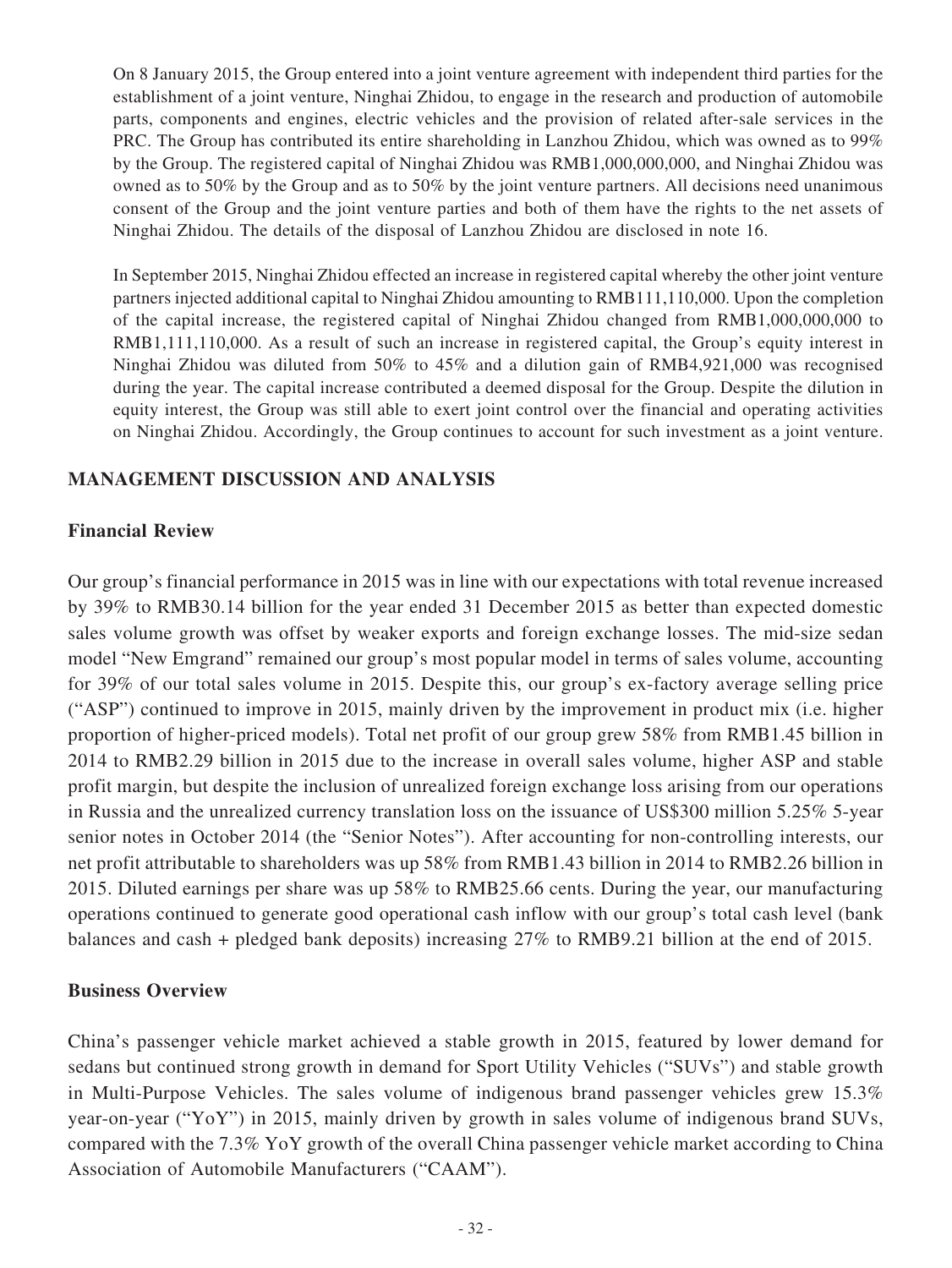Despite our group's focusing on the sedan segment, which has been the weakest part of China's passenger vehicle market, the sales volume of our group in the China market was up a respectful 35.2% YoY in 2015 as a result of the good response to our new sedan models like "New Emgrand" (previously known as "Xindihao", an upgraded version of "EC7"), "New Vision" (new version of our "Vision" sedan) and "Geely GC9" during the year. Our group's strong sales volume growth in 2015 was also partly due to a low base for comparison in 2014, when our sales performance in the China market was affected by the restructuring of our sales and marketing system in China and the commencement of a major model upgrading cycle. Separately, the performance of our group's export sales was also affected by the uncertain political and economic environment in some of our major export markets, and the weakening of emerging market currencies against United States Dollar ("US\$") and thus RMB in 2015. Our group's export sales volume recorded a 56.9% YoY decline but this contributed a 6.0% of China's total export of passenger vehicles in 2015 according to CAAM, making us one of the major vehicle exporters in China.

Our group sold a total of 510,097 units of vehicles in 2015, up 22.1% from 417,851 units in 2014, of which 484,363 units were sold domestically, up 35.2% from 2014, whilst the remaining 25,734 units or 5.0% were sold abroad, down 56.9% from 2014. Our most popular models in 2015 included "New Emgrand", "New Vision", "Geely GC9" and "Geely Kingkong", which together accounted for 76.4% of our group's total sales volume in 2015.

# **Prospects**

Despite an uncertain political and economic environment globally and anticipated slower growth in China, 2016 appears to be a stellar year for the Group given the initial success of the reshuffle of its sales and marketing system in China and the Group's strong new products pipeline in the year. The restructuring has improved the efficiency of the Group's overall distribution capabilities. This, together with the planned launch of more competitive new products over the next few months, should enable the Group to achieve better performance in the China vehicle market. However, the implementation of more stringent regulatory requirements in fuel efficiency, product warranty, product recall and emissions standards in China could put tremendous cost pressure on motor vehicle manufacturers in China. The impact could be even bigger for China's indigenous brands given their relatively weak pricing power, and thus their difficulties to pass on the additional costs to their customers. Further, pricing competition from the foreign joint venture brands continue to intensify as most of foreign players continued to seize higher market shares in China.

The outlooks for its major export markets remain challenging in 2016. Motor vehicle markets in Russia, Ukraine and the South America have seen a material slowdown since 2014 due to uncertain political and social instability.

On the positive front, the Group's overall competitiveness and management capabilities have strengthened significantly following the success of its strategic transformation to improve "Geely" brand image, product and service quality, technology and innovation. In addition, the Group's financial position has improved significantly as a result of good operational cash inflow. This should allow the Group to continue investing for the future so that it could respond to the rapid market changes more efficiently.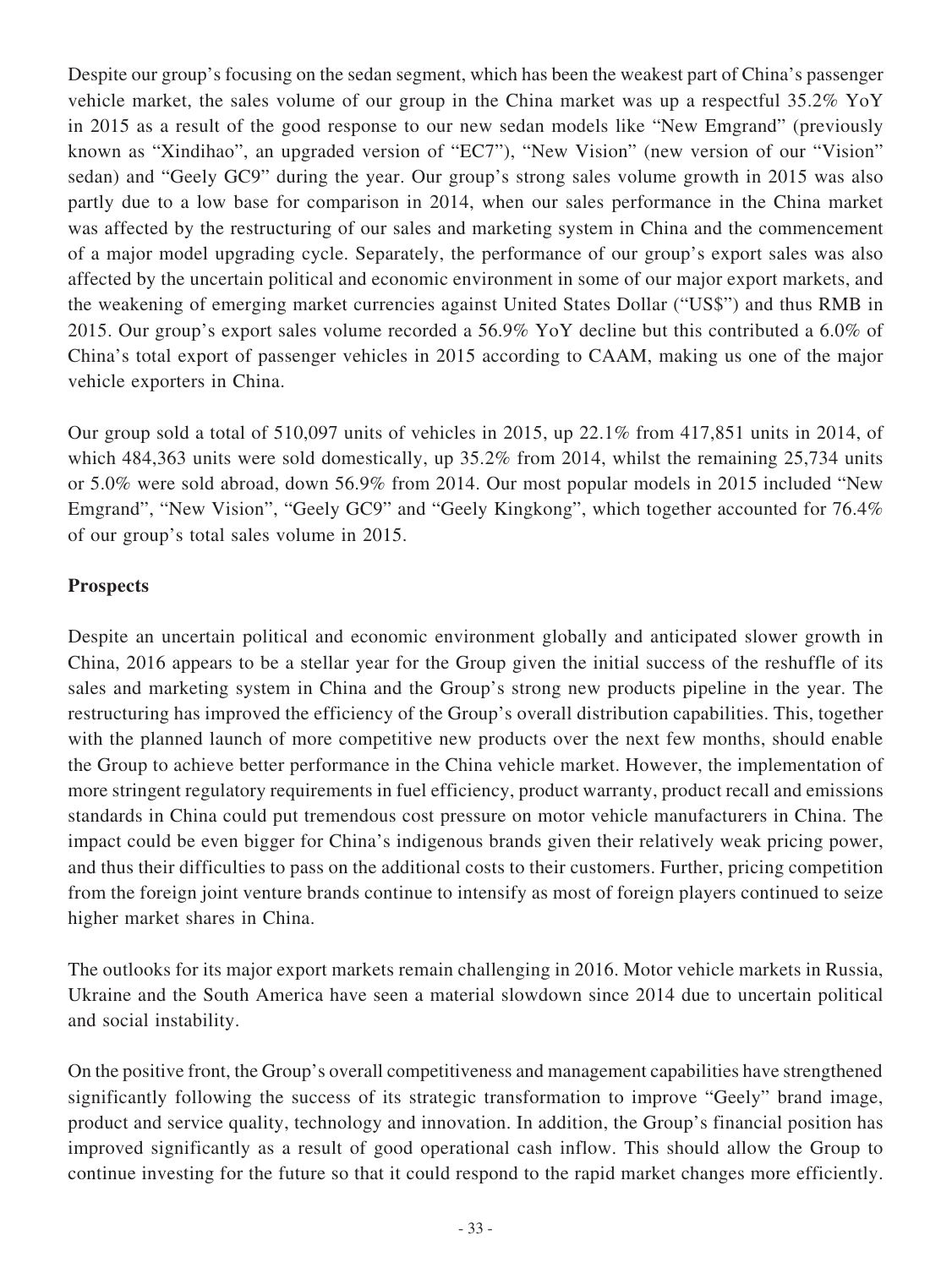2016 should continue to see investments by the Group in the areas of New Energy Vehicles and the applications of internet, computer and mobile communication technologies in its products and services in view of the increasing demand from customers for products and services in these areas. According to CAAM, sales of New Energy Vehicles in China recorded a robust growth in 2015 and is expected to continue the growth momentum in the years ahead. The Group plans to offer more energy-efficient solutions to its consumers such as PHEVs and HEVs, and will continue to offer high-performance turbocharged engines for more of its models, thus strengthening the Group's product line and enhancing the competitiveness of its products. With the substantial investment in new technologies and innovations like powertrain, new energy and turbocharged engines over the past few years, the Group's products have become far more environmentally friendly and fuel-efficient. The Group will continue to replace its old models with more sophisticated new models equipped with more advanced powertrain technologies. New products should continue to support the Group's overall sales volume growth in 2016. Further, the shift of preference on vehicle procurement by the Chinese Government towards more indigenous brand products should provide additional opportunities for the Group to further expand its sales.

Taking into account the Group's strong new model plan for 2016 and the sales momentum of the Group's latest new models, the Group's board of directors set the 2016 sales volume target at 600,000 units, representing an increase of 18% over 2015.

# **CAPITAL STRUCTURE AND TREASURY POLICIES**

The Group funds its short-term working capital requirement mainly through its own operational cash flow, short-term bank loans from commercial banks in China and the payment credit from its suppliers. For its longer-term capital expenditures including product and technology development costs, investment in the construction, expansion and upgrading of production facilities, the Group's strategy is to fund these longer-term capital commitments by a combination of its operational cash flow, bank borrowings and fund raising exercises in the capital market. As at 31 December 2015, the Group's shareholders' funds amounted to approximately RMB19.5 billion (As at 31 December 2014: approximately RMB17.3 billion). The Company issued 0.54 million ordinary shares upon exercise of share options during the year.

# **EXPOSURE TO FOREIGN EXCHANGE RISK**

During the year, the Group's operations were principally related to domestic sales of automobiles and related automobile parts and components in the Mainland China and the Group's assets and liabilities were mainly denominated in Renminbi (RMB), the functional currency of the Group.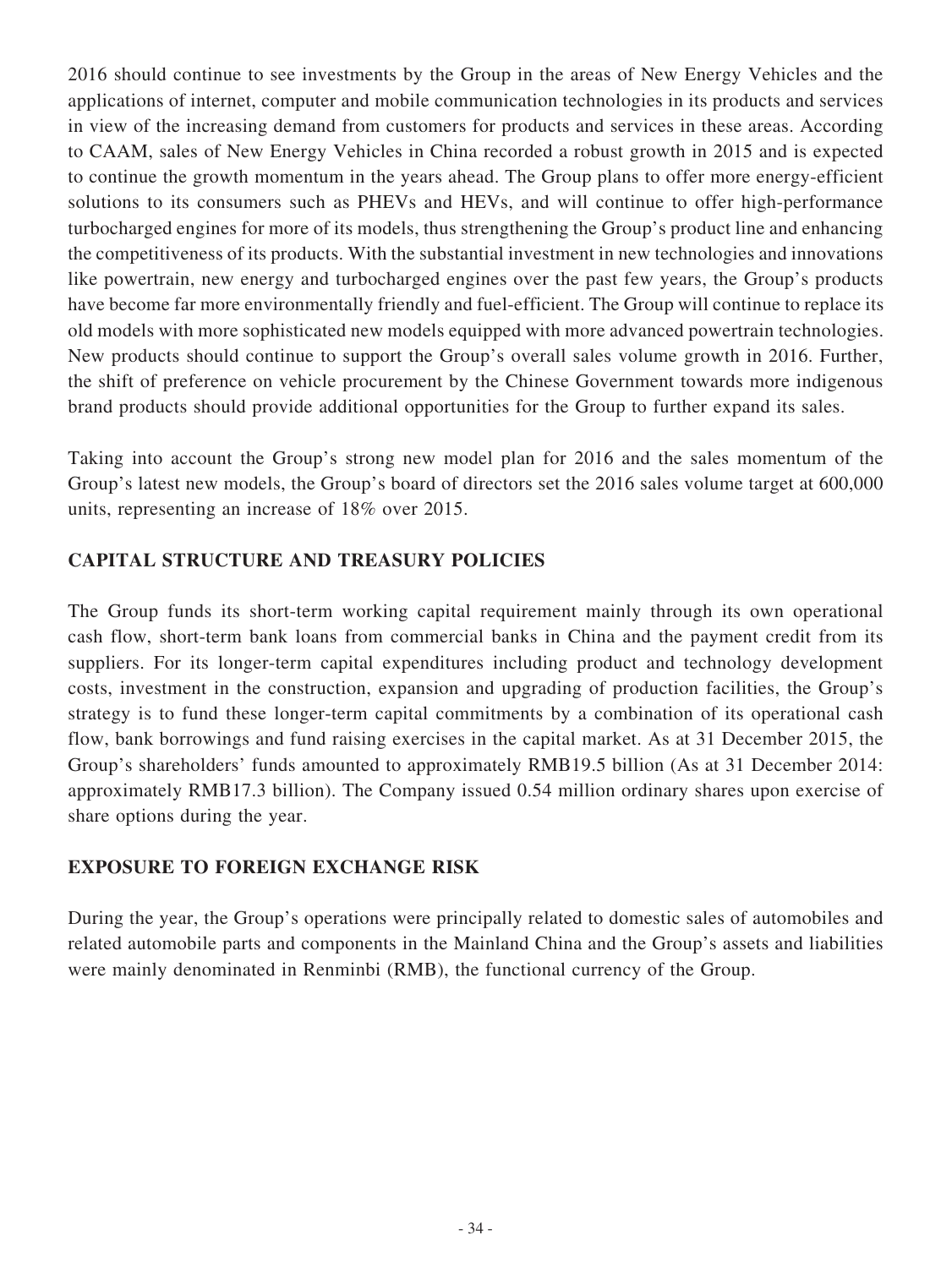In terms of export operations, most of the Group's export sales were denominated in United States dollars (US\$) during the year. Also, the Group could face foreign exchange risk, particularly in emerging markets if it had local subsidiaries, associates or joint ventures in overseas export markets. The devaluation of local currencies in overseas markets could result in foreign exchange losses and affect the Group's competitiveness and therefore its sales volume in these markets. During the fourth quarter of 2015, the Group's subsidiary in Russia recorded an unrealized foreign exchange loss as a result of the depreciation of Russian Rouble (RUB) against US\$ and RMB. It arose from the Group's exposure to the currency transaction risk in its Russian operation which associated with the revenue derived from sales in Russia against costs mainly incurred and denominated in RMB as substantial part of the inventories being manufactured in the PRC. To mitigate the foreign exchange risk, the Group has embarked on plans to build additional overseas plants to increase the proportion of its costs in local currencies to engage in local business activities. Also, to compensate for higher costs in export markets, the Group has speeded up the renewal of its export models, and has started to streamline its export operations displaying comparative advantages with an aim to achieve higher customer satisfaction, better operating efficiency and economies of scale in its export markets.

The Group's management would also closely monitor the market situation and might consider tools to manage foreign exchange risk whenever necessary.

# **LIQUIDITY AND FINANCIAL RESOURCES**

As at 31 December 2015, the Group's current ratio (current assets/current liabilities) was about 1.24 (As at 31 December 2014: 1.42) and the gearing ratio of the Group was about 9.9% (As at 31 December 2014: 14.5%) which was calculated on the Group's total borrowings (including the 5-year US\$300 million 5.25% senior notes due 2019 ("Senior Notes") but excluding trade and other payables) to total shareholders' equity (excluding non-controlling interests). As at 31 December 2015, the increase in receivables (in particular, the notes receivable) was (a) mainly due to steady recovery of the Group's domestic sales particularly in the fourth quarter of the current year (i.e. the traditional peak seasons for automobile industry) and the Group received huge amount of notes receivable from its customers during that period; and (b) thanks to the relatively low interest environment and strong net cash level, the Group did not opt to discount these notes receivable without recourse but wait to hold them until maturity during most of the times in 2015. In addition, in order to secure an adequate supply of automobile parts & components (in particular, steel, out-sourced engines and other high-end electronic parts & components) from the Group's supply chain during the peak season in the fourth quarter of 2015, the Group had to prepay these inventories to its suppliers towards the end of 2015. Separately, the increasing demand for the Group's new products also drove its dealers to pay in advance in order to secure adequate inventories at their sales premises at the year end. As at 31 December 2015, the receipts in advance from customers represented almost 11% (As at 31 December 2014: 12%) of the total current liabilities. Accordingly, the net effect of the above resulted in a decrease in current ratio at the end of year 2015 over the previous year.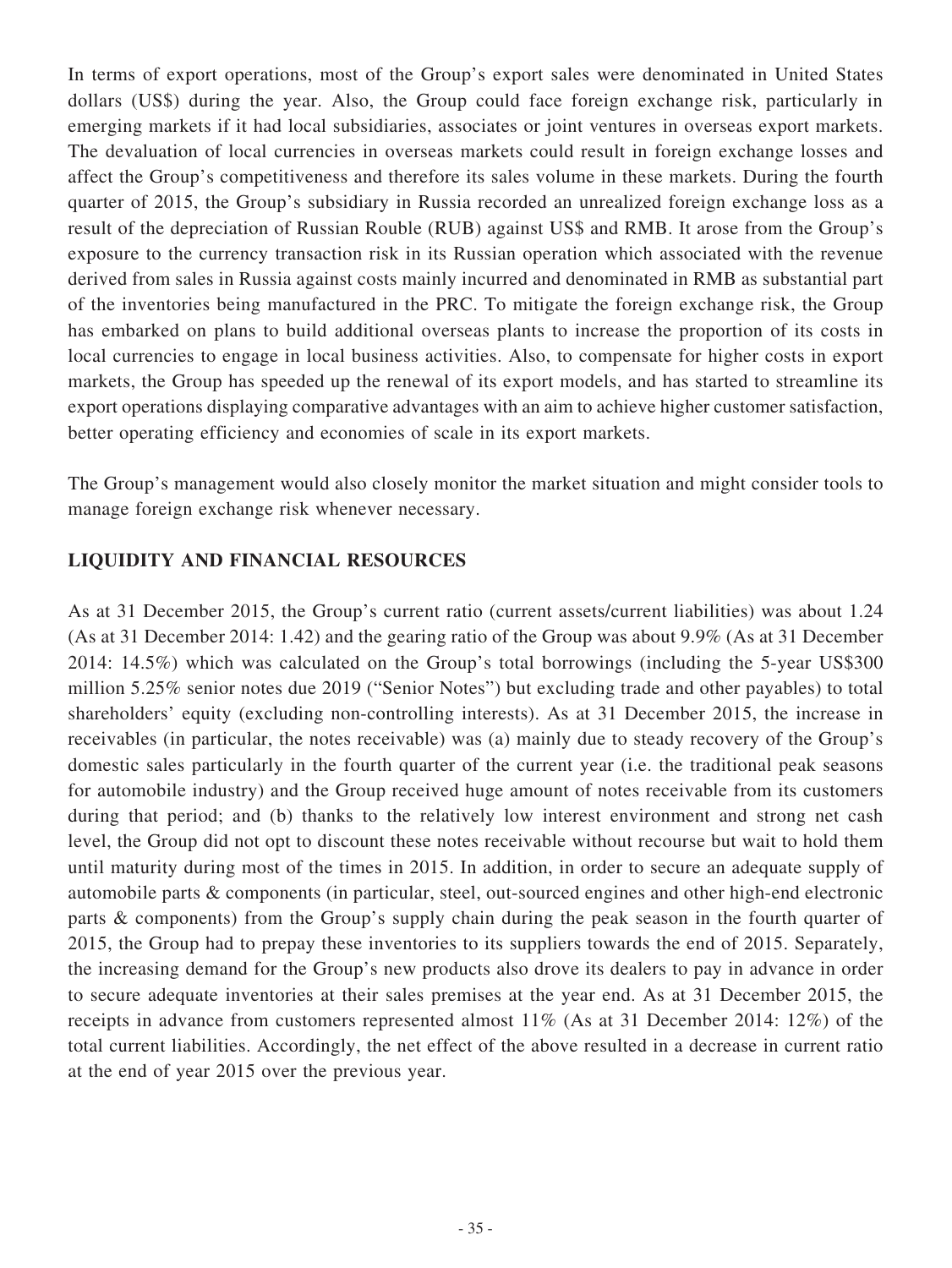Total borrowings (including Senior Notes as defined below but excluding trade and other payables) as at 31 December 2015 amounted to approximately RMB1.9 billion (As at 31 December 2014: approximately RMB2.5 billion) were solely the Senior Notes. At the end of 2015, the Group's total borrowings were denominated in United States Dollars. They were well matched by the currency mix of the Group's revenues from export business, which were mainly denominated in United States Dollars. For the Senior Notes, they were unsecured, interest-bearing and repaid on maturity. The decrease in gearing ratio during the year was mainly due to the repayment of bank borrowings Should other opportunities arise requiring additional funding, the Directors believe the Group is in a good position to obtain such financing.

# **EMPLOYEES' REMUNERATION POLICY**

As at 31 December 2015, the total number of employees of the Group was about 18,700 (As at 31 December 2014: 18,481). Employees' remuneration packages are based on individual experience and work profile. The packages are reviewed annually by the management who takes into account the overall performance of the working staff and market conditions. The Group also participates in the Mandatory Provident Fund Scheme in Hong Kong and state-managed retirement benefit scheme in the PRC. In addition, employees are eligible for share options under the share option scheme adopted by the Company.

# **PURCHASE, SALE OR REDEMPTION OF THE COMPANY'S LISTED SECURITIES**

Neither the Company nor any of its subsidiaries purchased, sold or redeemed any of the Company's listed securities during the year ended 31 December 2015.

# **PROPOSED FINAL DIVIDEND**

The directors have recommended the payment of a final dividend of HK\$0.038 per ordinary share for the year ended 31 December 2015. The proposed dividend payments are subject to approval by the shareholders of the Company at the annual general meeting to be held on Friday, 27 May 2016 at 4:00 p.m. (Hong Kong Time). Upon shareholders' approval at the upcoming annual general meeting, the proposed final dividend will be paid in July 2016 to shareholders whose names shall appear on the register of members of the Company on 15 June 2016.

# **CLOSING OF REGISTER OF MEMBERS**

The register of members of the Company will be closed from 25 May 2016 to 27 May 2016, both dates inclusive, during which period no transfer of shares will be registered. In order to establish entitlements of attending and voting at the forthcoming annual general meeting of the Company to be held on 27 May 2016, all completed transfer forms accompanied by the relevant share certificates must be lodged with the Company's Share Registrar in Hong Kong, Union Registrars Limited, at A18/F., Asia Orient Tower Town Place, 33 Lockhart Road, Wan Chai, Hong Kong (which will be relocated to Suites 3301-04, 33/F., Two Chinachem Exchange Square, 338 King's Road, North Point, Hong Kong with effect from 5 April 2016), for registration not later than 4:00 p.m. on 24 May 2016.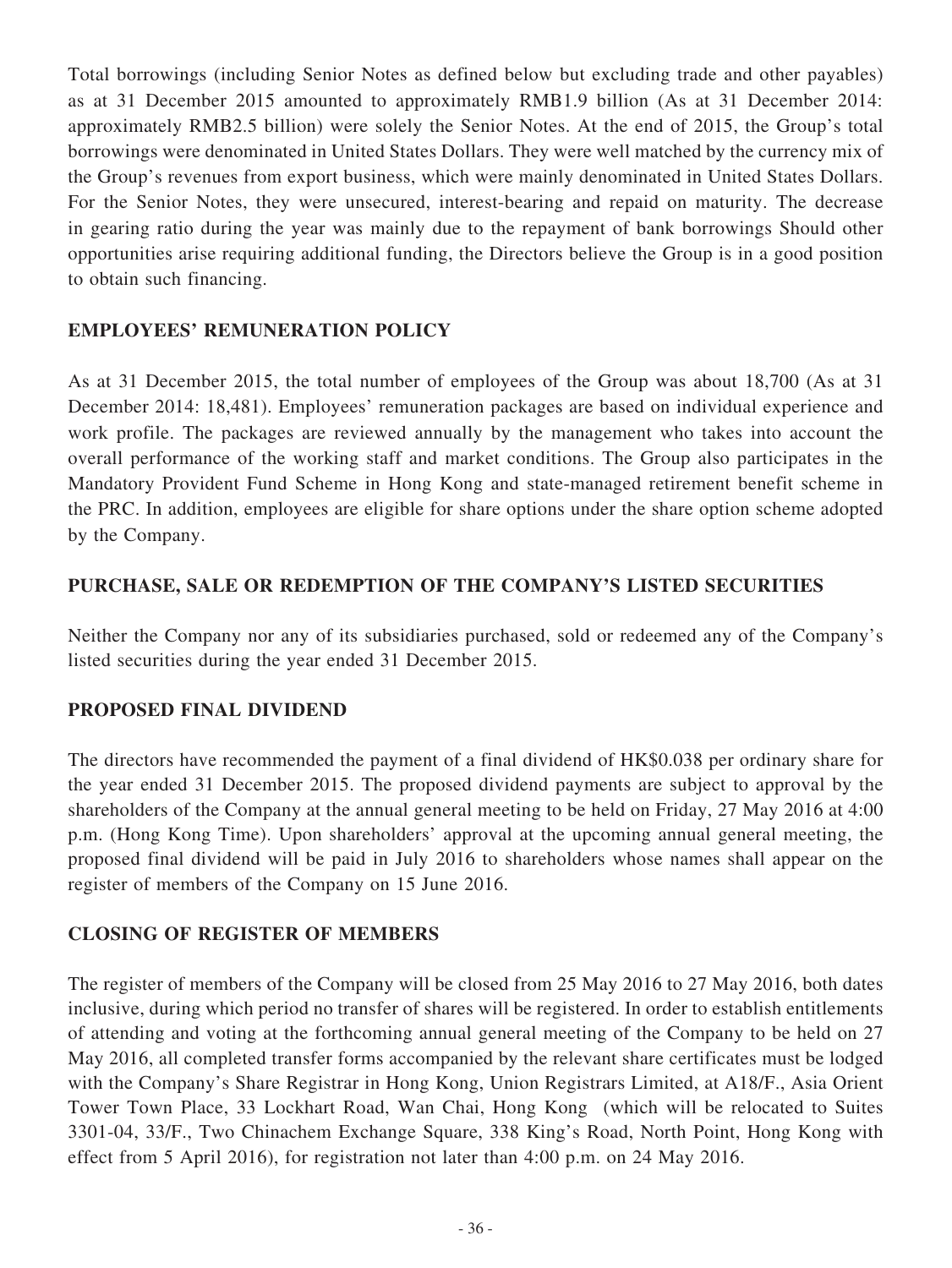The register of members of the Company will be closed from 13 June 2016 to 15 June 2016, both dates inclusive, during which period no transfer of shares will be registered. In order to qualify for the proposed final dividend, all completed transfer forms accompanied by the relevant share certificates must be lodged with the Company's Share Registrar in Hong Kong, Union Registrars Limited, at A18/F., Asia Orient Tower Town Place, 33 Lockhart Road, Wan Chai, Hong Kong (which will be relocated to Suites 3301-04, 33/F., Two Chinachem Exchange Square, 338 King's Road, North Point, Hong Kong with effect from 5 April 2016), for registration not later than 4:00 p.m. on 10 June 2016.

# **CORPORATE GOVERNANCE**

For the year ended 31 December 2015, the Company has complied with the code provisions ("CPs") of the Corporate Governance Code and Corporate Governance Report ("CG Code"), as set out in Appendix 14 to the Listing Rules, except for CPs A.2.7, A.6.5, A.6.7 and E.1.2.

CP A.2.7 provides that the Chairman (the "Chairman") of the board of Directors (the "Board") should at least annually hold meetings with the non-executive Directors (including independent non-executive Directors) without the executive Directors present. Although the Chairman did not hold a meeting with the non-executive Director and the independent non-executive Directors without the presence of executive Directors during the year, he delegated the Company Secretary to gather any concerns and/ or questions that the non-executive Director and the independent non-executive Directors might have and report to him for setting up follow-up meetings, whenever necessary, in due course.

CP A.6.5 provides that the Company should be responsible for arranging and funding suitable training, placing an appropriate emphasis on the roles, functions and duties of a listed company director. Although the Company did not host a continuous professional development session for the Directors during the year, the Company makes necessary arrangements for the Directors at its expense upon reasonable request to accommodate their development and refresh their knowledge and skills, so as to ensure that their contribution to the Board remains informed and relevant. In this respect, the Directors can submit their applications with details of the curriculum and the relevant course fees to the Chief Executive Officer of the Company; once the training is considered acceptable, the course fees will be fully reimbursed with provision of valid payment receipts.

CP E.1.2 provides that the Chairman and the chairman of respective Board committees should attend the annual general meeting of the Company and CP A.6.7 stipulates that the independent non-executive Directors and the non-executive Director should attend the general meetings of the Company. If the Chairman could not attend the general meeting of the Company in person, he would assign an executive Director, who does not have a material interest in the businesses contemplating in the meeting and should report to him on any enquiries Shareholders might have, to attend the general meeting on his behalf. Further, the Company would facilitate a conference call for Shareholders and the Directors who are unable to attend in person (including the Chairman) to discuss any specific enquiries with respect to the businesses contemplating in the general meeting. Through these measures, views of the shareholders would be communicated to the Board as a whole. In addition, the external auditors will be invited to attend the annual general meeting of the Company to answer questions about the conduct of the audit, the preparation and content of the auditors' report, accounting policies and auditors' independence.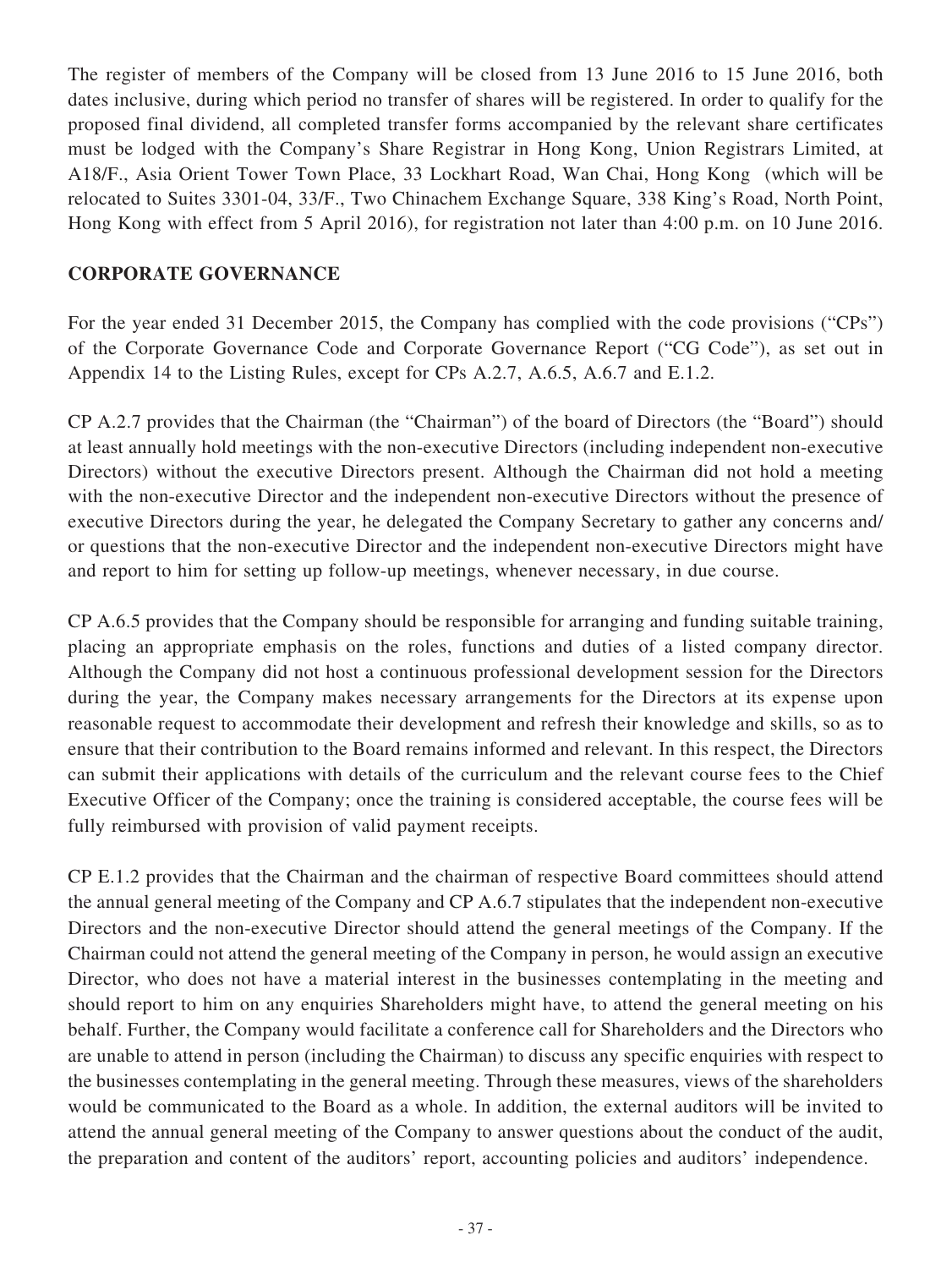To approve a connected transaction in relation to the acquisition of the entire registered capital of Zhejiang Jirun Chunxiao Automobile Components Company Limited (details are set out in the Company's circular dated 16 March 2015), the Company held an extraordinary general meeting ("EGM") on 31 March 2015. Due to business commitment in the PRC, Mr. Li Shu Fu, the Chairman, was unable to attend the meeting. Mr. Ang Siu Lun, Lawrence, the financial adviser and the independent financial adviser attended and answered questions raised by the independent Shareholders at the meeting physically. To approve the continuing connected transactions (including the relevant annual caps) in relation to the Services Agreement, the Electric Vehicle Agreement and the Loan Guarantee Agreement (relevant agreements are defined and details are set out in the circular of the Company dated 14 December 2015 (the "Circular")), the Company held an EGM on 30 December 2015. Due to business commitment in the PRC, Mr. Li Shu Fu, the Chairman, was unable to attend the meeting. Mr. Ang Siu Lun, Lawrence, the financial adviser and the independent financial adviser attended and answered questions raised by the independent Shareholders at the meeting physically.

The Company held its annual general meeting ("AGM") on 29 May 2015. Due to business commitment in the PRC, Mr. Li Shu Fu, the Chairman, was unable to attend the general meeting. Mr. Gui Sheng Yue, Mr. Ang Siu Lun, Lawrence and the Company's external auditors attended and answered questions raised by the Shareholders at the general meeting physically.

# **MODEL CODE FOR SECURITIES TRANSACTIONS BY DIRECTORS**

During the year, the Company adopted the Model Code for Securities Transactions by Directors of Listed Issuers (the "Model Code") as set out in Appendix 10 of the Listing Rules as its own Code for Securities Transactions by Officers (the "Code"). All directors of the Company have confirmed their compliance during the year with the required standards set out in the Model Code and the Code.

# **AUDIT COMMITTEE**

The Listing Rules require every listed issuer to establish an Audit Committee comprising at least three members who must be non-executive directors only, and the majority thereof must be independent non-executive directors, at least one of whom must have appropriate professional qualifications, or accounting or related financial management expertise. The Audit Committee is accountable to the Board and the primary duties of the Audit Committee include the review and supervision of the Group's financial reporting process and internal controls. The Audit Committee currently comprises Mr. Lee Cheuk Yin, Dannis, Mr. Yeung Sau Hung, Alex, Mr. Fu Yu Wu, Mr. An Qing Heng and Mr. Wang Yang, who are the independent non-executive directors of the Company.

The Audit Committee has reviewed the audited consolidated results of the Group for the year ended 31 December 2015.